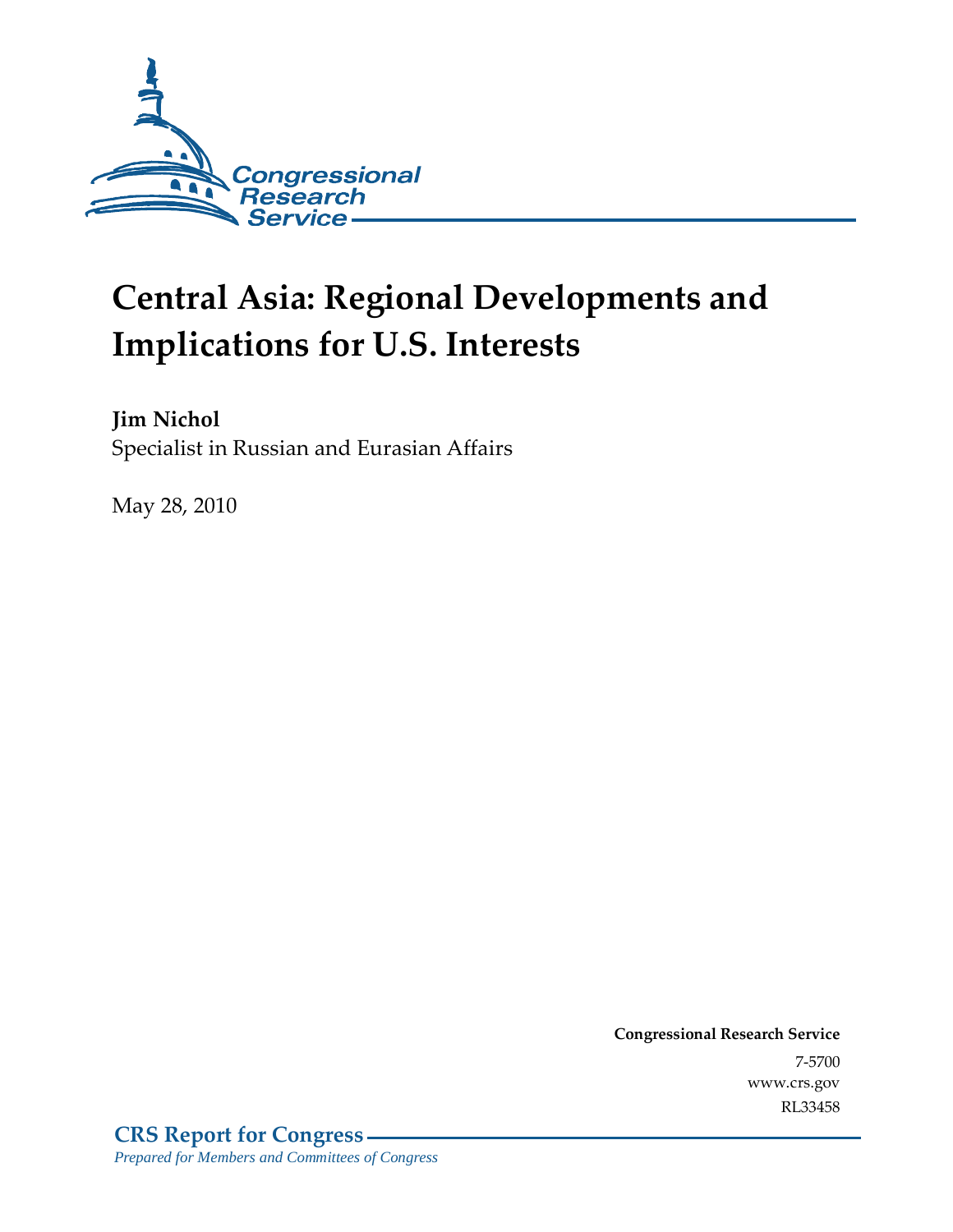# **Summary**

U.S. policy toward the Central Asian states has aimed at facilitating their cooperation with U.S. and NATO stabilization efforts in Afghanistan and their efforts to combat terrorism, proliferation, and trafficking in arms, drugs, and persons. Other U.S. objectives have included promoting free markets, democratization, human rights, energy development, and the forging of East-West and Central Asia-South Asia trade links. Such policies aim to help the states become what various U.S. administrations have considered to be responsible members of the international community rather than to degenerate into xenophobic, extremist, and anti-Western regimes that contribute to wider regional conflict and instability.

Soon after the terrorist attacks on the United States on September 11, 2001, all the Central Asian "front-line" states offered overflight and other support for coalition anti-terrorism efforts in Afghanistan. Kyrgyzstan, Tajikistan, and Uzbekistan hosted coalition troops and provided access to airbases. In 2003, Kazakhstan and Uzbekistan also endorsed coalition military action in Iraq. About two dozen Kazakhstani troops served in Iraq until late 2008. Uzbekistan rescinded U.S. basing rights in 2005 after the United States criticized the reported killing of civilians in the town of Andijon. In early 2009, Kyrgyzstan ordered a U.S. base in that country to close, allegedly because of Russian inducements and U.S. reluctance to meet Kyrgyz requests for greatly increased lease payments. An agreement on continued U.S. use of the "transit center" was reached in June 2009. In 2009, most of the regional states also agreed to become part of a Northern Distribution Route for the transport of U.S. and NATO military and related materials to Afghanistan. The status of the "transit center" was in doubt after an April 2010 coup in Kyrgyzstan, but the interim leadership soon stated that the "transit center" would remain in place.

Policymakers have tailored U.S. policy in Central Asia to the varying characteristics of these states. U.S. interests in Kazakhstan have included securing and eliminating Soviet-era nuclear and biological weapons materials and facilities. U.S. energy firms have invested in oil and natural gas development in Kazakhstan and Turkmenistan, and successive administrations have backed diverse export routes to the West for these resources. U.S. policy toward Kyrgyzstan has long included support for democratization. In Tajikistan, the United States pledged to assist in its economic reconstruction following that country's 1992-1997 civil war. U.S. relations with Uzbekistan—the most populous state in the heart of the region—were cool after 2005, but recently have improved. Since the 2008 global economic downturn, more U.S. humanitarian, health, and education assistance has been provided to hard-struck Kyrgyzstan and Tajikistan.

The second session of the  $111<sup>th</sup>$  Congress is likely to continue to be at the forefront in advocating increased U.S. ties with Central Asia, and in providing backing for the region for the transit of equipment and supplies for U.S.-led stabilization efforts in Afghanistan. Congress is likely to pursue these goals through hearings and legislation on humanitarian, economic, and democratization assistance, security issues, and human rights. Ongoing congressional interests are likely to include boosting regional border and customs controls and other safeguards to prevent the proliferation of weapons of mass destruction (WMD), combat trafficking in persons and drugs, encourage regional integration with South Asia and Europe, advance energy security, and counter terrorism. Support for these goals also contributes to stabilization and reconstruction operations by the United States and NATO in Afghanistan. For several years, Congress has placed conditions on assistance to Kazakhstan and Uzbekistan—because of concerns about human rights abuses and lagging democratization—which have affected some U.S. security ties. Congress will continue to consider how to balance these varied U.S. interests in the region.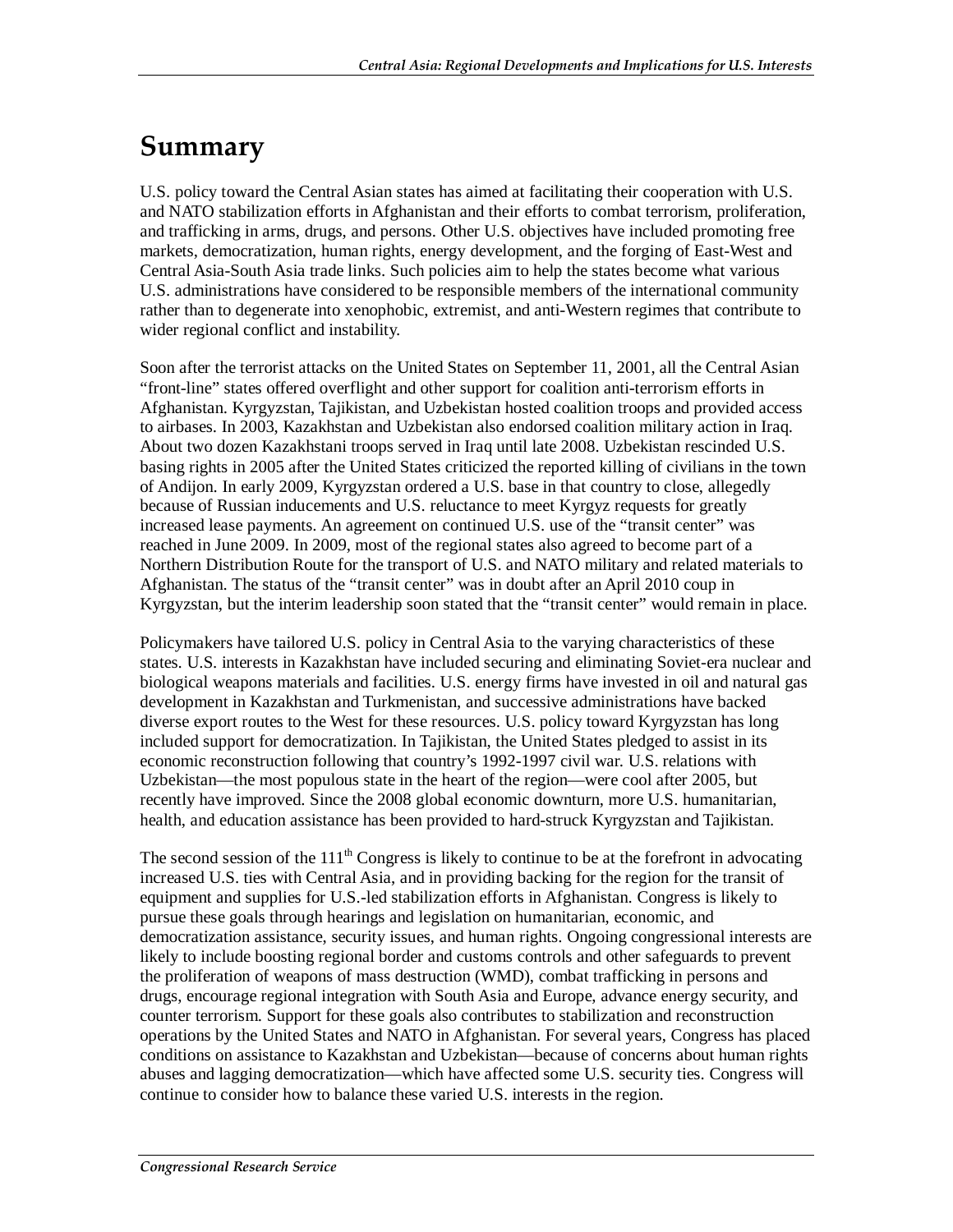# Contents

## Figures

| Figure 1. Central Asia: Kazakhstan, Kyrgyzstan, Tajikistan, Turkmenistan, and |  |
|-------------------------------------------------------------------------------|--|
|                                                                               |  |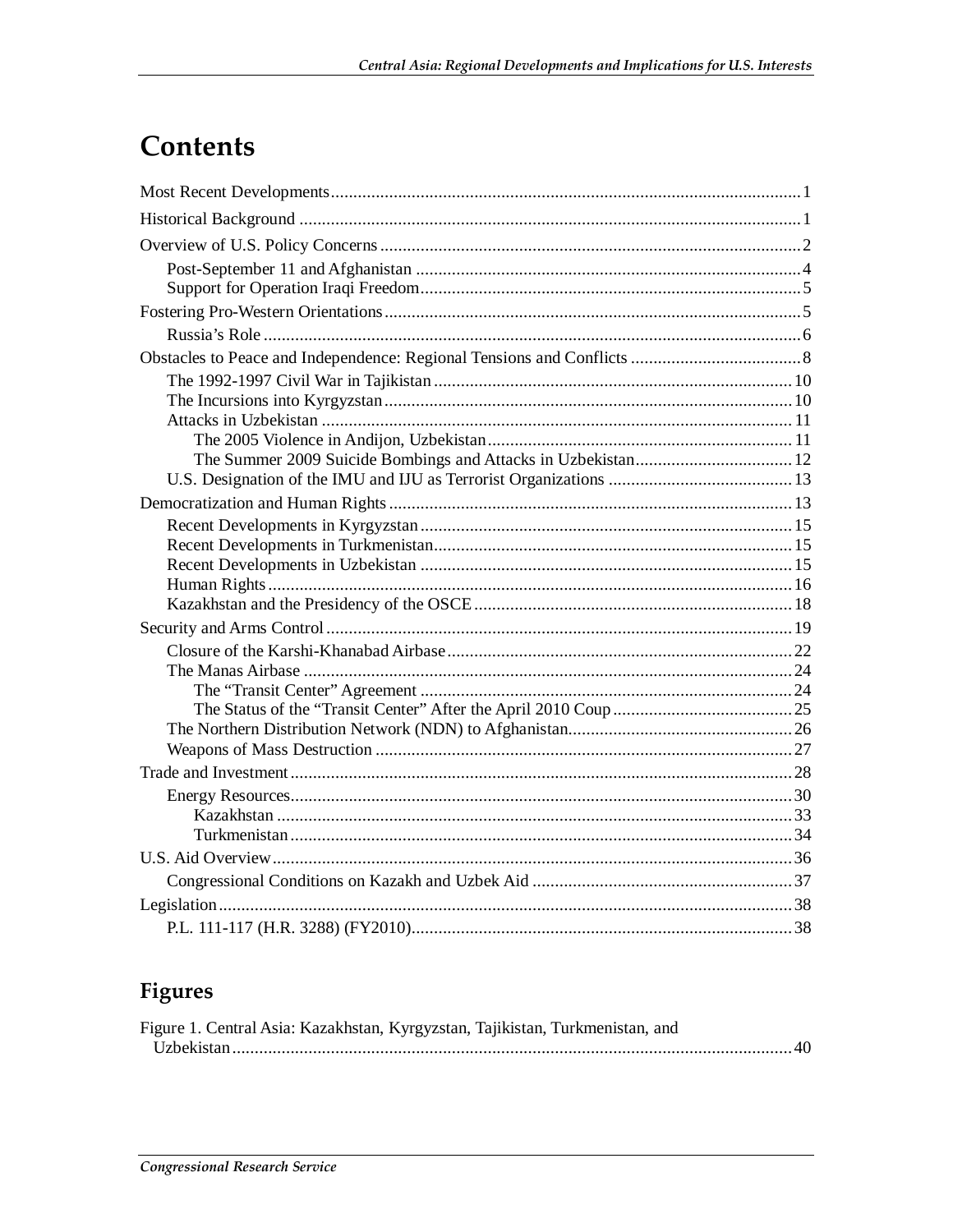## **Tables**

| Table 1. U.S. Foreign Assistance to Central Asia, FY1992 to FY2010, and the FY2011 |  |
|------------------------------------------------------------------------------------|--|
|                                                                                    |  |

#### **Contacts**

|--|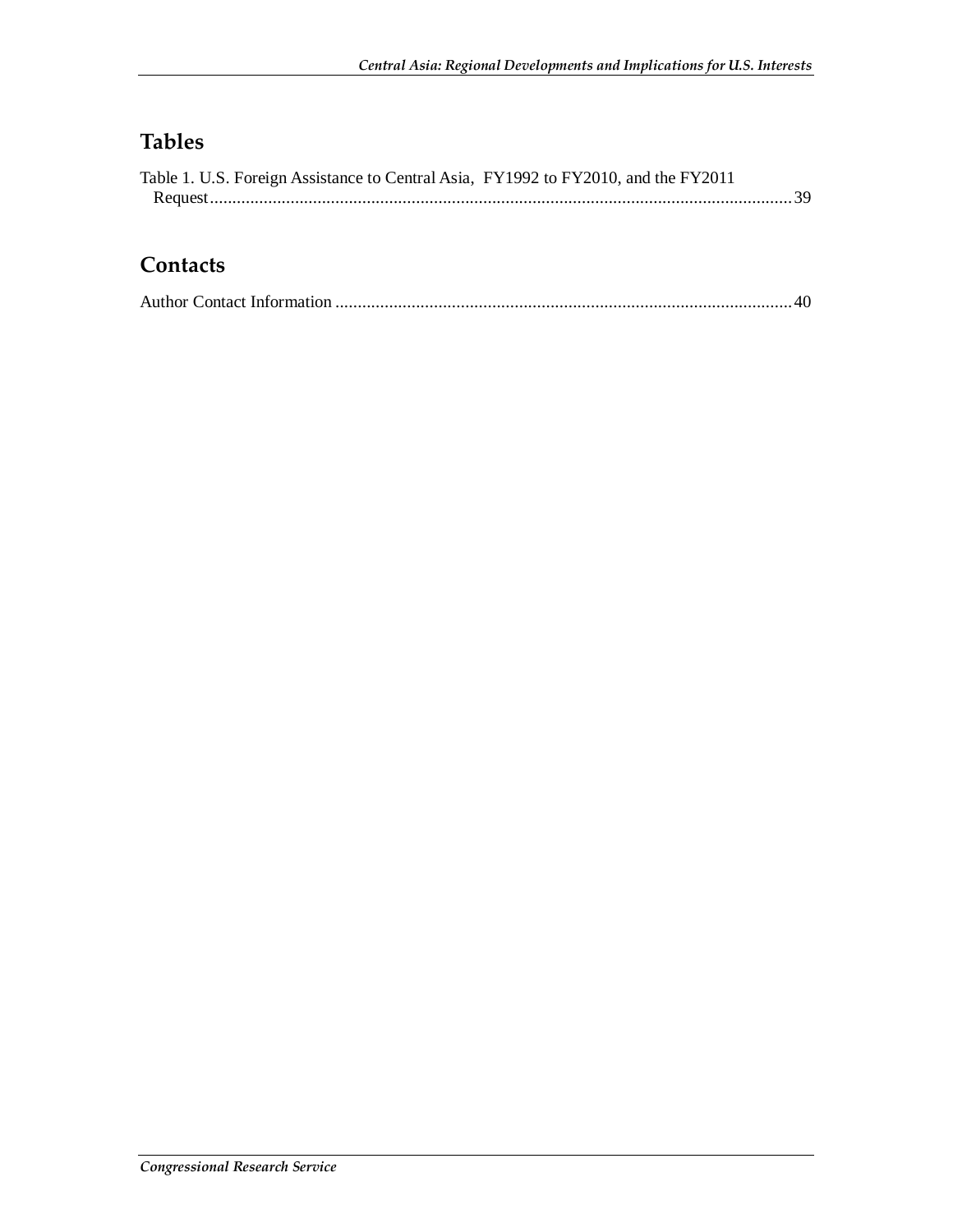# **Most Recent Developments**

Uzbekistan continues to block rail transit into Tajikistan. Reportedly, among the hundreds of detained rail cars are those containing food and fuel needed by the citizens of Tajikistan and others containing NATO supplies bound for Afghanistan. Tajik analyst Zulfiqor Ismoiliyon on May 25 called for Tajikistan to reconsider its membership in the Commonwealth of Independent States' Collective Security Treaty Organization since this organization, headed by Russia, is "keeping mum" about the "economic blockade" (see "Trade and Investment," below).<sup>1</sup>

Meeting in Tashkent, Uzbekistan, on May 24, 2010, the Shanghai Cooperation Organization (a security group composed of China, Russia, Kazakhstan, Kyrgyzstan, Tajikistan, and Uzbekistan) deflected Iran's request for membership by stipulating that only aspirants that are not subject to U.N. Security Council sanctions are eligible.

The lower chamber of Kazakhstan's legislature approved bills on May 13, 2010, that bestow the title of "leader of the nation" on President Nursultan Nazarbayev, provide him with substantial powers to rule even if he retires, grant lifetime immunity from prosecution to former presidents and their families, and make it a crime to "tamper with the president's pictures or distort facts from his biography." The bills await approval by the upper legislative chamber and signing into law by the President.

On April 28, 2010, Russian Prime Minister Vladimir Putin visited a drilling platform in the Caspian Sea that had begun pumping oil. He hailed Russia's Lukoil firm for its efforts since 2004 to master the unfamiliar realm of offshore oil drilling.

On April 11, 2010, President Obama met with President Nazarbayev on the sidelines of the Nuclear Security Summit in Washington, DC. A joint statement reported that they "pledged to intensify bilateral cooperation to promote nuclear safety and non-proliferation, regional stability in Central Asia, economic prosperity, and universal values." The Presidents hailed the first session of annual bilateral consultations on March 8-9, 2010, in Washington DC, to advance the mutual agenda. President Obama encouraged Kazakhstan to fully implement its 2009-2012 National Human Rights Action Plan. U.S. officials reported that President Obama had raised concerns about the imprisonment of human rights advocate Yevgeniy Zhovtis in Kazakhstan and about the sanctity of U.S. business contracts. President Nazarbayev agreed to facilitate U.S. military air flights along a new trans-polar route that transits Kazakhstan to Afghanistan, and President Obama praised Kazakh assistance to Afghanistan.<sup>2</sup>

# **Historical Background**

Central Asia consists of Kazakhstan, Kyrgyzstan, Tajikistan, Turkmenistan, and Uzbekistan; it borders Russia, China, the Middle East, and South Asia. The major peoples of all but Tajikistan

<sup>1</sup> Open Source Center. *Central Eurasia: Daily Report* (hereafter *CEDR*), May 25, 2010, Doc. No. CEP-950192.

<sup>2</sup> The White House. Office of the Press Secretary. *Joint Statement on the meeting between President Obama and* 

*Kazakhstan President Nazarbayev* April 11, 2010; *Press Briefing on the President's Bilateral Meetings and the Upcoming Nuclear Security Summit*, by Ben Rhodes, Deputy National Security Advisor for Strategic Communication, Mike Mcfaul, Senior Director for Russia and the Caucasus, and Laura Holgate, Senior Director for WMD Terrorism and Threat Reduction, April 11, 2010.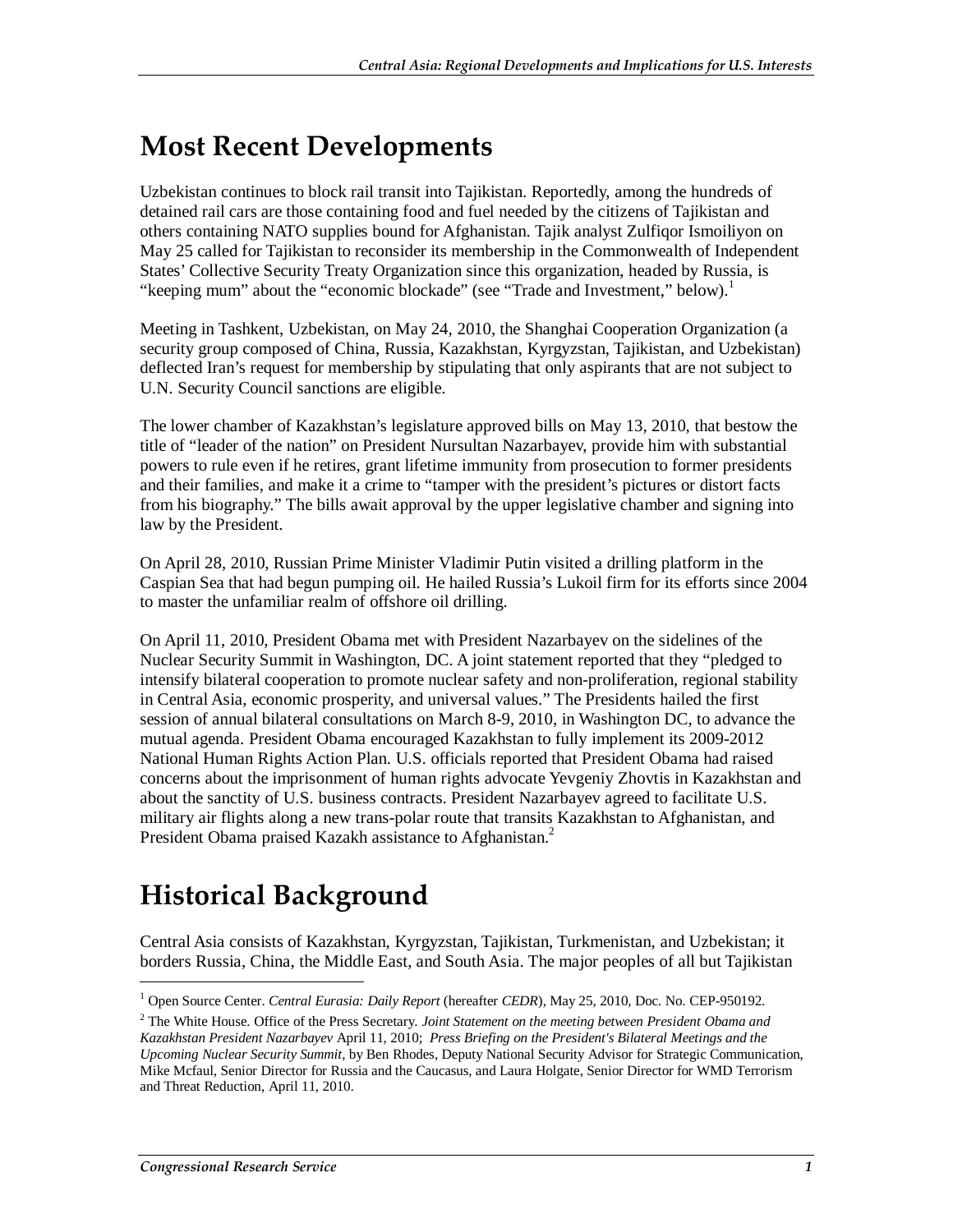speak Turkic languages (the Tajiks speak an Iranian language), and most are Sunni Muslims (some Tajiks are Shiia Muslims). Most are closely related historically and culturally. By the late 19<sup>th</sup> century, Russian tsars had conquered the last independent khanates and nomadic lands of Central Asia. By the early 1920s, Soviet power had been imposed; by 1936, five "Soviet Socialist Republics" had been created. Upon the collapse of the Soviet Union in December 1991, they gained independence.<sup>3</sup>

# **Overview of U.S. Policy Concerns**

After the collapse of the Soviet Union at the end of 1991, then-President George H.W. Bush sent the "FREEDOM Support Act" (FSA) aid authorization to Congress, which was amended and signed into law in October 1992 (P.L. 102-511). In 1999, congressional concerns led to passage of the "Silk Road Strategy Act" (P.L. 106-113), which authorized enhanced policy and aid to support conflict amelioration, humanitarian needs, economic development, transport and

#### **Central Asia: Basic Facts**

*Total Area:* 1.6 million sq. mi., larger than India; Kazakhstan: 1.1 m. sq. mi.; Kyrgyzstan: 77,000 sq. mi.; Tajikistan: 55,800 sq. mi.; Turkmenistan: 190,000 sq. mi.; Uzbekistan: 174,500 sq. mi.

*Total Population:* 61.3 million, slightly less than France; Kazakhstan: 15.5 m.; Kyrgyzstan: 5.5 m.; Tajikistan: 7.5 m.; Turkmenistan: 4.9 m.; Uzbekistan: 27.9 m. (July 2010 est., *The World Factbook*).

*Total Gross Domestic Product:* \$319 billion in 2009; per capita GDP is about \$5,200, but there are large income disparities and relatively large percentages of people in each country are in poverty. Kazakhstan: \$182.3 b.; Kyrgyzstan: \$11.7 b.; Tajikistan: \$13.8 b.; Turkmenistan: \$33.6 b.; Uzbekistan: \$77.6 b. (*The World Factbook*, purchasing power parity).

communications, border controls, democracy, and the creation of civil societies in the South Caucasus and Central Asia.

U.S. policymakers and others hold various views on the appropriate types and levels of U.S. involvement in the region. Some have argued that ties with "energy behemoth" Kazakhstan are crucial to U.S. interests.<sup>4</sup> Others have argued that Uzbekistan is the "linchpin" of the region (it is the most populous regional state and is centrally located, shaping the range and scope of regional cooperation) and should receive the most U.S. attention.

In general, U.S. aid and investment have been viewed as strengthening the independence of the Central Asian states and forestalling Russian, Chinese, Iranian, or other efforts to subvert them. Advocates of such ties have argued that political turmoil and the growth of terrorist enclaves in Central Asia could produce spillover effects both in nearby states, including U.S. allies and friends such as Turkey, and worldwide. They also have argued that the United States has a major interest in preventing terrorist regimes or groups from illicitly acquiring Soviet-era technology for making weapons of mass destruction (WMD). They have maintained that U.S. interests do not perfectly coincide with those of its allies and friends, that Turkey and other actors possess limited aid resources, and that the United States is in the strongest position as the sole superpower to

<sup>3</sup> See CRS Report 97-1058, *Kazakhstan: Recent Developments and U.S. Interests*, by Jim Nichol; CRS Report 97-690, *Kyrgyzstan: Recent Developments and U.S. Interests*, by Jim Nichol; CRS Report 98-594, *Tajikistan: Recent Developments and U.S. Interests*, by Jim Nichol, CRS Report 97-1055, *Turkmenistan: Recent Developments and U.S. Interests*, by Jim Nichol, and CRS Report RS21238, *Uzbekistan: Recent Developments and U.S. Interests*, by Jim Nichol.

<sup>4</sup> U.S. Department of State. Office of the Spokesman. *Remarks: Secretary of State Condoleezza Rice At Eurasian National University*, October 13, 2005. Perhaps indicative of the boosted emphasis on U.S. interests in Kazakhstan, former Secretary Rice argued that the country had the potential to be the "engine for growth" in Central Asia.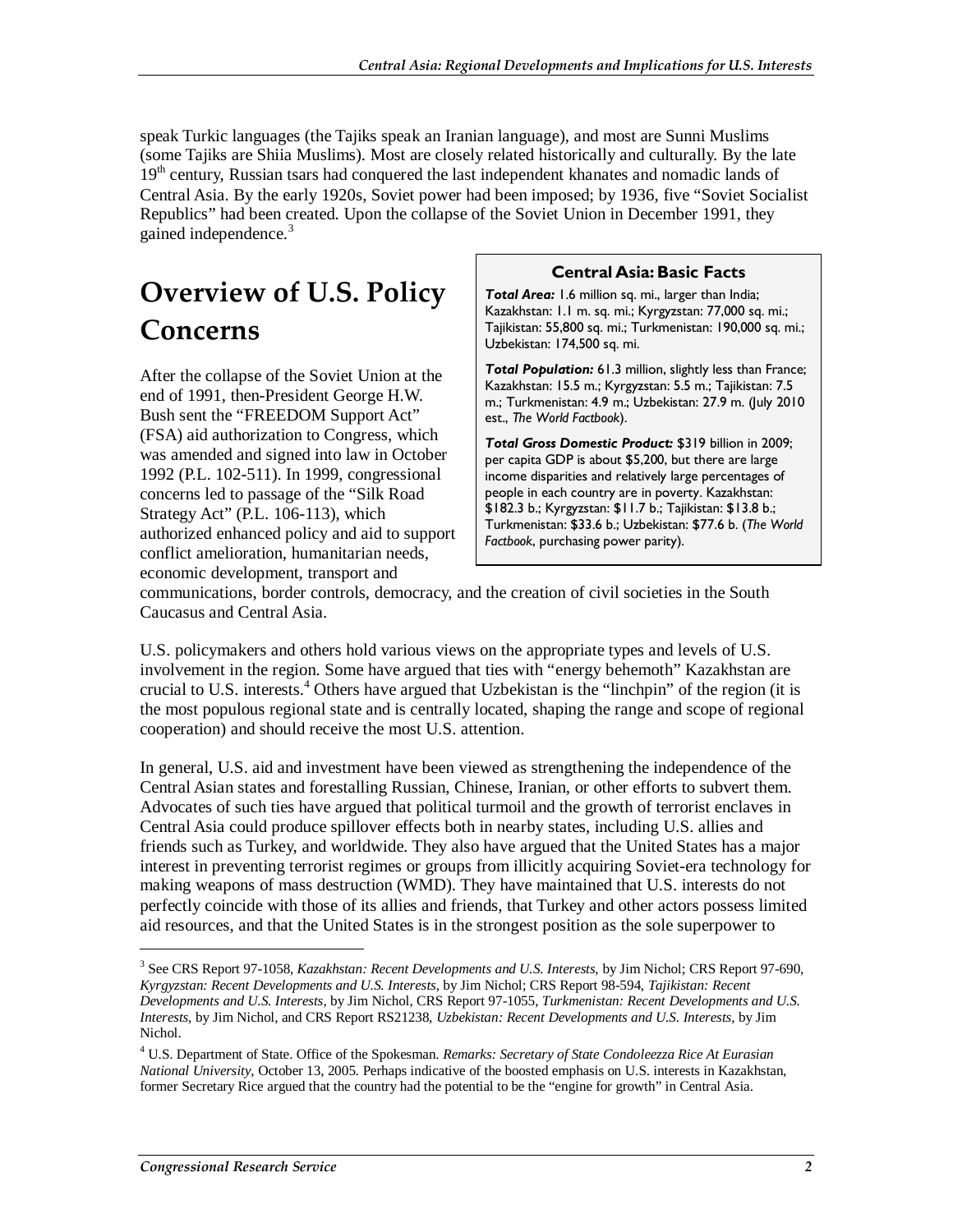influence democratization and respect for human rights. They have stressed that such U.S. influence will help alleviate social tensions exploited by Islamic extremist groups to gain adherents. They also have argued that for all these reasons, the United States should maintain military access to the region even when Afghanistan becomes more stable. At least some of these views seemed to be reflected in the former Bush Administration's 2006 *National Security Strategy of the United States*, which proclaimed that "Central Asia is an enduring priority for our foreign policy." The Obama Administration's May 2010 *National Security Strategy* does not specifically mention Central Asia or the Caspian region.<sup>5</sup>

Some views of policymakers and academics who previously objected to a more forward U.S. policy toward Central Asia appeared less salient after September 11, 2001, when the United States came to stress counter-terrorism operations in Afghanistan, but aspects of these views could again come to the fore in debates over U.S. security policy in Afghanistan and Central Asia. These observers argued that the United States historically had few interests in Central Asia and that developments there remained largely marginal to U.S. interests. They discounted fears that anti-Western Islamic extremism would make enough headway to threaten secular regimes or otherwise harm U.S. interests in Central Asia. They also argued that the United States should not try to foster democratization among cultures they claimed are historically attuned to authoritarianism. Some observers rejected arguments that U.S. interests in anti-terrorism, nonproliferation, regional cooperation, and trade outweighed concerns over democratization and human rights, and urged reducing or cutting off most aid to repressive Central Asian states. A few observers pointed to instability in the region as a reason to eschew deeper U.S. involvement such as military access that could needlessly place more U.S. personnel and citizens in danger.

Participating with Members on November 18, 2009, in launching the Congressional Caucus on Central Asia, Assistant Secretary of State Robert Blake, Jr. stated that the Obama Administration "has placed a high priority on building partnerships and enhancing our political engagement in Central Asia." Signs of this enhanced engagement include the establishment of high-level annual bilateral consultations with each of the regional states on counter-narcotics, counter- terrorism, democratic reform, rule of law, human rights, relations with NGOs, trade and investment, health, and education, he stated. In testimony on December 15, 2009, Deputy Assistant Secretary of State George Krol listed five objectives of U.S. policy in Central Asia: to maximize the cooperation of the regional states with coalition counter-terrorism efforts in Afghanistan and Pakistan; to increase the development and diversification of the region's energy resources and supply routes; to promote the eventual emergence of good governance and respect for human rights; to foster competitive market economies; and to prevent state failure in Tajikistan and Kyrgyzstan, including by enhancing food security assistance.<sup>6</sup>

Director of National Intelligence Dennis Blair warned in testimony on March 10, 2009, that growing challenges to Central Asia's stability ultimately "could threaten the security of critical U.S. and NATO lines of communication to Afghanistan through Central Asia." He stated that the "highly personalized politics, weak institutions, and growing inequalities" in the Central Asian countries make them "ill-equipped to deal with the challenges posed by Islamic violent

<sup>5</sup> The White House. *National Security Strategy of the United St*ates, March 16, 2006, p. 40; *National Security Strategy*, May 2010.

<sup>&</sup>lt;sup>6</sup> U.S. Senate. Committee on Foreign Relations. Subcommittee on Near Eastern and South and Central Asian Affairs. Hearing on Re-evaluating U.S. Policy in Central Asia. *Testimony of George Krol, Deputy Assistant Secretary of State, Bureau of South And Central Asian Affairs*, December 15, 2009.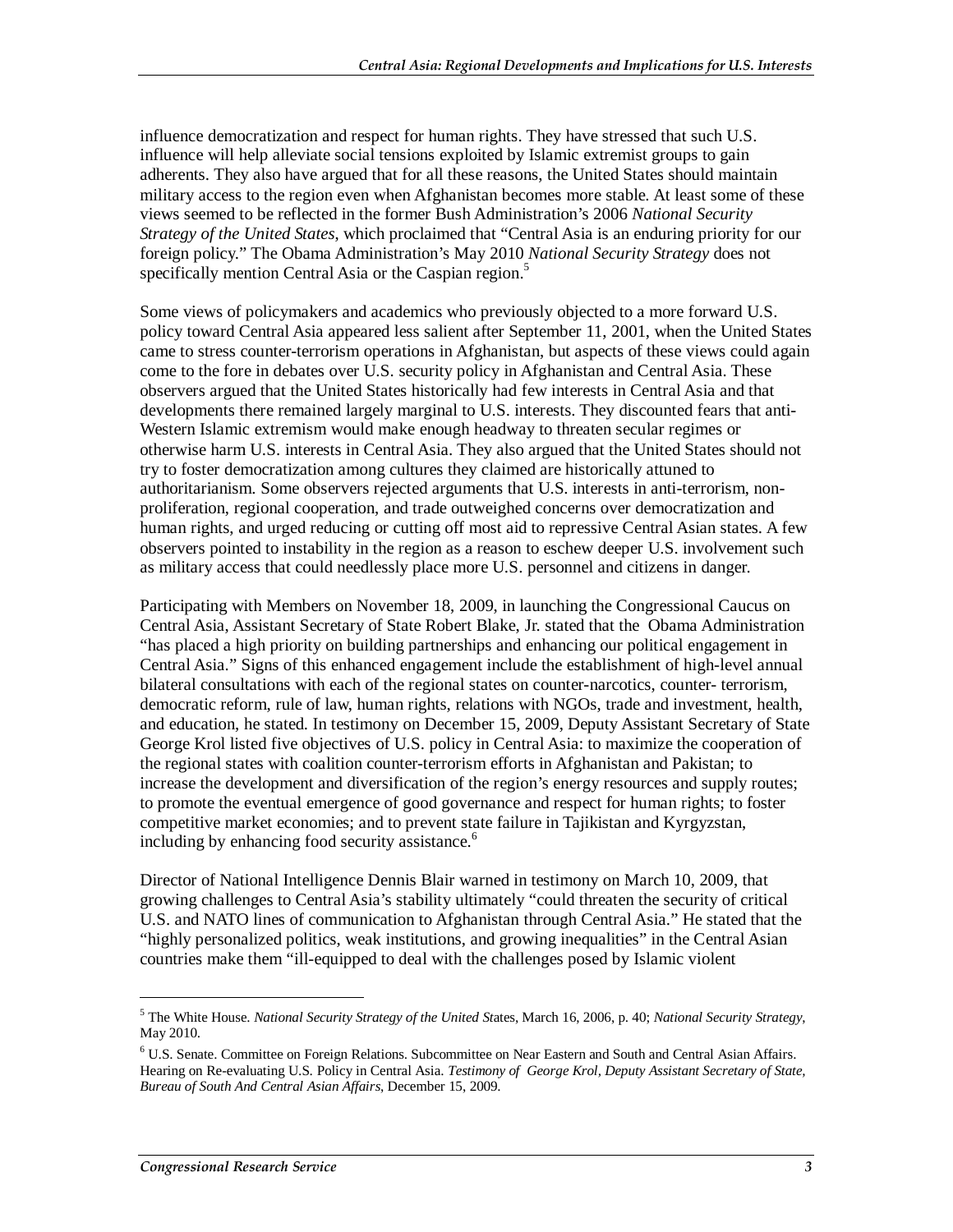extremism, poor economic development, and problems associated with energy, water, and food distribution." Although Kazakhstan's energy revenues had made it a regional economic power, he cautioned that "any sustained decline in oil prices would affect revenues, could lead to societal discontent, and will derail the momentum for domestic reforms." Similarly, he counseled that the global economic downturn will severely affect Tajikistan and Kyrgyzstan, because they are "heavily depend[ent] on migrant worker remittances from both Russia and Kazakhstan for a significant portion of their gross domestic product (up to 45% in the case of Tajikistan). Tajikistan, in particular, faces increased threats to internal stability from the loss of these critical revenue streams."7

The Administration's Congressional Budget Justification for Foreign Operations for FY2011, released in March 2010, states that

FY2011 resources [for South and Central Asia] will focus first and foremost on supporting the President's comprehensive strategy to help Afghanistan and Pakistan overcome political, economic, and security challenges that threaten their stability and undermine regional stability. Many U.S. assistance programs in the region are designed to encourage and sustain cooperation and support for the President's strategy in Afghanistan and Pakistan, particularly in the Central Asian states. Other priorities include ... increasing and broadening engagement with the Central Asian states.<sup>8</sup>

Some critics have raised concerns, however, about whether the funding request adequately reflects these goals.<sup>9</sup>

#### **Post-September 11 and Afghanistan**

After the terrorist attacks on the United States on September 11, 2001, then-Deputy Assistant Secretary of State B. Lynn Pascoe testified that the former Bush Administration realized that "it was critical to the national interests of the United States that we greatly enhance our relations with the five Central Asian countries" to prevent them from becoming harbors for terrorism.<sup>10</sup> All the Central Asian states soon offered overflight and other assistance to U.S.-led anti-terrorism coalition operations in Afghanistan. The states were predisposed to welcome such operations. Tajikistan and Uzbekistan had long supported the Afghan Northern Alliance's combat against the Taliban, and all the Central Asian states feared Afghanistan as a base for terrorism, crime, and drug trafficking (even Turkmenistan, which tried to reach some accommodation with the Taliban). In 2005, however, Uzbekistan rescinded its basing agreement with the United States. Tajikistan and Uzbekistan have maintained their basing support for NATO peacekeeping operations, and Kyrgyzstan for U.S. and NATO operations, in Afghanistan. In 2009, most Central Asian states agreed to facilitate the air and land transport of U.S. and NATO non-lethal (and later for lethal) supplies to Afghanistan as an alternative to land transport via increasingly volatile Pakistan (see

<sup>7</sup> U.S. Senate. Committee on Armed Services. Hearing on National Security Threats. *Statement of Dennis C. Blair, Director of National Intelligence*, March 10, 2009.

<sup>8</sup> U.S. Department of State. *Congressional Budget Justification for Foreign Operations for FY2011, Annex: Regional Perspectives*, March 5, 2010.

<sup>&</sup>lt;sup>9</sup> Joshua Kucera, "Central Asia and the Caucasus: Obama Administration Adopts Moderate Assistance Stance, *Eurasianet*, February 9, 2010.

<sup>&</sup>lt;sup>10</sup> U.S. Senate. Committee on Foreign Relations. Subcommittee on Central Asia and the South Caucasus. The U.S. Role in Central Asia. *Testimony of B. Lynn Pascoe, Deputy Assistant Secretary for European and Eurasian Affairs*, June 27, 2002.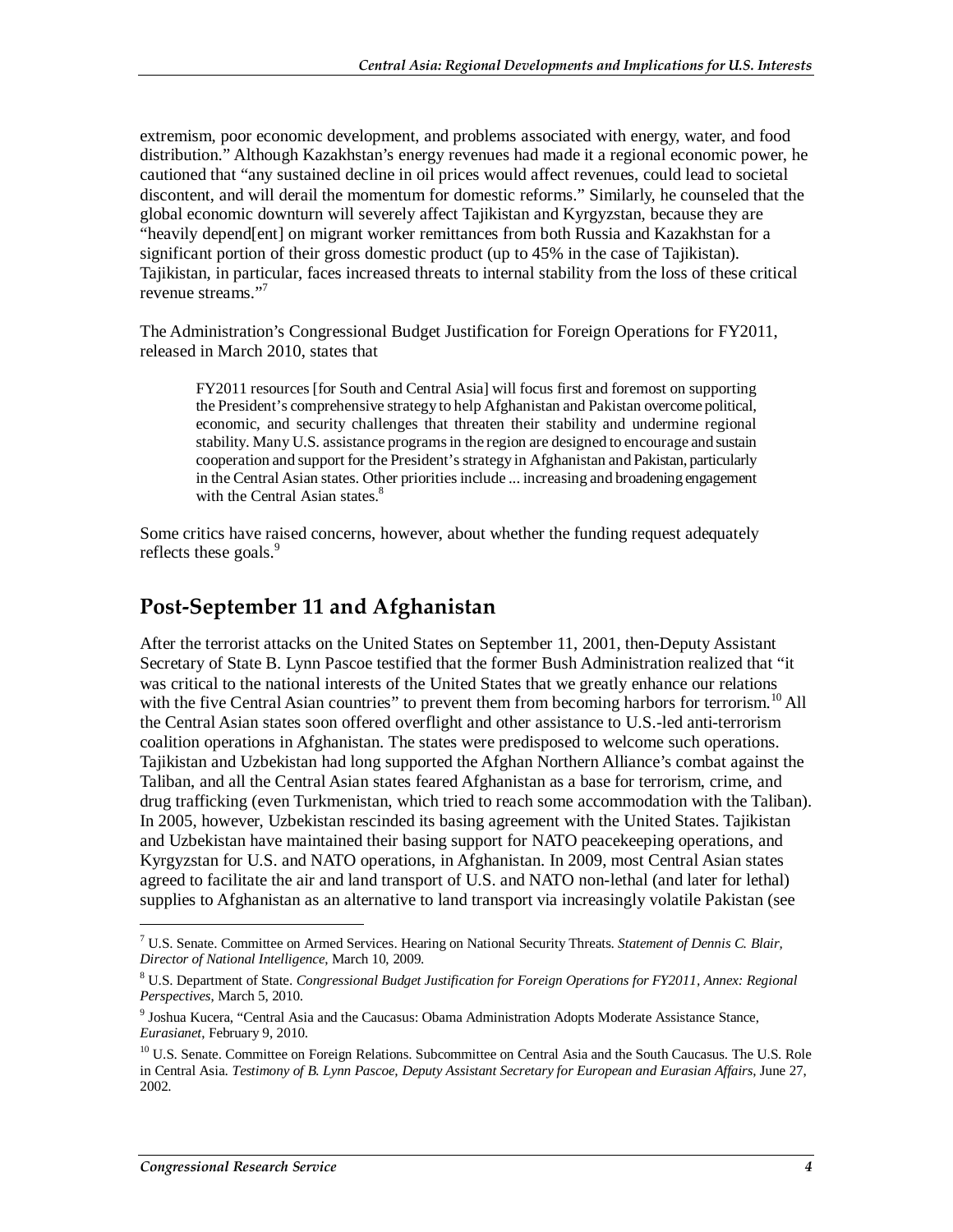"Security and Arms Control*,*" below). They also have provided aid and increased trade and transport links with Afghanistan.

## **Support for Operation Iraqi Freedom**

Uzbekistan was the only Central Asian state that joined the "coalition of the willing" in February-March 2003 that endorsed prospective U.S.-led coalition military operations in Iraq (Kazakhstan joined later). Uzbekistan subsequently decided not to send troops to Iraq, but Kazakhstan deployed some two dozen troops to Iraq who reportedly did not take part in combat operations. They pulled out in late 2008.

# **Fostering Pro-Western Orientations**

The United States has encouraged the Central Asian states to become responsible members of the international community, supporting integrative goals through bilateral aid and through coordination with other aid donors. The stated policy goal is to discourage radical anti-democratic regimes and terrorist groups from gaining influence. All the Central Asian leaders publicly embrace Islam but display hostility toward Islamic fundamentalism. At the same time, they have established some trade and aid ties with Iran. Although they have had greater success in attracting development aid from the West than from the East, some observers argue that, in the longer run, their foreign policies may not be anti-Western but may more closely reflect some concerns of other Islamic states. Some Western organizational ties with the region have suffered in recent years, in particular those of the OSCE, which has been criticized by some Central Asian governments for advocating democratization and respect for human rights.<sup>11</sup> Despite this criticism, President Nazarbayev successfully pushed for Kazakhstan to hold the presidency of the OSCE (see below).

The State Department in 2006 included Central Asia in a revamped Bureau of South and Central Asian Affairs. According to former Principal Deputy Assistant Secretary of State Steven Mann, "institutions such as NATO and the OSCE will continue to draw the nations of Central Asia closer to Europe and the United States," but the United States also will encourage the states to develop "new ties and synergies with nations to the south," such as Afghanistan, India, and Pakistan.<sup>12</sup> In May 2007, Defense Secretary Robert Gates urged Asian countries to provide Central Asia with road and rail, telecommunications, and electricity generation and distribution aid to link the region with Asia; to help it combat terrorism and narcotics trafficking; to send technical advisors to ministries to promote political and economic reforms; to offer more military trainers, peacekeepers, and advisors for defense reforms; and to more actively integrate the regional states into "the Asian security structure."<sup>13</sup> (See "Trade and Investment," below.)

<sup>&</sup>lt;sup>11</sup> See also CRS Report RL30294, *Central Asia's Security: Issues and Implications for U.S. Interests*, by Jim Nichol.

<sup>&</sup>lt;sup>12</sup> U.S. House of Representatives. Committee on International Relations. Subcommittee on the Middle East and Central Asia. Assessing Energy and Security Issues in Central Asia. *Testimony of Steven Mann, Principal Deputy Assistant Secretary for South and Central Asian Affairs*, July 25, 2006. The State Department appointed a Senior Advisor on Regional Integration in the Bureau of South and Central Asian Affairs, Robert Deutsch, who focused on bolstering trade and transport ties between South and Central Asia.

<sup>&</sup>lt;sup>13</sup> U.S. Department of Defense. Department of Defense Documents. International Institute for Strategic Studies -Remarks as Delivered by Secretary of Defense Robert M. Gates, Singapore, June 1, 2007.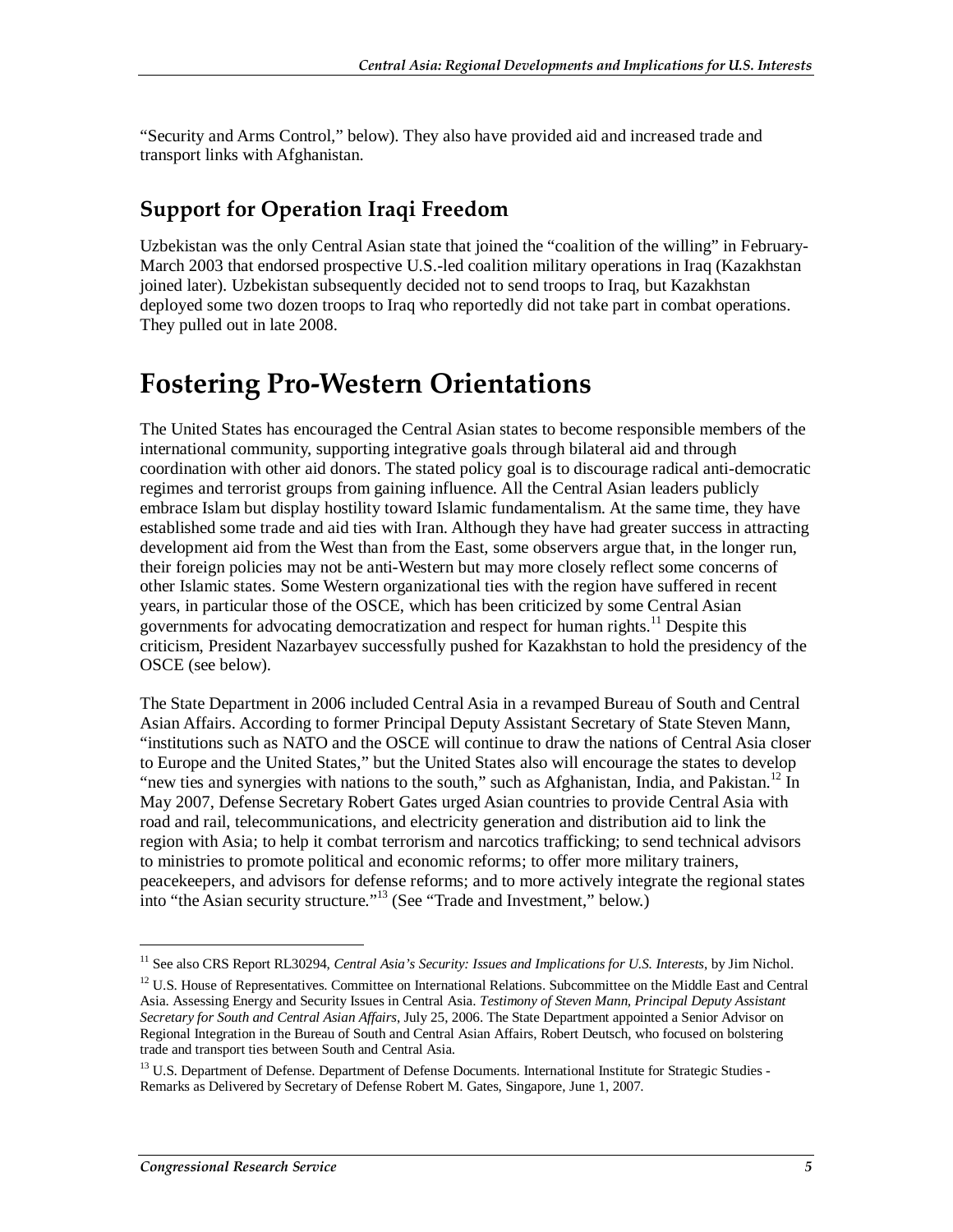The European Union (EU) has become more interested in Central Asia in recent years as the region has become more of a security threat as an originator and transit zone for drugs, weapons of mass destruction, refugees, and persons smuggled for prostitution or labor. Russia's cutoff of gas supplies to Ukraine in early 2006 also bolstered EU interest in Central Asia as an alternative supplier of oil and gas. Such interests contributed to the launch of a Strategy Paper for assistance for 2002-2006 and a follow-on for 2007-2013 (see below), and the EU's appointment of a Special Representative to the region. The EU has implemented Partnership and Cooperation Agreements (PCAs, which set forth political, economic, and trade relations) with Kazakhstan, Kyrgyzstan, and Uzbekistan. An existing Interstate Oil and Gas Transport to Europe (INOGATE) program was supplemented in 2004 and 2006 by a Baku Energy Initiative and Astana Energy Ministerial Declaration to diversify energy supplies. One project involves the proposed Nabucco pipeline, which could transport Caspian region gas to Austria (see "Energy Resources," below).<sup>1</sup>

In June 2007, the EU approved a new "Central Asian strategy" for enhanced aid and relations for 2007-2013. It calls for establishing offices in each regional state and assistance of \$1 billion over the next five years. The strategy argues that the EU ties with the region need to be enhanced because EU enlargement and EU relations with the South Caucasus and Black Sea states bring it to Central Asia's borders. The strategy also stresses that "the dependency of the EU on external energy sources and the need for a diversified energy supply policy in order to increase energy security open further perspectives for cooperation between the EU and Central Asia," and that the "EU will conduct an enhanced regular energy dialogue" with the states.15 Under the strategy, the EU holds dozens of meetings and seminars each year with the Central Asian states on such issues as human rights, civil society development, foreign policy and assistance, trade and investment, environmental and energy cooperation, and other issues.

#### **Russia's Role**

1

During most of the 1990s, successive U.S. administrations generally viewed a democratizing Russia as serving as a role model in Central Asia. Despite growing authoritarian tendencies in Russia during the presidency of Vladimir Putin (2000-2008), the former Bush Administration emphasized that Russia's counter-terrorism efforts in the region broadly supported U.S. interests. At the same time, successive administrations have stressed to Russia that it should not seek to dominate the region or exclude Western and other involvement. Virtually all U.S. analysts agree that Russia's actions should be monitored to ensure that the independence of the Central Asian states is not vitiated.

Soon after the terrorist attacks on the United States on September 11, 2001, Russia acquiesced to increased U.S. and coalition presence in the region for operations against Al Qaeda and its supporters in Afghanistan. Besides Russia's own concerns about Islamic extremism in Afghanistan and Central Asia, it was interested in boosting its economic and other ties to the West and regaining some influence in Afghanistan. More recently, however, Russia has appeared to

<sup>&</sup>lt;sup>14</sup> For details, see CRS Report RL33636, *The European Union's Energy Security Challenges*, by Paul Belkin. See also European Union. "The EU and the Countries of the Black Sea and Caspian Sea Regions Agree on a Common Energy Strategy," *Press Release*, November 30, 2006, at http://www.inogate.org.

<sup>15</sup> European Commission. *Regional Strategy Paper for Assistance to Central Asia for the Period 2007-2013*, June 2007; Council of the European Union. *Presidency Conclusions*, 11177/07, June 23, 2007, p. 12; European Commission. External Relations. *Joint Progress Report by the Council and the European Commission to the European Council on the implementation of the EU Central Asia Strategy*, June 24, 2008.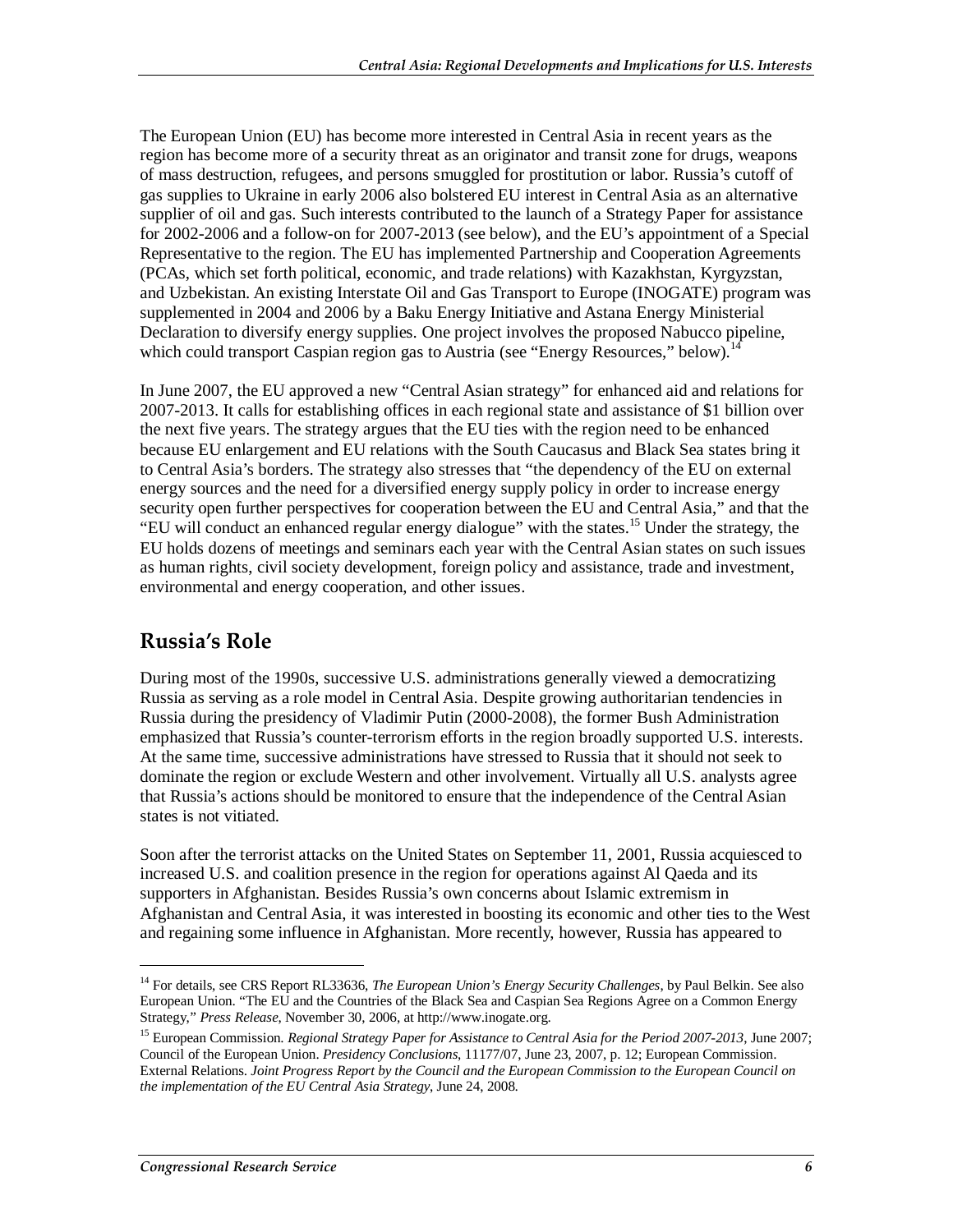step up efforts to counter U.S. influence in Central Asia by advocating that the states increase economic and strategic ties with Russia and limit such ties with the United States. Such a stance appears paradoxical to some observers, since Russia (and China) benefit from anti-terrorism operations carried out by U.S. (and NATO) forces in Afghanistan.

During the 1990s, Russia's economic decline and demands by Central Asia caused it to reduce its security presence, a trend that Vladimir Putin appeared determined to reverse during his presidency (2000-2008). In 1999, Russian border guards were largely phased out in Kyrgyzstan, the last Russian military advisors left Turkmenistan, and Uzbekistan withdrew from the Collective Security Treaty (CST; see below) of the Commonwealth of Independent States (CIS), in part because the treaty members failed to help Uzbekistan meet the growing Taliban threat in Afghanistan, according to Uzbek President Islam Karimov.

Despite these moves, Russia appeared determined to maintain a military presence in Tajikistan. It has retained from the Soviet period the  $201<sup>st</sup>$  motorized infantry division of about 8,000 troops subordinate to Russia's Volga-Ural Military District. Some Russian officers reportedly help oversee these troops, many or most of whom are ethnic Tajik noncommissioned officers and soldiers. Some 14,500 Tajik Frontier Force border guards receive support as necessary from the  $201<sup>st</sup>$  division.<sup>16</sup> Russia's efforts to formalize a basing agreement with Tajikistan dragged on for years, as Tajikistan endeavored to charge rent and assert its sovereignty. In October 2004, the basing agreement was signed, formalizing Russia's largest military presence abroad, besides its Black Sea Fleet. At the same time, Tajikistan demanded full control over border policing. Russia announced in June 2005 that it had handed over the last guard-house along the Afghan-Tajik border to Tajik troops. In October 2009, visiting President Rahmon reportedly urged President Medvedev to pay rent on Russia's base facilities in Tajikistan, but Moscow only agreed to consider the issue when the current basing agreement comes up for renewal in 2014.

In a seeming shift toward a more activist role in Central Asia, in April 2000, Russia called for the signatories of the CST to approve the creation of rapid reaction forces to combat terrorism and hinted that such forces might launch pre-emptive strikes on Afghan terrorist bases. These hints elicited U.S. calls for Russia to exercise restraint. Presidents Clinton and Putin agreed in 2000 to set up a working group to examine Afghan-related terrorism (this working group later broadened its discussions to other counter-terrorism cooperation; it has continued to meet under the Obama Administration). CST members agreed in 2001 to set up the Central Asian rapid reaction force headquartered in Kyrgyzstan, with Russia's troops in Tajikistan comprising most of the force (this small 3-5,000-troop force has held exercises and supposedly is dedicated to border protection; in 2009 it was supplemented by a larger 20,000-troop rapid reaction force with a supposedly wider mission).17 CIS members in 2001 also approved setting up an Anti-Terrorism Center (ATC) in Moscow, with a branch in Kyrgyzstan, giving Russia influence over regional intelligence gathering.

Perhaps as a result of the establishment of a U.S. airbase in Kyrgyzstan after the September 11, 2001, attacks (see "The Manas Airbase" below), Russia in September 2003 signed a 15-year military basing accord with Kyrgyzstan providing access to the Kant airfield, near Kyrgyzstan's capital of Bishkek. The base is a few miles from the U.S.-led coalition's airbase. After Kyrgyzstan

<sup>16</sup> *The Military Balance 1998/99.* London: International Institute of Strategic Studies, October 1998; *The Military Balance 2009*, February 2009.

<sup>17</sup> *CEDR*, February 25, 2010, Doc. No. CEP-950282.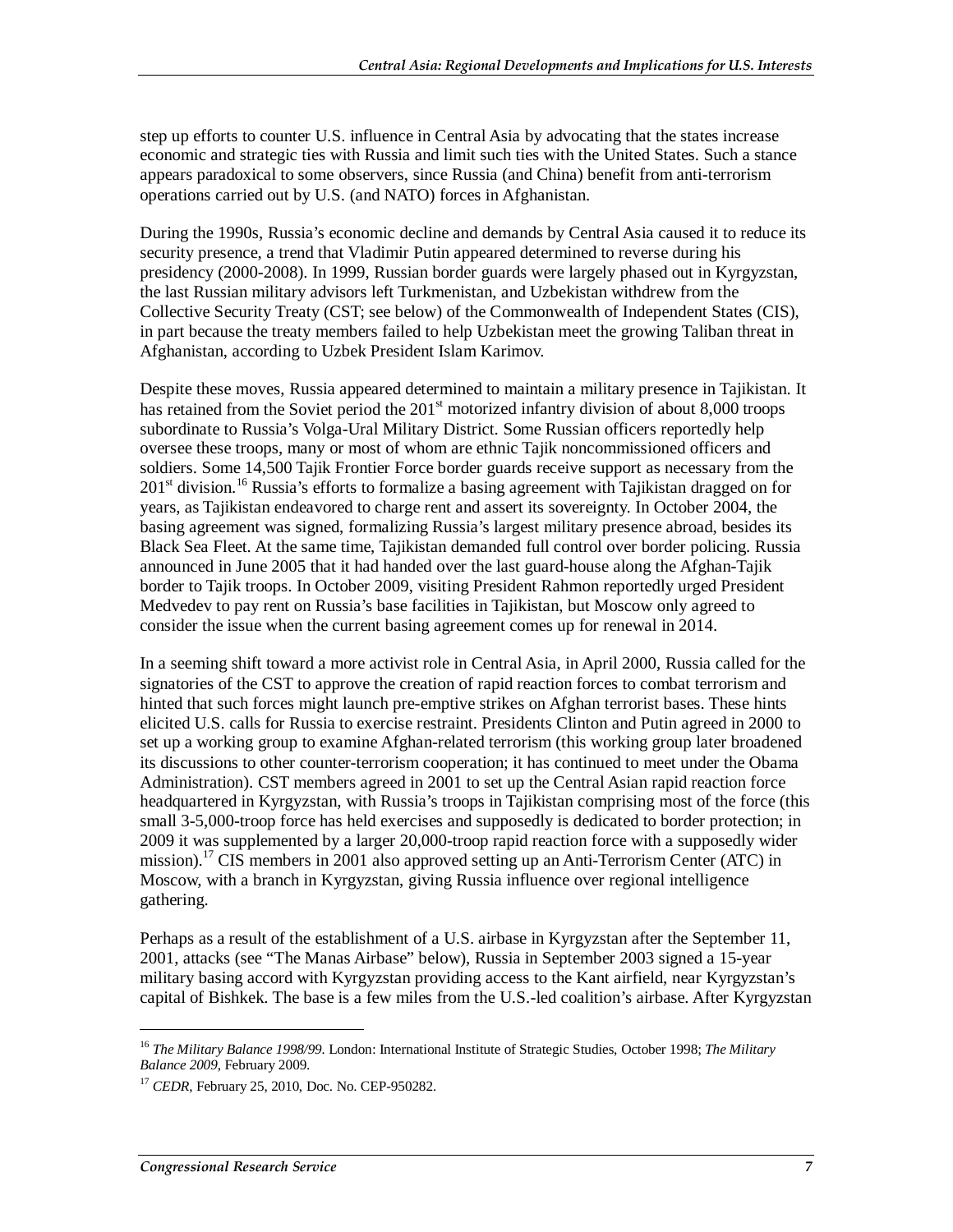agreed to continued U.S. use of the airbase in mid-2009 as a "transit center" (see below), Russia requested that Kyrgyzstan grant Moscow rights to another airbase near Uzbekistan's border. Uzbekistan denounced this plan, and it appeared to be put on hold. Besides Russia's military presence in Kyrgyzstan and Tajikistan, it has also asserted its maritime dominance in the Caspian Sea. Russia's Caspian Sea Flotilla has been bolstered by troops and equipment in recent years.

Taking advantage of Uzbekistan's souring relations with many Western countries in 2005 (see below), Russia signed a Treaty on Allied Relations with Uzbekistan in November 2005 that calls for mutual defense consultations in the event of a threat to either party (similar to language in the CST). Uzbekistan re-joined the CST Organization (CSTO; see below) in June 2006 at a meeting where the member-states also agreed that basing agreements by any member with a third party had to be approved by all members, in effect providing supreme veto power to Russia over future basing arrangements. Despite rejoining the CSTO, Uzbekistan has appeared wary of Russian intentions in the organization, including by insisting that Tashkent will not participate in the CSTO rapid reaction force established in June 2009.

Many observers suggest that the appreciative attitude of Central Asian states toward the United States in the early 2000s—for their added security accomplished through U.S.-led actions in Afghanistan—has declined over time. Reasons may include perceptions that the United States has not provided adequate security or economic assistance. Also, Russia and China are pledging security support to the states to get them to forget their pre-September 11, 2001, dissatisfaction with Russian and Chinese efforts. Russia also encourages the leaders to believe that the United States backs democratic "revolutions" to replace them. Lastly, Russia has claimed that it can ensure regional security in the face of the recently deteriorating security situation in Afghanistan.

As Russia's economy improved in the 2000s—as a result of increases in oil and gas prices— Russia reasserted its economic interests in Central Asia. Russia endeavored to counter Western business and gain substantial influence over energy resources through participation in joint ventures and by insisting that pipelines cross Russian territory. After Russia's economic growth slowed in 2008 as a result of decreasing oil and gas prices and other shocks associated with the global economic downturn, it has appeared that Russia has tried to maintain economic leverage in the region, including by giving stabilization grants and loans to Kyrgyzstan and Tajikistan. In other areas, such as commodity trade and the remittances from Russia by migrant workers, Russian economic influence has been reduced, although it is still significant. In contrast, China has appeared to be substantially increasing its aid and trade activities in the region.<sup>18</sup>

# **Obstacles to Peace and Independence: Regional Tensions and Conflicts**

The legacies of co-mingled ethnic groups, convoluted borders, and emerging national identities pose challenges to stability in all the Central Asian states. Emerging national identities accentuate clan, family, regional, and Islamic self-identifications. Central Asia's convoluted borders fail to accurately reflect ethnic distributions and are hard to police, hence contributing to regional tensions. Ethnic Uzbeks make up sizeable minorities in the other Central Asian countries and Afghanistan. In Tajikistan, they make up almost one-quarter of the population. More ethnic

<sup>18</sup> Matt Siegel, "Crisis.... What Crisis? China Spends Big in Central Asia," *Agence France Presse*, May 24, 2009.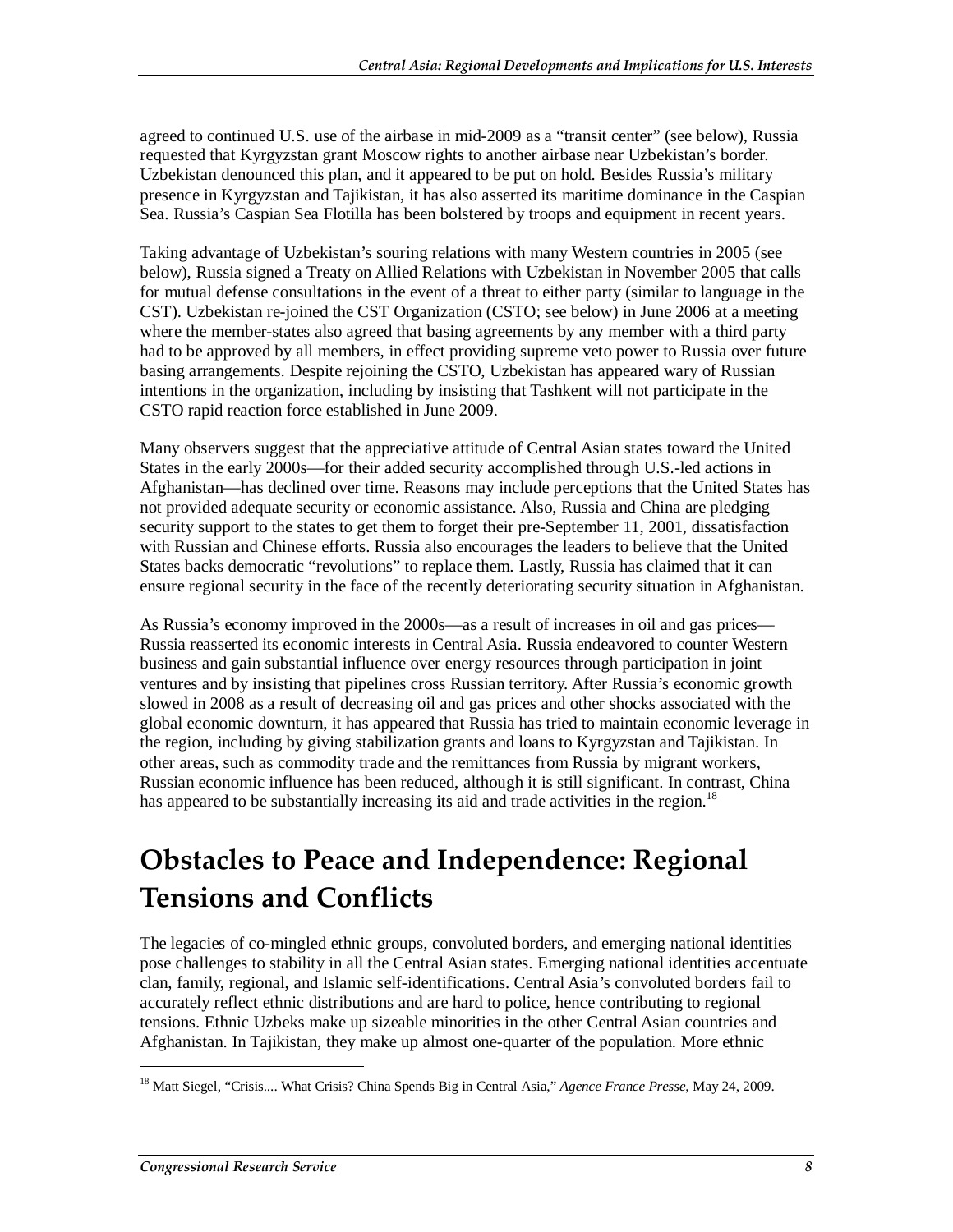Turkmen reside in Iran and Afghanistan—over 3 million—than in Turkmenistan. Sizeable numbers of ethnic Tajiks reside in Uzbekistan, and 7 million in Afghanistan. Many Kyrgyz and Tajiks live in China's Xinjiang province. The fertile Ferghana Valley is shared by Tajikistan, Kyrgyzstan, and Uzbekistan. The central governments have struggled to gain control over administrative subunits. Most observers agree that the term "Central Asia" currently denotes a geographic area more than a region of shared identities and aspirations, although it is clear that the land-locked, poverty-stricken, and sparsely populated region will need more integration in order to develop.

Regional cooperation remains stymied by tensions among the states. Such tensions continue to exist despite the membership of the states in various cooperation groups such as the CST Organization (CSTO), the Shanghai Cooperation Organization (SCO), and NATO's Partnership for Peace (PFP). The CST was signed by Russia, Belarus, the South Caucasus countries, and the Central Asian states (except Turkmenistan) in May 1992 and called for military cooperation and joint consultations in the event of security threats to any member. At the time to renew the treaty in 1999, Uzbekistan, Georgia, and Azerbaijan formally withdrew. The remaining members formed the CSTO in late 2002, and a secretariat opened in Moscow at the beginning of 2004. Through the CSTO, Russia has attempted to involve the members in joint efforts to combat international terrorism and drug trafficking.19 Neither former Kyrgyz President Akayev nor President Bakiyev apparently requested the aid of the CSTO during the coups that overthrew them (on the latter coup, see below), and the CSTO has appeared inactive during other crises in the region. In September 2008, its members agreed to condemn Georgia's "aggression" against its breakaway South Ossetia region but refused a request by Russia to extend diplomatic recognition to South Ossetia and Georgia's breakaway region of Abkhazia.

In 1996, Russia, Kazakhstan, Kyrgyzstan, and Tajikistan signed the "Shanghai treaty" with China pledging the sanctity and substantial demilitarization of mutual borders, and in 1997 they signed a follow-on treaty demilitarizing the 4,300-mile former Soviet-Chinese border. China has used the treaty to pressure the Central Asian states to deter their ethnic Uighur minorities from supporting separatism in China's Xinjiang province, and to get them to extradite Uighurs fleeing China. In 2001, Uzbekistan joined the group, re-named the SCO, and in 2003 the SCO Regional Anti-Terrorism Structure (RATS) was set up there. Military exercises have become a major form of cooperation. According to some observers, a major aim of these "anti-terrorism" exercises is to convince the Central Asian states that Russia and China are able to supplant the United States in helping the region to combat terrorism. China also has stressed economic cooperation with the region to build east-west transport routes, and these efforts may facilitate progress toward regional integration. $^{20}$ 

In late 2007, the Central Asian states prevailed on the U.N. to set up a Regional Center for Preventive Diplomacy for Central Asia (UNRCCA) to facilitate diplomatic and other cooperation to prevent internal and external threats to regional security. UNRCCA is based in Tashkent and is headed by a special representative of the U.N. secretary-general. UNRCCA's plan for action for 2009-2011 calls for diplomacy to combat "trans-border illegal networks of weapons, drugs and crime and terrorism; environmental degradation, conflicting water and border management; and

<sup>19</sup> Roger McDermott, *Eurasia Insight*, August 28, 2002.

<sup>20</sup> Roger McDermott, *The Rising Dragon: SCO Peace Mission 2007*, Occasional Paper, The Jamestown Foundation, October 2007; S. Frederick Starr, ed., *The New Silk Roads: Transport and Trade in Greater Central Asia* (Washington DC: Central Asia-Caucasus Institute & Silk Road Studies Program, 2007).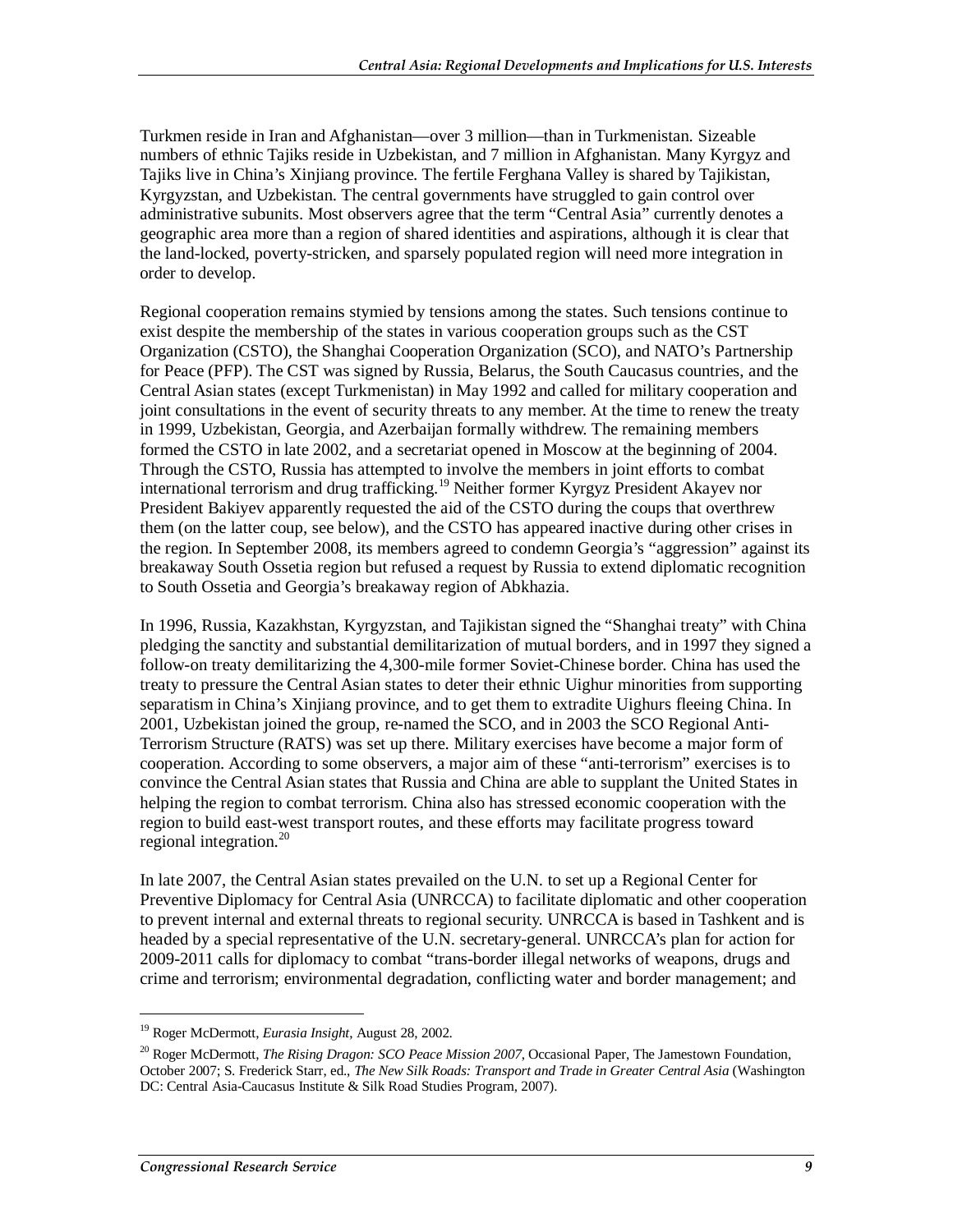ongoing instability in Afghanistan." The plan calls for facilitating common efforts by regional governments to combat these threats, encouraging the peacemaking efforts of the OSCE, CIS, SCO, EU and other regional organizations, and monitoring and analyzing the situation in Central Asia in order to give early warning and make recommendations to the U.N. Secretary General and regional leaders. The UNRCCA has held several regional conferences on such issues as Aral Sea desiccation, water-sharing, and Afghanistan. The UNRCCA special representative visited Kyrgyzstan several times in the wake of the April 2010 coup to discuss U.N. aid to the interim government to ensure peace and stability. During U.N. Secretary-General Ban Ki-moon's April 2010 visit to Central Asia, Tajik officials urged that the U.N. become more involved in mediating the dispute between Tajikistan and Uzbekistan over the former's construction of the Roghun dam.

#### **The 1992-1997 Civil War in Tajikistan**

Tajikistan was among the Central Asian republics least prepared and inclined toward independence when the Soviet Union broke up. In September 1992, a loose coalition of nationalist, Islamic, and democratic parties and groups tried to take power. Kulyabi and Khojenti regional elites, assisted by Uzbekistan and Russia, launched a successful counteroffensive that by the end of 1992 had resulted in 20,000-40,000 casualties and up to 800,000 refugees or displaced persons, about 80,000 of whom fled to Afghanistan. After the two sides agreed to a cease-fire, the U.N. Security Council established a small U.N. Mission of Observers in Tajikistan (UNMOT) in December 1994. In June 1997, Tajik President Rahmon and the late rebel leader Seyed Abdullo Nuri signed a *comprehensive peace agreement*. Benchmarks of the peace process were largely met, and UNMOT pulled out in May 2000. To encourage the peace process, the United States initially pledged to help Tajikistan rebuild. Some observers point to events in the city of Andijon in Uzbekistan (see "The 2005 Violence in Andijon, Uzbekistan" below) as indicating that conflicts similar to the Tajik civil war could engulf other regional states where large numbers of people are disenfranchised and poverty-stricken.

## **The Incursions into Kyrgyzstan**

Several hundred Islamic extremists and others harboring in Tajikistan and Afghanistan first invaded Kyrgyzstan in July-August 1999. Jama Namanganiy, the co-leader of the Islamic Movement of Uzbekistan (IMU; see below), headed the largest guerrilla group. They seized hostages and several villages, allegedly seeking to create an Islamic state in south Kyrgyzstan as a springboard for a jihad in Uzbekistan.<sup>21</sup> With Uzbek and Kazakh air and other support, Kyrgyz forces forced the guerrillas out in October 1999. Dozens of IMU and other insurgents again invaded Kyrgyzstan and Uzbekistan in August 2000. Uzbekistan provided air and other support, but Kyrgyz forces were largely responsible for defeating the insurgents by late October 2000. The IMU did not invade the region in the summer before September 11, 2001, in part because Osama bin Laden had secured its aid for a Taliban offensive against the Afghan Northern Alliance.

About a dozen alleged IMU members invaded from Tajikistan in May 2006 but soon were defeated (some escaped). After this, the Kyrgyz defense minister claimed that the IMU, HT, and other such groups increasingly menaced national security.

<sup>&</sup>lt;sup>21</sup> According to Zeyno Baran, S. Frederick Starr, and Svante Cornell, the incursions of the IMU into Uzbekistan and Kyrgyzstan in 1999 and 2000 were largely driven by efforts to secure drug trafficking routes. *Islamic Radicalism in Central Asia and the Caucasus: Implications for the EU*, Silk Road Paper, July 2006.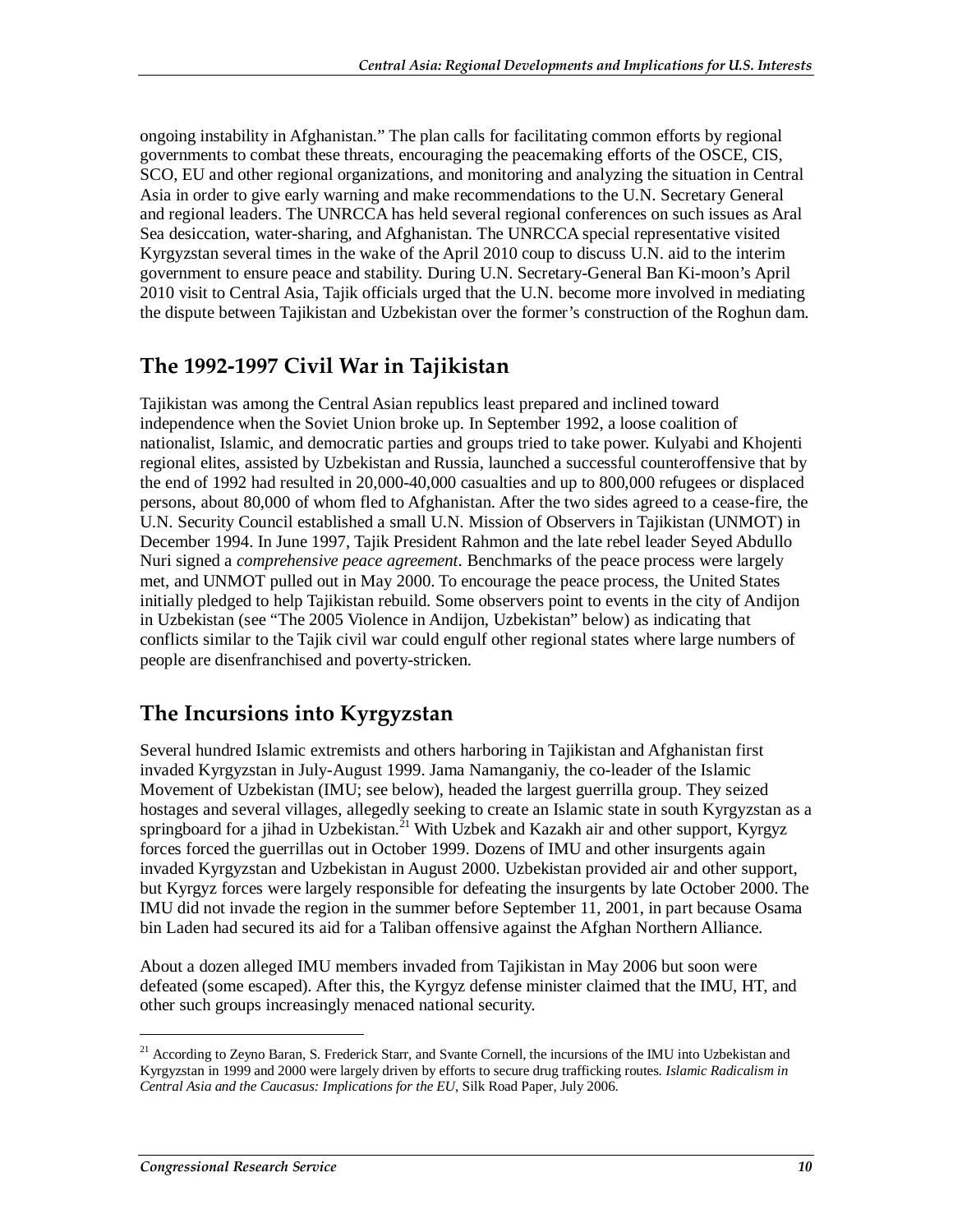## **Attacks in Uzbekistan**

A series of explosions in Tashkent in February 1999 were among early signs that the Uzbek government was vulnerable to terrorism. By various reports, the explosions killed 16 to 28 and wounded 100 to 351 people. The aftermath involved wide-scale arrests of political dissidents and others deemed by some observers as unlikely conspirators. Karimov in April 1999 accused Mohammad Solikh (former Uzbek presidential candidate and head of the banned Erk Party) of masterminding what he termed an assassination plot, along with Tohir Yuldashev (co-leader of the IMU) and the Taliban. The first trial of 22 suspects in June resulted in six receiving death sentences. The suspects said in court that they received terrorist training in Afghanistan, Tajikistan, Pakistan, and Russia and were led by Solikh, Yuldashev and Namanganiy. In 2000, Yuldashev and Namanganiy received death sentences in absentia, and Solikh received a 15.5 year prison sentence. Solikh denied membership in IMU, and he and Yuldashev denied involvement in the bombings.

On March 28 through April 1, 2004, a series of suicide bombings and other attacks were launched in Uzbekistan, reportedly killing 47. An obscure Islamic Jihad Group of Uzbekistan (IJG; Jama'at al-Jihad al-Islami, a breakaway part of the IMU) claimed responsibility.<sup>22</sup> In subsequent trials, the alleged attackers were accused of being members of IJG or of Hizb ut-Tahrir (HT; an Islamic fundamentalist movement ostensibly pledged to peace but banned in Uzbekistan) and of attempting to overthrow the government. Some defendants testified that they were trained by Arabs and others at camps in Kazakhstan and Pakistan. They testified that Najmiddin Kamolitdinovich Jalolov (convicted in absentia in 2000) was the leader of IJG, and linked him to Taliban head Mohammad Omar, Uighur extremist Abu Mohammad, and Osama bin Laden. On July 30, 2004, explosions occurred at the U.S. and Israeli embassies and the Uzbek Prosecutor-General's Office in Tashkent. The IMU and IJG claimed responsibility and stated that the suicide bombings were aimed against Uzbek and other "apostate" governments.<sup>23</sup>

#### **The 2005 Violence in Andijon, Uzbekistan**

Dozens or perhaps hundreds of civilians were killed or wounded on May 13, 2005, after Uzbek troops fired on demonstrators in the eastern town of Andijon. The protestors had gathered to demand the end of a trial of local businessmen charged with belonging to an Islamic terrorist group. The night before, a group stormed a prison where those on trial were held and released hundreds of inmates.<sup>24</sup> Many freed inmates then joined others in storming government buildings. President Karimov flew to the city to direct operations, and reportedly had restored order by late on May 13.<sup>25</sup> On July 29, 439 people who had fled from Uzbekistan to Kyrgyzstan were airlifted

 $22$  The IJG changed its name to the Islamic Jihad Union (IJU) in 2005.

<sup>23</sup> See also CRS Report RS21818, *The 2004 Attacks in Uzbekistan: Context and Implications for U.S. Interests*, by Jim Nichol.

 $24$  There is a great deal of controversy about whether this group contained foreign-trained terrorists or was composed mainly of the friends and families of the accused. See U.S. Congress. Commission on Security and Cooperation In Europe. Briefing: The Uzbekistan Crisis. *Testimony of Galima Bukharbayeva, Correspondent. Institute for War and Peace Reporting,* June 29, 2005. For a contrasting assessment, see Shirin Akiner, *Violence in Andijon, 13 May 2005: An Independent Assessment*, Central Asia-Caucasus Institute, July 2005; and AbduMannob Polat, *Reassessing Andijan: The Road to Restoring U.S.-Uzbek Relations*, Jamestown Foundation, June 2007.

<sup>&</sup>lt;sup>25</sup> Analyst Adeeb Khalid draws a parallel between the Uzbek government's actions at Andijon and at a large student demonstration in Tashkent in January 1992. In the latter case, Karimov allegedly ordered troops to fire on the marchers, resulting in up to six deaths and two dozen or more injuries. *Islam After Communism* (Berkeley, CA: University of (continued...)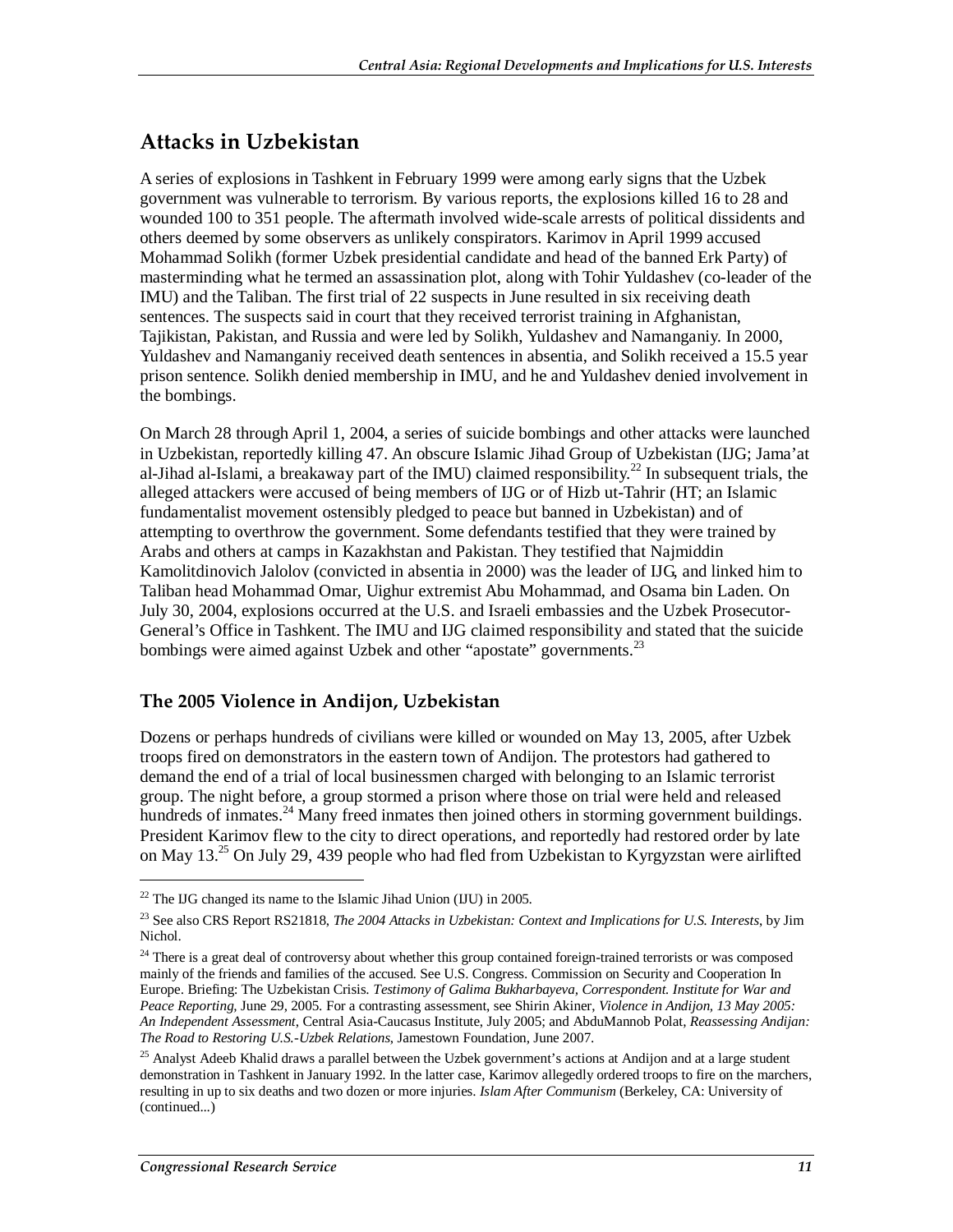to Romania for resettlement processing, after the United States and others raised concerns that they might be tortured if returned to Uzbekistan.<sup>26</sup>

The United States and others in the international community repeatedly called for an international inquiry into events in Andijon, which the Uzbek government rejected as violating its sovereignty. In November 2005, the EU Council approved a visa ban on 12 Uzbek officials it stated were "directly responsible for the indiscriminate and disproportionate use of force in Andijon and for the obstruction of an independent inquiry." The Council also embargoed exports of "arms, military equipment, and other equipment that might be used for internal repression."<sup>27</sup> In October 2007 and April 2008, the EU Council suspended the visa ban for six months but left the arms embargo in place. In October 2008, the EU Council praised what it viewed as some positive trends in human rights in Uzbekistan and lifted the visa ban, although it left the arms embargo in place. $^{28}$  In October 2009, it lifted the arms embargo.

At the first major trial of 15 alleged perpetrators of the Andijon unrest in late 2005, the accused all confessed and asked for death penalties. They testified that they were members of Akramiya, a branch of HT launched in 1994 by Akram Yuldashev that allegedly aimed to use force to create a caliphate in the area of the Fergana Valley located in Uzbekistan. Besides receiving assistance from HT, Akramiya was alleged to receive financial aid and arms training from the IMU. The defendants also claimed that the U.S. and Kyrgyz governments helped finance and support their effort to overthrow the government, and that international media colluded with local human rights groups and non-governmental organizations (NGOs) in this effort. The U.S. and Kyrgyz governments denied involvement, and many observers criticized the trial as appearing stagemanaged. Reportedly, 100 or more individuals were arrested and sentenced, including some Uzbek opposition party members and media and NGO representatives.<sup>29</sup> Partly in response, the U.S. Congress tightened conditions on aid to Uzbekistan.

#### **The Summer 2009 Suicide Bombings and Attacks in Uzbekistan**

On May 25-26, 2009, a police checkpoint was attacked on the Kyrgyz-Uzbek border, attacks took place in the border town of Khanabad, and four bombings occurred in Andijon in the commercial district, including at least one by suicide bombers. Several deaths and injuries were alleged, although reporting was suppressed. Uzbek officials blamed the IMU, although the IJU allegedly claimed responsibility. President Karimov flew to Andijon on May 31. In late August 2009,

<sup>(...</sup>continued)

California Press, 2007), p. 155. See also Reuters, January 17, 1992.

<sup>26</sup> See also CRS Report RS22161, *Unrest in Andijon, Uzbekistan: Context and Implications*, by Jim Nichol.

<sup>27</sup> Council of the European Union. *Uzbekistan: Council Adopts Restrictive Measures*, Press Release 14392/05, November 14, 2005. U.S. officials argued that the United States already had been limiting military assistance—at congressional request—because of human rights abuses.

<sup>&</sup>lt;sup>28</sup> Council of the European Union. 2824<sup>th</sup> General Affairs Council Meeting. *Press Release*, October 15-16, 2007; 2864<sup>th</sup> and 2865<sup>th</sup> General Affairs and External Relations Council Meetings. *Press Release*, April 29, 2008; 2897<sup>th</sup> General Affairs and External Relations Council Meeting, *Press Release*, October 13, 2008. Some international human rights groups protested against a visit by the head of the Uzbek state security service—who had been subject to the visa ban lifted by the COE—to Germany in late October 2008. He reportedly advised German officials on IJU activities in Central Asia.

<sup>29</sup> OSCE. Office for Democratic Institutions and Human Rights (ODIHR). *Report from the OSCE/ODIHR Trial Monitoring in Uzbekistan*, April 21, 2006; Ministry of Foreign Affairs. Republic of Uzbekistan. *Comments on the Report Prepared by the OSCE ODIHR*, April 19, 2006.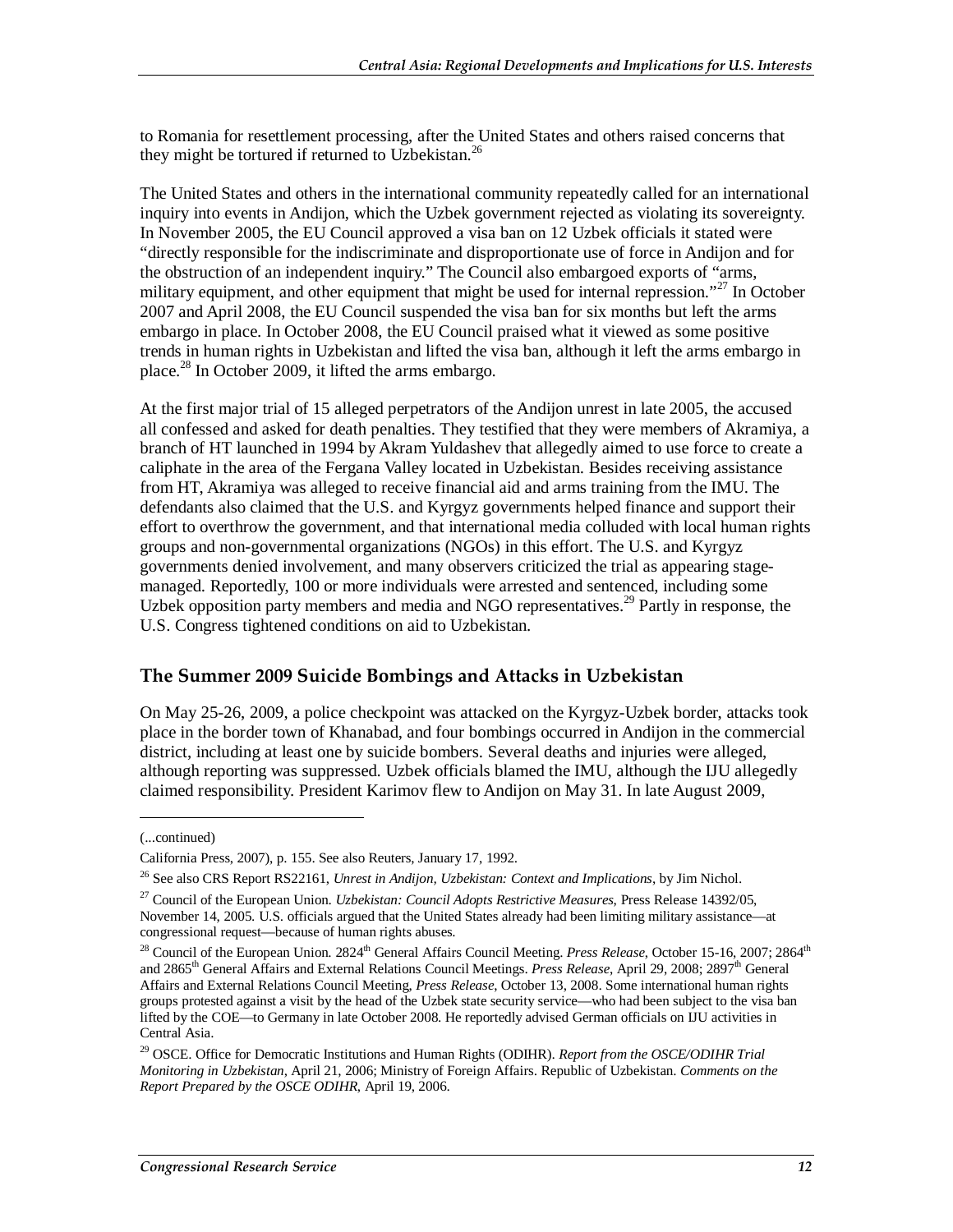shooting took place in Tashkent that resulted in the deaths of three alleged IMU members and the apprehension of other group members. The Uzbek government alleged that the group had been involved in the 1999 explosions and in recent assassinations in Tashkent. In early December 2009, the Andijon regional court reportedly convicted 22 individuals on charges of involvement in the May 2009 events, and sentenced them to prison terms ranging from five to 18 years.

## **U.S. Designation of the IMU and IJU as Terrorist Organizations**

In September 2000, the State Department designated the IMU as a Foreign Terrorist Organization, stating that the IMU, aided by Afghanistan's Taliban and by Osama bin Laden, resorts to terrorism, actively threatens U.S. interests, and attacks American citizens. The "main goal of the IMU is to topple the current government in Uzbekistan," the State Department warned, and it linked the IMU to bombings and attacks on Uzbekistan in 1999-2000. IMU forces assisting the Taliban and Al Qaeda suffered major losses during coalition actions in Afghanistan, and Namanganiy was probably killed.<sup>30</sup>

Former CIA Director Porter Goss testified in March 2005 that the IJG/IJU "has become a more virulent threat to U.S. interests and local governments.<sup>331</sup> In May 2005, the State Department designated the IJG/IJU as a Foreign Terrorist Organization and Specially Designated Global Terrorist, and in June, the U.N. Security Council added the IJG/IJU to its terrorism list.<sup>32</sup> In June 2008, Jalolov and his associate Suhayl Fatilloevich Buranov were added to the U.N. 1267 Sanctions Committee's Consolidated List of individuals and entities associated with bin Laden, al Qaeda, and the Taliban. Also, the U.S. Treasury Department ordered that any of their assets under U.S. jurisdiction be frozen and prohibited U.S. citizens from financial dealings with the terrorists.33

# **Democratization and Human Rights**

A major goal of U.S. policy in Central Asia has been to foster the long-term development of democratic institutions and respect for human rights. Particularly since September 11, 2001, the United States has attempted to harmonize its concerns about democratization and human rights in the region with its interests in regional support for counter-terrorism. According to some allegations, the former Bush Administration may have sent suspected terrorists in its custody to Uzbekistan for questioning, a process termed "extraordinary rendition."<sup>34</sup> Although not verifying

<sup>30</sup> U.S. Department of State. *Patterns of Global Terrorism 2003*, April 2004.

<sup>&</sup>lt;sup>31</sup> U.S. Senate. Committee on Armed Services. Testimony of the Director of Central Intelligence, The Honorable Porter J. Goss, March 17, 2005.

<sup>&</sup>lt;sup>32</sup> U.S. Department of State. Press Statement: U.S. Department of State Designates the Islamic Jihad Group Under Executive Order 13224, May 26, 2005; U.N. Security Council. The Al-Qaida and Taliban Sanctions Committee. Press Release: Security Council Committee Adds One Entity to Al-Qaida Section of Consolidated List, SC/8405, June 3, 2005.

<sup>&</sup>lt;sup>33</sup> U.S. Department of the Treasury. Press Release: Treasury Designates Leadership of the IJU Terrorist Group, June 18, 2008.

<sup>34</sup> *The New Yorker*, February 14, 2005; *New York Times*, May 1, 2005; *New York Times*, December 31, 2005; Representative Edward Markey, *Congressional Record*, December 13, 2005, p. H11337; European Parliament. Temporary Committee on the Alleged Use of European Countries by the CIA for the Transport And Illegal Detention of Prisoners, *Draft Interim Report*, 2006/2027(INI), April 24, 2006; and *On the Testimony by Craig Murray, Former British Ambassador*, Working Document No. 5, June 1, 2006.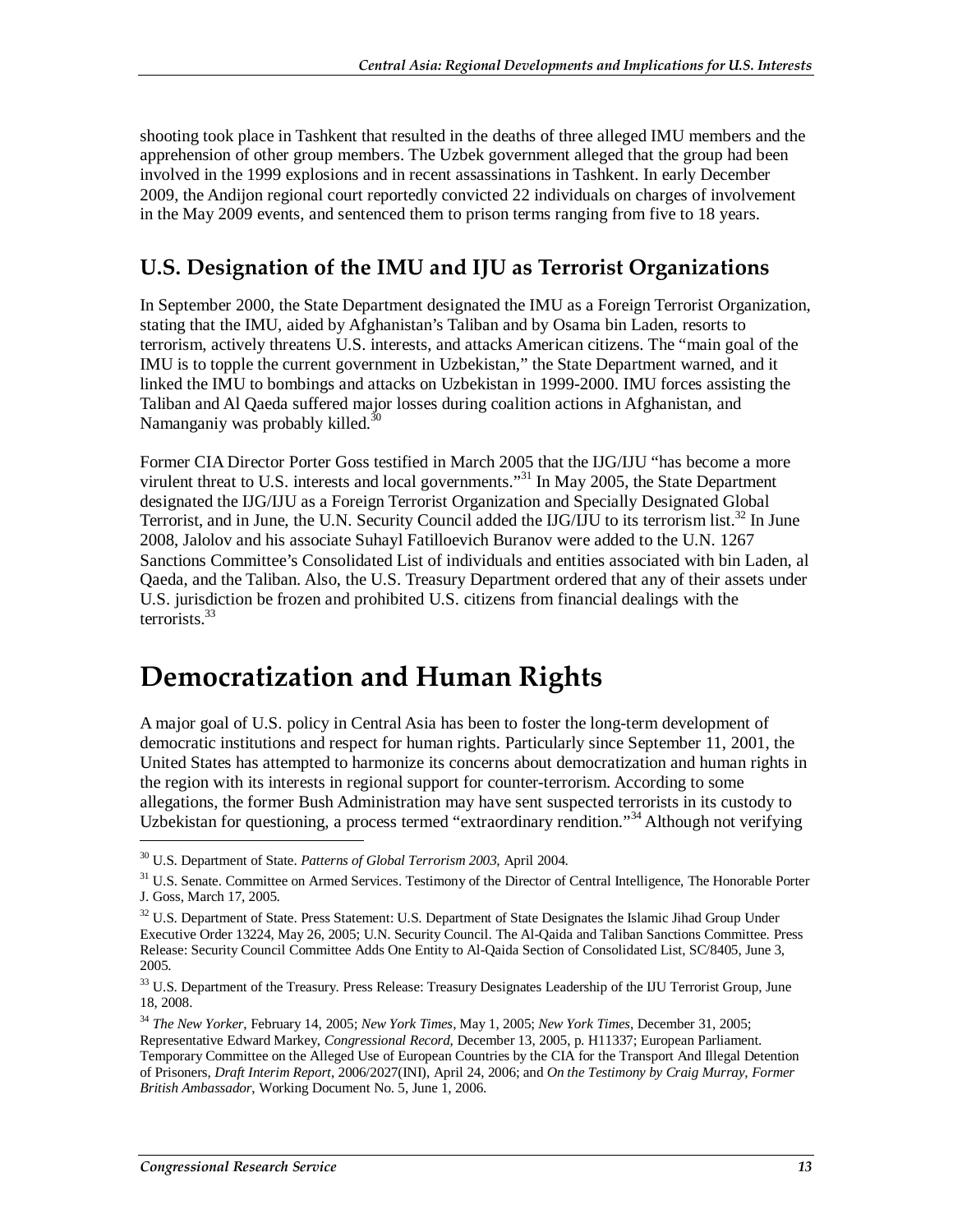such transfers specifically to Uzbekistan, the former Bush Administration stated that it received diplomatic assurances that transferees would not be tortured. Several citizens of Central Asian states who were held in U.S. custody at the Guantanamo Bay Naval Base have been returned to their home countries.<sup>35</sup>

Several of the Central Asian leaders have declared that they are committed to democratization. Despite such pledges, the states have made little progress, according to the State Department.<sup>36</sup> During Nazarbayev's 1994 U.S. visit, he and then-President Clinton signed a Charter on Democratic Partnership that recognized Kazakhstan's commitments to the rule of law, respect for human rights, and economic reform. During his December 2001 and September 2006 visits, Nazarbayev repeated these pledges in joint statements with then-President Bush. In March 2002, a U.S.-Uzbek Strategic Partnership Declaration was signed pledging Uzbekistan to "intensify the democratic transformation" and improve freedom of the press. During his December 2002 U.S. visit, Tajikistan's President Rahmon pledged to "expand fundamental freedoms and human rights."

During the 1990s and early 2000s, almost all the leaders in Central Asia held onto power by orchestrating extensions of their terms, holding suspect elections, eliminating possible contenders, and providing emoluments to supporters and relatives (the exception was the leader of Tajikistan, who had been ousted in the early 1990s during a civil war). After this long period of leadership stability, President Askar Akayev of Kyrgyzstan was toppled in a coup in 2005, and President Niyazov of Turkmenistan died in late 2006, marking the passing of three out of five Soviet-era regional leaders from the scene.

Possible scenarios of political futures in Central Asia have ranged from continued rule in most of the states by elite groups that became ensconced during the Soviet era to violent transitions to Islamic fundamentalist rule. Relatively peaceful transitions to more or less democratic and Western-oriented political systems have been considered decreasingly likely by many observers. While some observers warn that Islamic extremism could increase dramatically in the region, others discount the risk that the existing secular governments soon will be overthrown by Islamic extremists.<sup>37</sup>

In the case of the three succession transitions so far, Tajikistan's resulted in a shift in the Sovietera regional/clan elite configuration and some limited inclusion of the Islamic Renaissance Party. Perhaps worrisome, Tajik President Rahmon has written a "spiritual guide" reminiscent of the one penned by Turkmenistan's late authoritarian president, and has given orders on how citizens should live and dress. In Turkmenistan, it appears that Soviet-era elites have retained power following Niyazov's death and have eschewed meaningful democratization. Kyrgyzstan's transition appeared to involve the gradual consolidation of influence of southern regional/clan

<sup>&</sup>lt;sup>35</sup> House Committee on Foreign Affairs. Subcommittee on International Organizations, Human Rights, and Oversight. Hearing: City on the Hill or Prison on the Bay? The Mistakes of Guantanamo and the Decline of America's Image, May 6, 2008; Hearing: Rendition and the Department of State, June 10, 2008. At least three Tajiks returned to Tajikistan from Guantanamo were then tried and imprisoned on charges of belonging to al Qaeda or the IMU.

<sup>36</sup> U.S. Department of State. Country Reports on Human Rights Practices for 2007.

<sup>&</sup>lt;sup>37</sup> Analyst Adeeb Khalid argues that the elites and populations of the regional states still hold many attitudes and follow many practices imposed during the Soviet period of rule. This "Sovietism" makes it difficult for either Islamic extremism or democratization to make headway, he suggests. Khalid, p. 193. For a perhaps more troubling view of the threat of Islamic extremism, see above, "Overview of U.S. Policy Concerns*.*"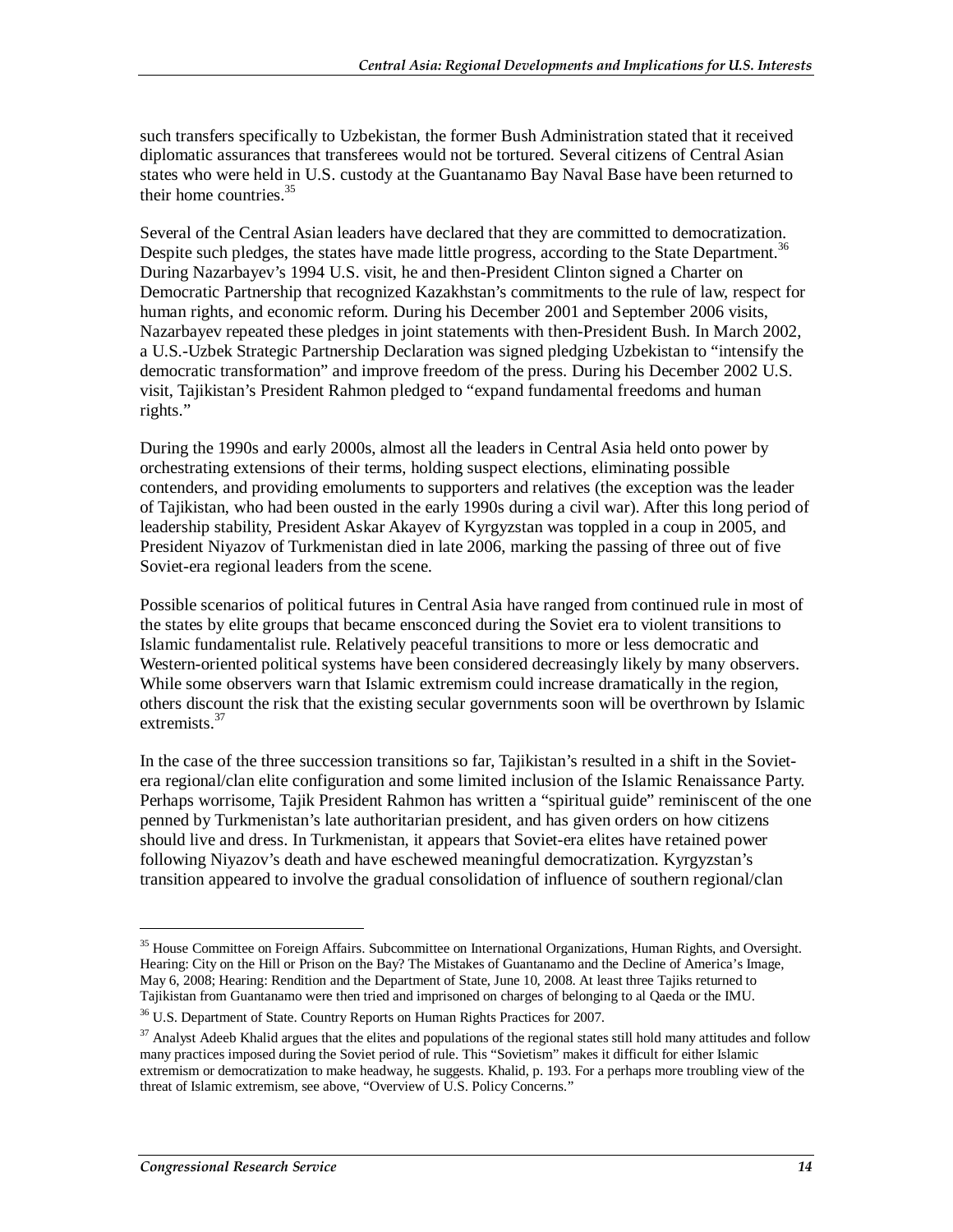elites until April 2010, when northern regional/clan elites reasserted influence by ousting then-President Bakiyev (see below).

#### **Recent Developments in Kyrgyzstan**

After two days of popular unrest in the capital of Bishkek and other cities that appeared to be linked to rising utility prices and government repression, opposition politicians ousted the Bakiyev administration on April 8, 2010, and declared an interim government pending a new presidential election in six months. Roza Otunbayeva, a former foreign minister and ambassador to the United States, was declared the acting prime minister. Bakiyev initially fled to his native region in southern Kyrgyzstan but was given refuge in Belarus on April 19. The interim leadership formed a commission on May 4 to draft a new constitution that reportedly will establish a parliamentary system of governance. A referendum on the draft is tentatively planned for June 27, 2010, and parliamentary elections are scheduled for October 10, 2010.<sup>38</sup> Pro-Bakiyev demonstrators occupied government offices in Batken, Jalal-abad, and Osh on May 13-14, but after clashes that resulted in at least one death and dozens of injuries, the interim leadership reestablished control. Renewed clashes took place in Jalal-abad on May 19 that reportedly resulted in two deaths and dozens of injuries. Some observers raised concerns about ongoing instability in the country and the risk of anarchy.

#### **Recent Developments in Turkmenistan**

A constitutional commission unveiled a draft constitution in July 2008 that after public debate was approved by the Halk Maslahaty (HM or People's Council, a supreme legislative-executiveregional conclave) on September 26, 2008. The new constitution abolishes the HM and divides its powers between the Mejlis and the president. It calls for enlarging the Mejlis from 65 to 125 members. An early legislative election was held on December 14, 2008. An OSCE pre-election needs assessment mission raised concerns that "a lack of distinction between civil society organizations, the party, and the State," had resulted in only government-approved candidates running for seats.<sup>39</sup> The Turkmen Central Electoral Commission reported that almost 94% of the electorate voted. At least two approved candidates ran in each district. President Berdimuhamedow hailed the election as advancing Turkmen democracy.<sup>40</sup>

#### **Recent Developments in Uzbekistan**

The People's Democratic Party, founded by President Karimov and which has 31 members in its faction in the Legislative Chamber (the lower legislative chamber), declared in November 2009 that it is the "minority opposition" party, and that the Liberal Democratic Party (which is also pro-Karimov and has 39 members in its faction) is the chamber's majority party. The latter party is the leader of a "majority democratic bloc" in the legislature that includes two other pro-Karimov parties. The ability to run as an independent (non-party) candidate was abolished in late

<sup>38</sup> CRS Report R41178, *The April 2010 Coup in Kyrgyzstan: Context and Implications for U.S. Interests*, by Jim Nichol.

<sup>39</sup> OSCE. ODIHR. *Turkmenistan, Early Parliamentary Elections: OSCE/ODIHR Needs Assessment Mission Report*, October 20, 2008.

<sup>40</sup> *CEDR*, December 19, 2008, Doc. No. CEP-950107.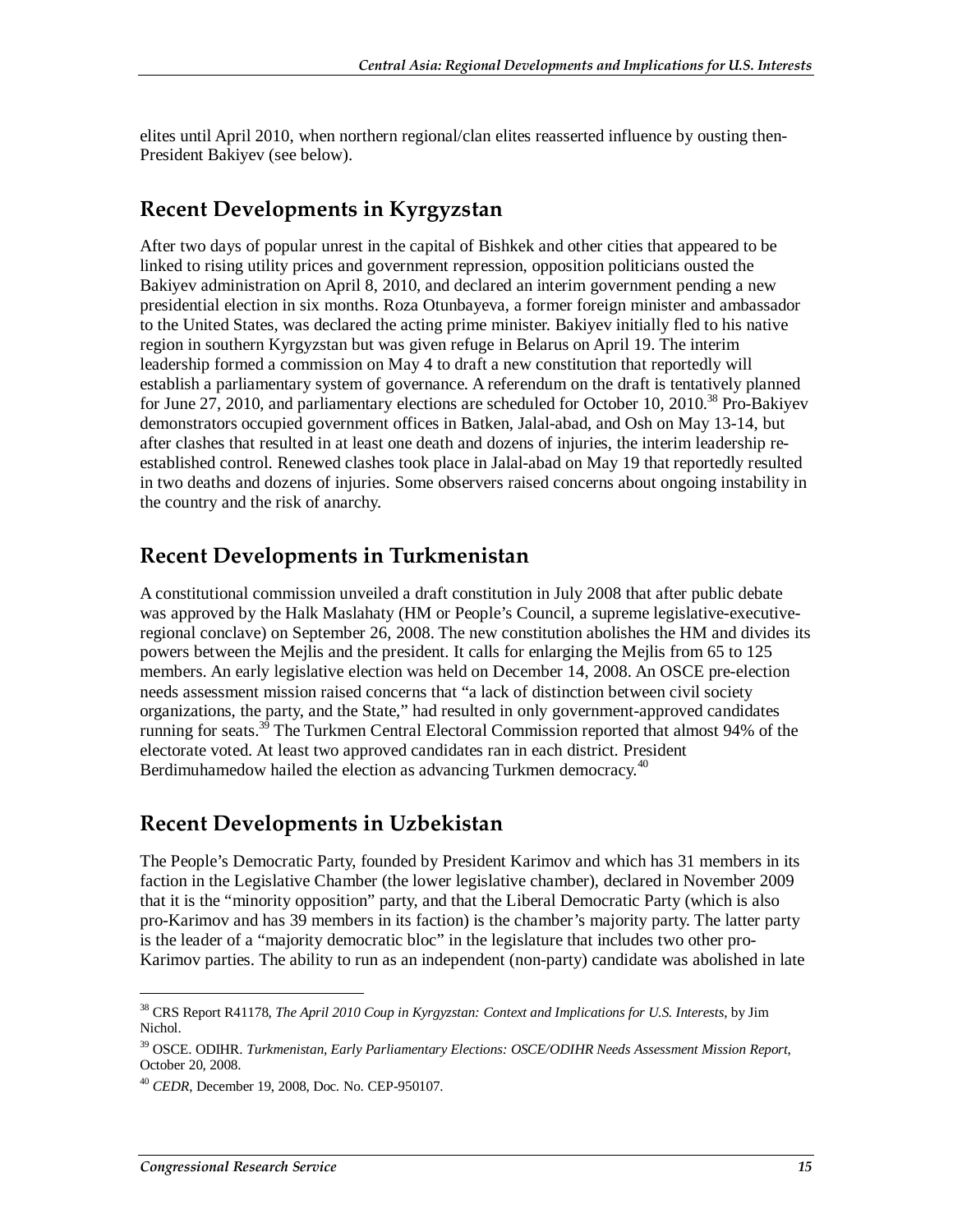2008, although the Uzbek government had highlighted the 12 non-party members elected to the Legislative Chamber as a sign of democratization.

Legislative Chamber elections were held on December 27, 2009. Over 500 candidates ran for 135 seats, and an additional 15 seats were filled by voting at a conference of the Environmental Movement (a group of NGOs formed in 2008). Turnout reportedly was almost 88% of 17.2 million registered voters. The Central Electoral Commission reported that the Liberal Democratic Party had won 33 seats, the Milliy Tiklanish Democratic Party had won 25 seats, and the Adolat Social Democratic Party had won 16 seats, so that they remained the "majority bloc" in the Legislative Chamber, and that the "opposition" People's Democratic Party had won 22 seats. Run-offs were to be held on January 10 in 39 districts where no candidate received over 50% of the vote. The OSCE declined to send observers, stating that the electoral environment did not permit a free and fair contest. Some U.S. embassy personnel observed some of the voting, and the embassy stated afterward that the election campaign failed to reflect diverse viewpoints, since candidates from only pro-Karimov parties were permitted to run.<sup>41</sup>

## **Human Rights**

The NGO Freedom House has included Turkmenistan and Uzbekistan among countries such as Cuba, Myanmar, North Korea, and Sudan that have the lowest possible ratings on political rights and civil liberties.<sup>42</sup> In all the Central Asian states, adherents of non-favored faiths, missionaries, and pious Muslims face religious rights abuses, and unfair elections increase political alienation and violence aimed against the regimes.

Since 2001, the U.S. Commission on International Religious Freedom (USCIRF) has recommended that the Secretary of State designate Uzbekistan a "country of particular concern" (CPC), where severe human rights violations could lead to U.S. sanctions. In November 2006, then-Secretary Rice designated Uzbekistan a CPC. In its most recent report in 2009, USCIRF reported that Uzbekistan had made scant efforts to address religious freedom abuses and should retain its CPC designation. In the case of religious freedom in Turkmenistan, USCIRF recommended in its 2009 annual report—as it had since 2000—that Turkmenistan be designated a  $CPC.<sup>43</sup>$ 

On human trafficking, the State Department downgraded Uzbekistan in mid-2006 to "Tier 3" (designating a source country for human trafficking that did not fully comply with the minimum standards for the elimination of trafficking and was not making significant efforts to do so). No U.S. aid sanctions were reported as a direct result of the Tier 3 designation. In June 2008, Uzbekistan was found to have made some modest progress in addressing human trafficking problems, and was upgraded to the "Tier 2 Watch List." According to the State Department, Uzbekistan in 2008 adopted an anti-trafficking law and demonstrated modest improvement in its victim assistance and protection efforts. In June 2009, the State Department reported that

<sup>41</sup> OSCE. ODIHR. *Republic of Uzbekistan Parliamentary Elections 27 December 2009: OSCE/ODIHR Needs Assessment Mission Report*, October 21-22, 2009; Deirdre Tynan, "Uzbekistan: Tashkent Holds Parliamentary Elections," *Eurasia Insight*, December 28, 2009.

<sup>42</sup> Freedom House. *The Worst of the Worst: The World's Most Repressive Societies*, September 6, 2006; May 9, 2007; May 6, 2008; and March 9, 2009.

<sup>43</sup> U.S. Commission on International Religious Freedom. *Annual Report*, May 1, 2007; *Annual Report*, May 1, 2008; and *Annual Report*, May 1, 2009. USCIRF first urged that Uzbekistan be designated a CPC in its 2005 *Annual Report*.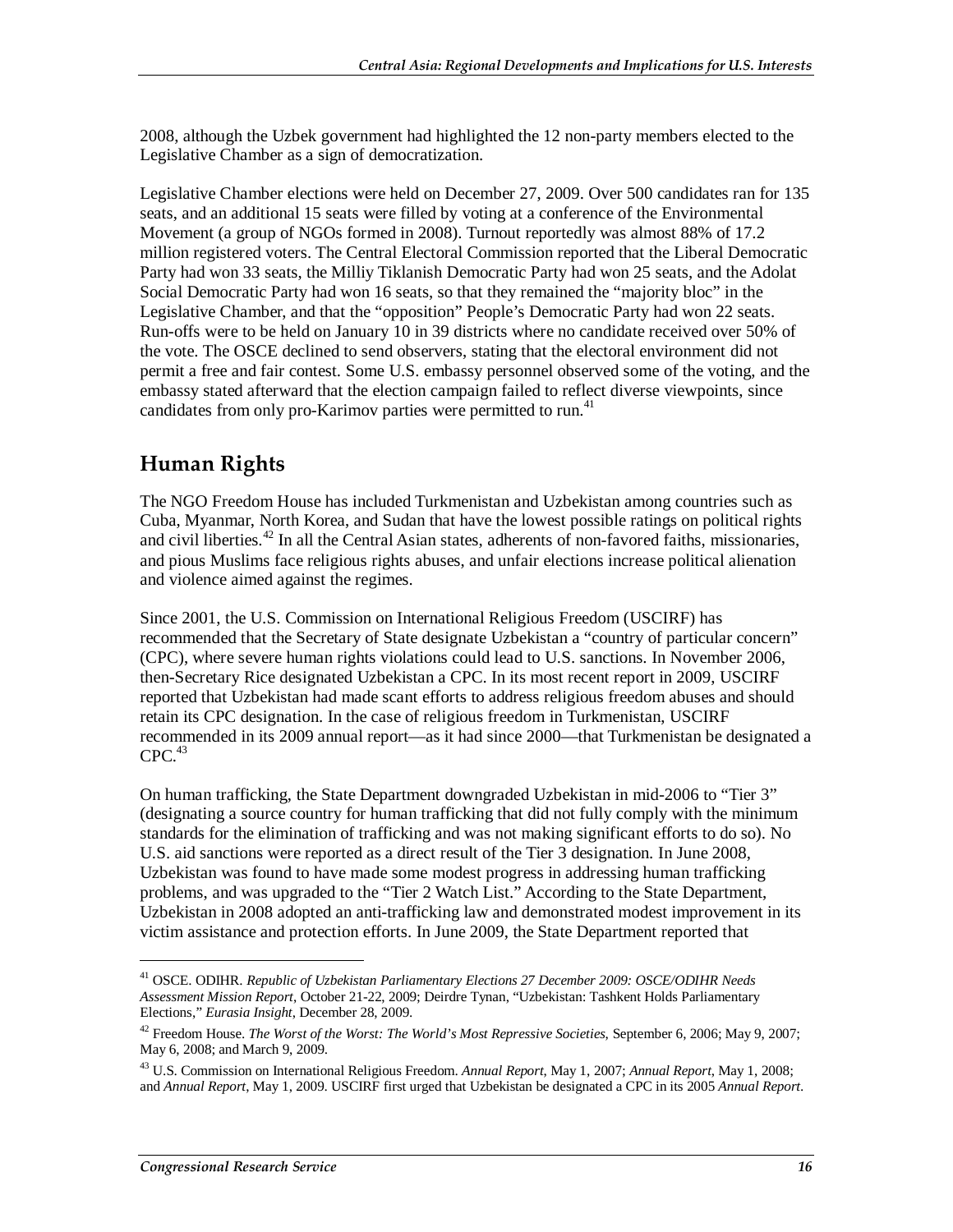Uzbekistan would remain on its "Tier 2 Watch List" because the country had not made progress in ending forced child labor. In regard to other Central Asian countries, Tajikistan was downgraded from "Tier 2" to the "Tier 2 Watch List" in 2008 and remained on the watch list in 2009 because "the government did not demonstrate progress in prosecuting and convicting officials complicit in trafficking and ensuring that victims have access to protection." The State Department has averred that coerced child laborers are used to pick cotton in Kazakhstan and Tajikistan, as well as in Uzbekistan.<sup>44</sup>

Among U.N. actions, the General Assembly in 2003 and 2004 approved resolutions expressing "grave concern" about human rights abuses in Turkmenistan and urging reforms. The U.N. Rapporteur on Torture in early 2003 completed a report that concluded that police and prison officials in Uzbekistan "systematically" employed torture.<sup>45</sup> In late 2005, the U.N. General Assembly's Third Committee approved resolutions critical of human rights violations in Turkmenistan and Uzbekistan. The resolution on Turkmenistan expressed "grave concern" about political repression, media censorship, religious minority group harassment, and detainee torture. The resolution on Uzbekistan expressed "grave concern" about violence against civilians in Andijon and called on the government to permit an international investigation. The Uzbek representative asserted that the resolution contained no credible facts and ignored Uzbekistan's right to defend its constitutional order against terrorists.<sup>46</sup> In late 2007, the U.N. Committee Against Torture stated that it "remained concerned that [in Uzbekistan] there were numerous reports of abuses in custody, and many deaths, some of which were alleged to have followed torture or ill-treatment."<sup>47</sup>

Amnesty International was among NGOs that submitted petitions to the December 2008 session of the revamped U.N. Human Rights Council (UNHRC) alleging ongoing Uzbek human rights abuses.<sup>48</sup> UNHRC also examined human rights in Turkmenistan at this session. On Uzbekistan, the UNHRC agreed to a report by its working group that called for the government to give accreditation to major international human rights organizations, adopt legislation to promote gender equality, modify the criminal code to establish a definition of torture, take measures to prevent torture, and eliminate forced child labor, among other recommendations. On Turkmenistan, the UNHRC agreed to a report by its working group that called for the government to eliminate the use of torture, protect the human rights of journalists and human rights defenders,

<sup>44</sup> U.S. Department of State. *Trafficking in Persons Report*, June 2006, June 2007, June 2008, and June 2009. On Uzbekistan, see also *Invisible To The World? The Dynamics of Forced Child Labor in the Cotton Sector of Uzbekistan*, The School of Oriental and African Studies, University of London, 2009.

<sup>45</sup> U.N. General Assembly. *Resolution: Situation of Human Rights in Turkmenistan*, 58/194, December 22, 2003; *Resolution: Situation of Human Rights in Turkmenistan*, 59/206, December 20, 2004. U.N. Economic and Social Council. Commission on Human Rights. Special Rapporteur on the Question of Torture, Theo van Boven. *Report of the Special Rapporteur Submitted in Accordance with Commission Resolution 2002/38. Addendum: Mission to Uzbekistan*, E/CN.4/2003/68/Add.2, annex, February 3, 2003. U.N. Special Rapporteur on the Question of Torture, Manfred Nowak. *Report by the Special Rapporteur. Addendum: Follow-up to the Recommendations Made by the Special Rapporteur,* E/CN.4/2006/6/Add.2, March 21, 2006.

<sup>46</sup> U.N. General Assembly. Third Committee. Draft Resolution: Situation of Human Rights in Turkmenistan, A/C.3/60/L.46, November 2, 2005; Draft Resolution: Situation of Human Rights in Uzbekistan, A/C.3/60/L.51, November 2, 2005; Press Release: Third Committee ... Approves Text Expressing Deep Concern over Human Rights Situation in Uzbekistan, GA/SHC/3843, November 22, 2005.

<sup>47</sup> U.N. Office of the High Commissioner for Human Rights. Committee Against Torture. *Press Release: Committee Against Torture Concludes Thirty-ninth Session*, November 23, 2007.

<sup>48</sup> Amnesty International. Uzbekistan: Submission to the U.N. Universal Periodic Review Working Group, U.N. Human Rights Council, July 21, 2008.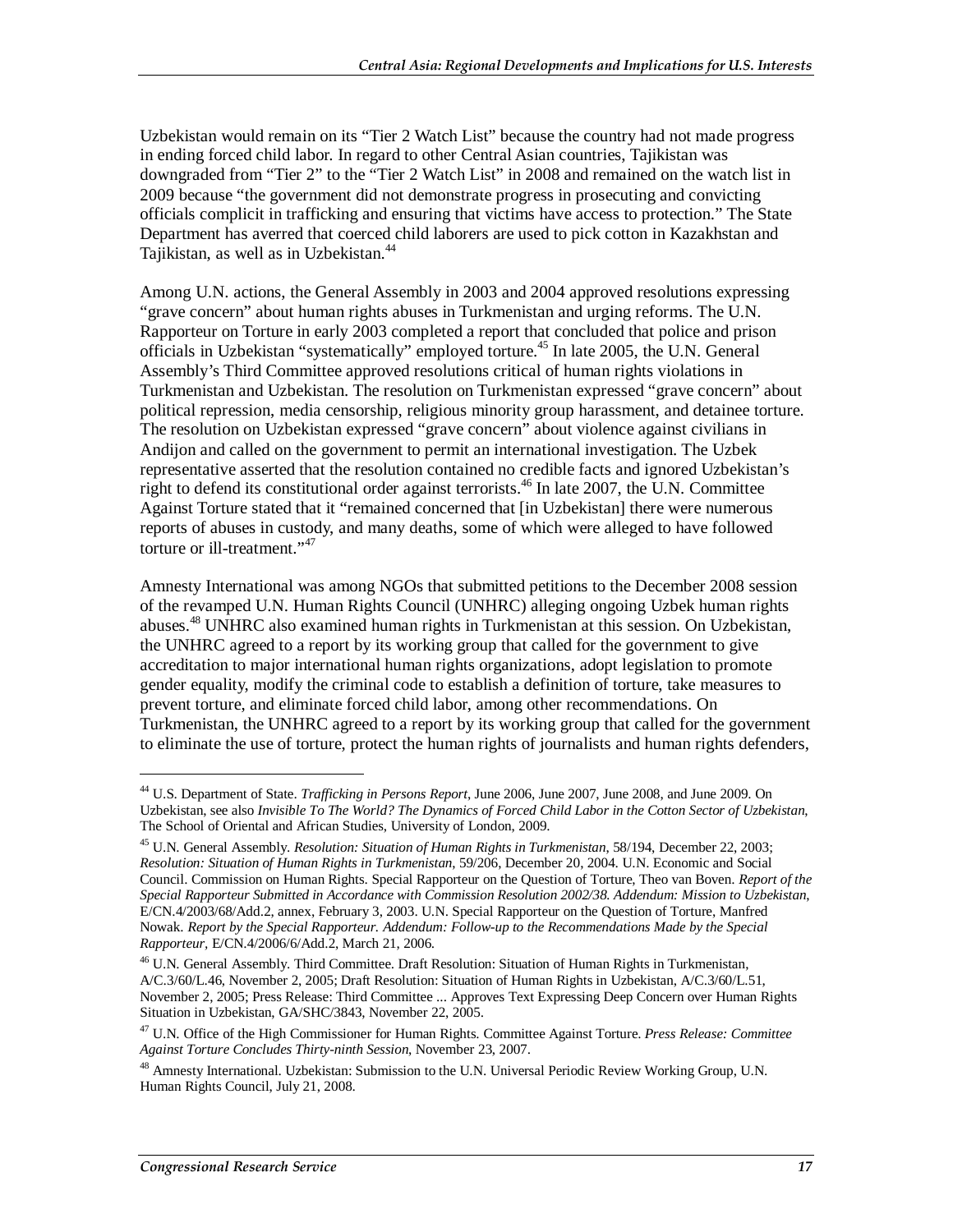ensure greater independence of the judiciary, and ensure that opposition parties are permitted to participate freely, among other recommendations.<sup>49</sup>

In recent years, several reporters, human rights activists, and opposition politicians in Kazakhstan have been killed by motor vehicles under seemingly mysterious conditions. In a new twist, prominent reporter Tokhniyaz Kuchukov and activist Yevgeniy Zhovtis were given four-year prison sentences for separate instances in July 2009 of hitting and killing pedestrians. Both argued that there were extenuating or suspicious circumstances surrounding their accidents and that their trials were not fair. In Uzbekistan, photographer Umida Ahmedova received a 2-year prison sentence in February 2010—but immediately received amnesty—for allegedly "insulting and slandering the Uzbek people" by taking everyday photographs that embarrassed the government by showing abject poverty, according to critics of the sentence.

#### **Kazakhstan and the Presidency of the OSCE**

Although Kazakhstan lobbied extensively for holding the presidency of the OSCE in 2009, the 15<sup>th</sup> Ministerial Meeting of the OSCE in Madrid in late November 2007 decided that Greece would hold the OSCE presidency in 2009, followed in 2010 by Kazakhstan. This positive decision was made despite the appearance in early November of the final report of the OSCE's Office of Democratic Institutions and Human Rights (ODIHR), which assessed Kazakhstan's August legislative election as not meeting OSCE commitments (although the election was considered improved over previous races). Kazakhstan was among several CIS members that called in 2007 for restricting the scope of election observation by ODIHR. Also in late October 2007, Kazakh authorities were alleged to have closed down several independent newspapers and Internet sites.

Foreign Minister Tazhin pledged at the Ministerial Meeting that suggestions made by ODIHR for changes to media, electoral, and political party laws would be submitted for consideration by the Kazakh legislature by the end of 2008. He stated that amendments to the media law would include reducing criminal penalties for libel by the media, setting up "media self-regulation mechanisms" to address libel issues, and easing the registration process for media. He also promised that the Kazakh government would soon move to increase local self-government. He assured the OSCE that Kazakhstan "consider[s] the human dimension to be one of the most important directions of the OSCE activity," and that in chairing the OSCE, Kazakhstan would ensure that NGOs are able to participate in OSCE events and that ODIHR's mandate is preserved. He argued that Kazakhstan's chairmanship would be "a powerful catalyst of the reform process [in Kazakhstan] and an additional confirmation of the rightly chosen path of further liberalization and openness."50 Addressing the Parliamentary Assembly of the OSCE in Astana on June 29, 2008, President Nazarbayev stated that his country's preparations for holding the chairmanship included the elaboration of a blueprint he termed "the path to Europe," which envisages Kazakhstan's integration into Europe in the areas of energy, transport, technology transfers, education, culture, and democratization.

<sup>49</sup> U.N. General Assembly. UNHRC. *Report of the Working Group on the Universal Periodic Review: Uzbekistan*, A/HRC/10/83, March 11, 2009; *Report of the Working Group on the Universal Periodic Review: Turkmenistan*, A/HRC/10/79, January 6, 2009; *Draft Report of the Human Rights Council on its Tenth Session*, A/HRC/10/L.11, March 31, 2009.

<sup>50</sup> OSCE. 15th Ministerial Council Meeting. *Address of Marat Tazhin, Minister of Foreign Affairs of the Republic of Kazakhstan*, November 29, 2007.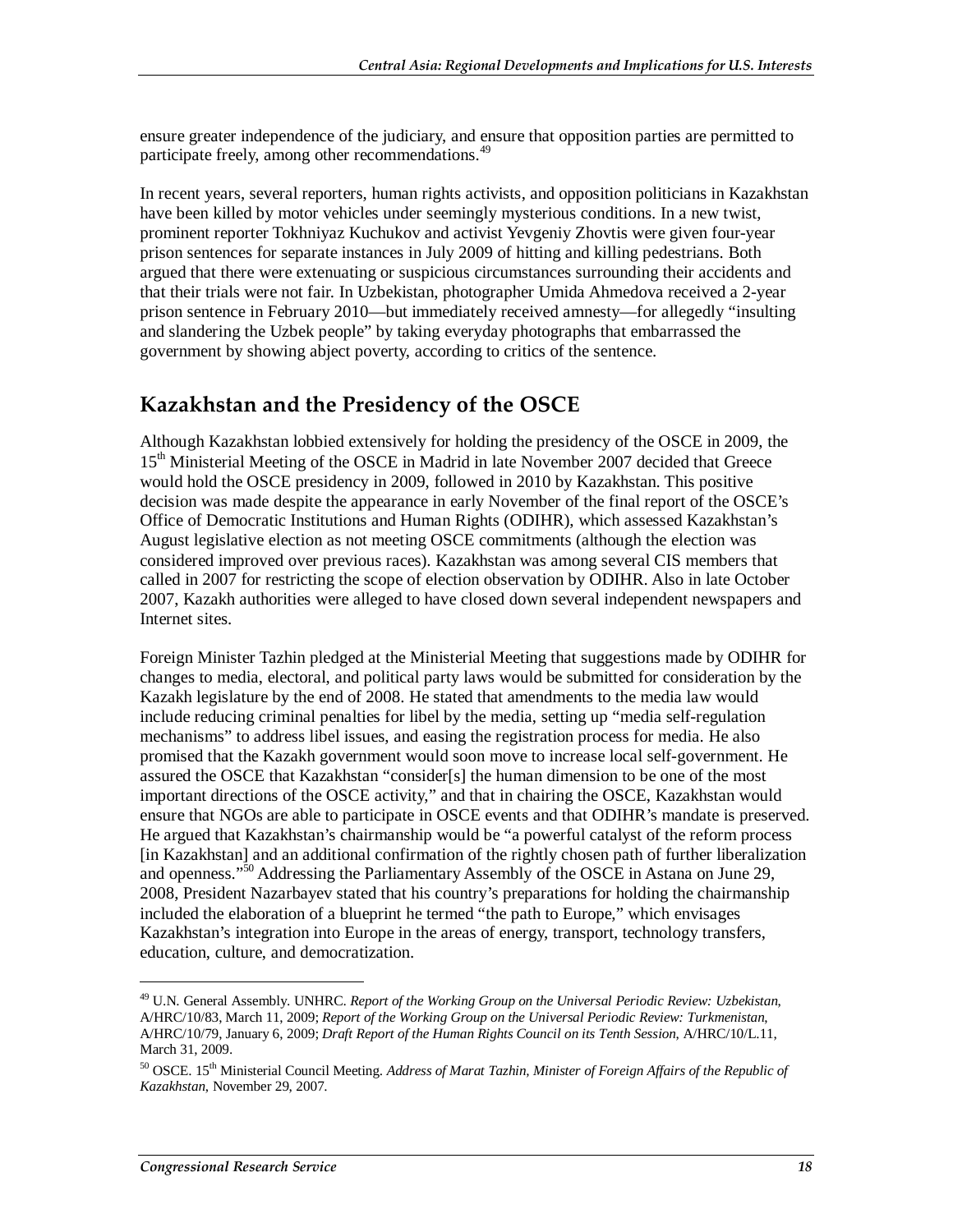In early February 2009, President Nazarbayev approved changes to laws on the media, elections, and political parties. Political parties that did not gain at least 7% of votes cast in an Majlis election were accorded the right to participate in some legislative affairs, the number of signatures necessary for registering a party for a Majlis election was reduced from 50,000 to 40,000, and requirements for registering media were eased. Critics termed the changes minor.<sup>51</sup> One positive sign was an action by the constitutional court in February 2009 to strike down a proposed law that would have tightened restrictions on religious freedom. In April 2009, ODIHR criticized proposed further amendments to the media law that would restrict access to the Internet. Other changes would bar media reporting that "interfere[s] with election campaigns," takes place during times when campaign news is not allowed, tries to influence election results, or influences participation in strikes. Further amendments would bar foreign broadcasts from "complicat[ing] or support[ing] the nomination or election" of candidates or parties. The changes were signed into law in July 2009. $52$ 

Kazakhstan assumed the chairmanship of the Organization for Security and Cooperation in Europe (OSCE) on January 1, 2010. It has followed an ambitious and varied agenda with some emphasis on issues of concern to Kazakhstan, Central Asia, and Russia, including initiatives to support nuclear disarmament; to hold a Conference on Tolerance and Non-Discrimination in June 2010 in Astana; to establish cooperation between the OSCE and the International Fund for Salvation of the Aral Sea (members are the five Central Asian states); to continue the "Corfu Process" dialogue on the future of European security (including discussion of Russia's draft European Security Treaty); to work toward the entry into force of Conventional Armed Forces in Europe Treaty; to appoint a Special Representative of the OSCE Chairman to promote dialogue on protracted conflicts in the former Soviet Union; to strengthen Afghanistan's borders with Central Asia; to back better governance, cross-border trade, and law enforcement in Afghanistan; to harmonize Russian, CSTO, SCO, and NATO efforts in Afghanistan; and to strengthen counternarcotics efforts in Afghanistan and Central Asia.

While hailing the agenda of the OSCE chairman-in-office, the Kazakh NGO Coalition "Kazakhstan OSCE 2010" published a report in April 2010 that was critical that "there has been no forward movement within [Kazakhstan] toward improved democratic standards or respect for human rights."<sup>53</sup> In May 2010, the chairman-in-office refused to post a report of a visit by a member of the OSCE Parliamentary Assembly to Zhovtis's prison cell.

# **Security and Arms Control**

The U.S.-led coalition's overthrow of the Taliban and routing of Al Qaeda and IMU terrorists in Afghanistan (termed Operation Enduring Freedom or OEF) increased the security of Central Asia. According to then-Assistant Secretary of Defense J. D. Crouch in testimony in June 2002,

<sup>51</sup> Human Rights Watch. *An Atmosphere of Quiet Repression: Freedom of Religion, Assembly and Expression in Kazakhstan*, December 2008.

<sup>52</sup> Human Rights Watch. *Human Rights in Kazakhstan: Seven Months before the OSCE Chairmanship*, Human Rights Watch Memorandum, May 20, 2009.

<sup>53</sup> NGO Coalition 'Kazakhstan OSCE 2010.' *The First One Hundred Days of Kazakhstan's Chairmanship of the OSCE, May 2010*; Jacqueline Hale, "On the Path to Europe? Kazakhstan's OSCE Chairmanship and Human Rights," *Open Society Blog*, May 12, 2010, at http://blog.soros.org/2010; Human Rights Watch, *Kazakhstan: US Should Press for Rights Reform, First 100 Days of OSCE Chairmanship Disappointing*, April 10, 2010.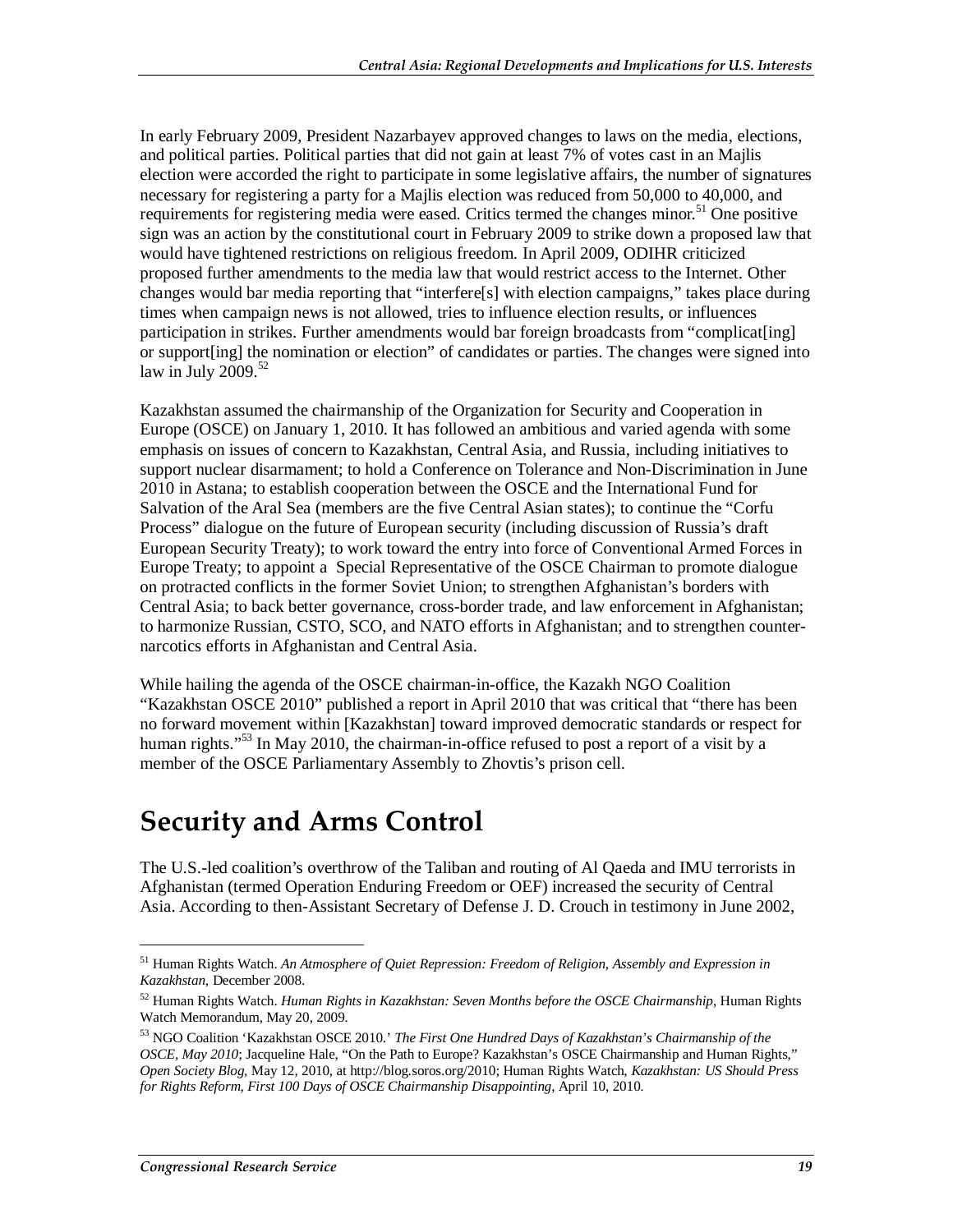"our military relationships with each [Central Asian] nation have matured on a scale not imaginable prior to September 11<sup>th</sup>." Crouch averred that "for the foreseeable future, U.S. defense and security cooperation in Central Asia must continue to support actions to deter or defeat terrorist threats" and to build effective armed forces under civilian control.

According to Crouch

- Kyrgyzstan became a "critical regional partner" in OEF, providing basing for U.S. and coalition forces at Manas (in late 2009, U.S. troops and contract personnel reportedly numbered about 1,550).
- Uzbekistan provided a base for U.S. operations at Karshi-Khanabad (K2; just before the 2005 pullout, U.S. troops reportedly numbered less than 900), a base for German units at Termez (in early 2009, German troops reportedly numbered about 163), and a land corridor to Afghanistan for humanitarian aid via the Friendship Bridge at Termez.
- Tajikistan permitted use of its international airport in Dushanbe for refueling ("gas-and-go") and hosted a French force (in late 2009, French troops reportedly numbered 240).
- Kazakhstan and Turkmenistan provided overflight and other support.  $54$

To obtain Uzbekistan's approval for basing, the 2002 U.S.-Uzbek Strategic Partnership Declaration included a nonspecific security guarantee. The United States affirmed that "it would regard with grave concern any external threat" to Uzbekistan's security and would consult with Uzbekistan "on an urgent basis" regarding a response. The two states pledged to intensify military cooperation, including "re-equipping the Armed Forces" of Uzbekistan, a pledge that appeared to be repudiated by Uzbekistan following events in Andijon. Bilateral military ties appeared boosted when Commander of the U.S. Central Command, Gen. David Petraeus, visited Tashkent on August 18 and signed an accord on military exchanges and training.

Although U.S. security assistance to the region was boosted in the aftermath of 9/11, such aid has lessened since then as a percentage of all such aid to Eurasia, particularly after aid to Uzbekistan was cut in FY2004 and subsequent years (see below). Security and law enforcement aid to Central Asia was 31% (\$188 million) of all such aid to Eurasia in FY2002, but had declined to 14% (\$203 million) in FY2007. Of all budgeted assistance to Central Asia over the period from FY1992-FY2008, security and law enforcement aid accounted for a little over one-fifth. Security and law enforcement programs include Foreign Military Financing (FMF), International Military Education and Training (IMET), Excess Defense Articles (EDA), and border security aid to combat trafficking in drugs, humans, and WMD.

A new Defense Department counter-terrorism train and equip program (created under Section 1206 of the National Defense Authorization Act for FY2006; P.L. 109-163) provided \$20 million to Kazakhstan in FY2006, \$19.3 million in FY2007, and \$12.5 million in FY2008. It also provided \$12 million to Kyrgyzstan in FY2008. Another new Defense Department program for defense articles, services, training or other support for reconstruction, stabilization, and security

<sup>54</sup> Senate Foreign Relations Committee. Subcommittee on Central Asia and the South Caucasus. *Statement of J.D. Crouch II, Assistant Secretary of Defense for International Security Policy*, June 27, 2002.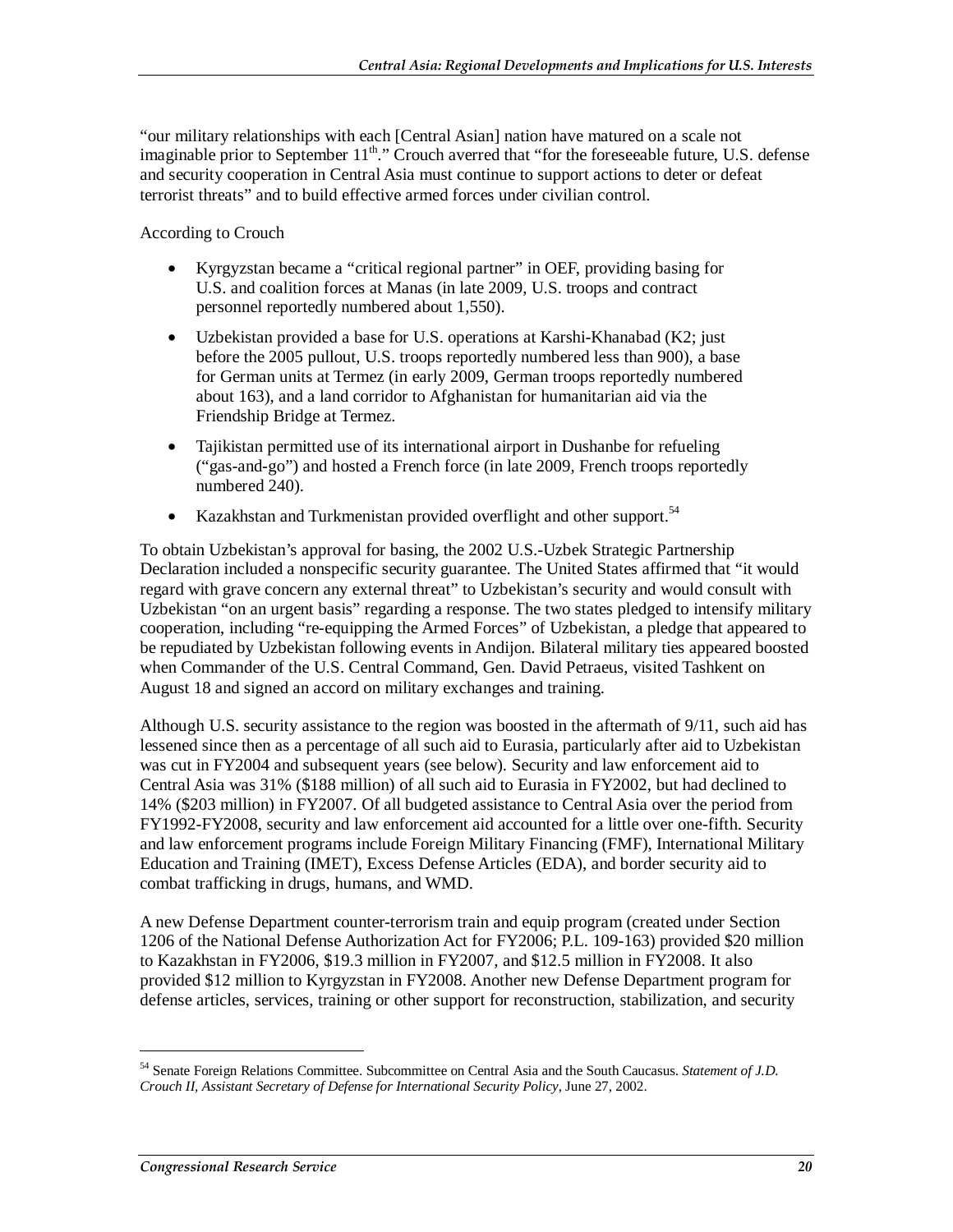activities (created under Section 1207 of P.L. 109-163) provided \$9.9 million to Tajikistan in FY2008.55

To help counter burgeoning drug trafficking from Afghanistan, war supplementals for FY2005 (P.L. 109-13), FY2006 (P.L. 109-234), FY2008 (P.L. 110-252), and FY2009 (P.L. 111-32) have provided some assistance to Central Asia. The Supplemental Appropriations Act, 2009 (P.L. 111- 32) provided \$52.89 million for combating drug-trafficking in Central Asia.

In addition to the aid reported by the Coordinator's Office, the Defense Department provides coalition support payments to Kyrgyzstan, including base lease payments and landing and overflight fees (see below). Uzbekistan received a payment of \$15.7 million for use of K2 and associated services. On October 5, 2005, an amendment to Defense Appropriations for FY2006 (H.R. 2863) was approved in the Senate to place a one-year hold on Defense Department plans to pay another \$23 million. Despite this congressional concern, the Defense Department transferred the payment in November 2005. The conferees on H.R. 2863 later dropped the amendment (H.Rept. 109-360; P.L. 109-163).

U.S. Central Command (USCENTCOM) in 1999 became responsible for U.S. military engagement in Central Asia. It cooperates with the European Command (USEUCOM), on the Caspian Maritime Security Cooperation program (similar to the former Caspian [Sea] Guard program). Gen. Bantz Craddock, Commander of USEUCOM, testified in 2008 that the Caspian Maritime Security Cooperation program coordinates security assistance provided by U.S. agencies to Azerbaijan and Kazakhstan. He stated that U.S. Naval Forces Europe cooperates with U.S. Naval Forces Central Command "to promote maritime safety and security and maritime domain awareness in the Caspian Sea."56 Russia objects to the involvement of non-littoral countries in Caspian maritime security and has appeared to counter U.S. maritime security aid by boosting the capabilities of its Caspian Sea Flotilla and by urging the littoral states to coordinate their naval activities exclusively with Russia.

All the Central Asian states except Tajikistan joined NATO's PFP by mid-1994 (Tajikistan joined in 2002). Central Asian troops have participated in periodic PFP (or "PFP-style") exercises in the United States since 1995, and U.S. troops have participated in exercises in Central Asia since 1997. A June 2004 NATO summit communique pledged enhanced Alliance attention to the countries of the South Caucasus and Central Asia, and the NATO Secretary General appointed a Special Representative for the Caucasus and Central Asia. Uzbekistan sharply reduced its participation in PFP after NATO raised concerns that Uzbek security forces had used excessive and disproportionate force in Andijon (however, it continued to permit Germany to use a base at Termez). Relations with NATO appeared to improve in 2008-2009 (see below).

Kazakhstan's progress in military reform enabled NATO in January 2006 to elevate it to participation in an Individual Partnership Action Plan (IPAP). Kazakhstan has stated that it does

<sup>55</sup> For background, see CRS Report RS22855, *Security Assistance Reform: "Section 1206" Background and Issues for Congress*, by Nina M. Serafino, and CRS Report RS22871, *Department of Defense "Section 1207" Security and Stabilization Assistance: Background and Congressional Concerns*, by Nina M. Serafino.

<sup>56</sup> House of Representatives. Armed Services Committee. *Statement of General Bantz J. Craddock, Commander, United States European Command*, March 13, 2008. Caspian Sea Maritime Proliferation Prevention aid to Kazakhstan was \$4 million in FY2005, \$5 million in FY2006, and \$7 million in FY2007, and \$8 million was requested for each of FY2008 and FY2009. U.S. Department of Defense. Defense Threat Reduction Agency. *FY2008-FY2009 Budget Estimates: Former Soviet Union Threat Reduction*, February 2007.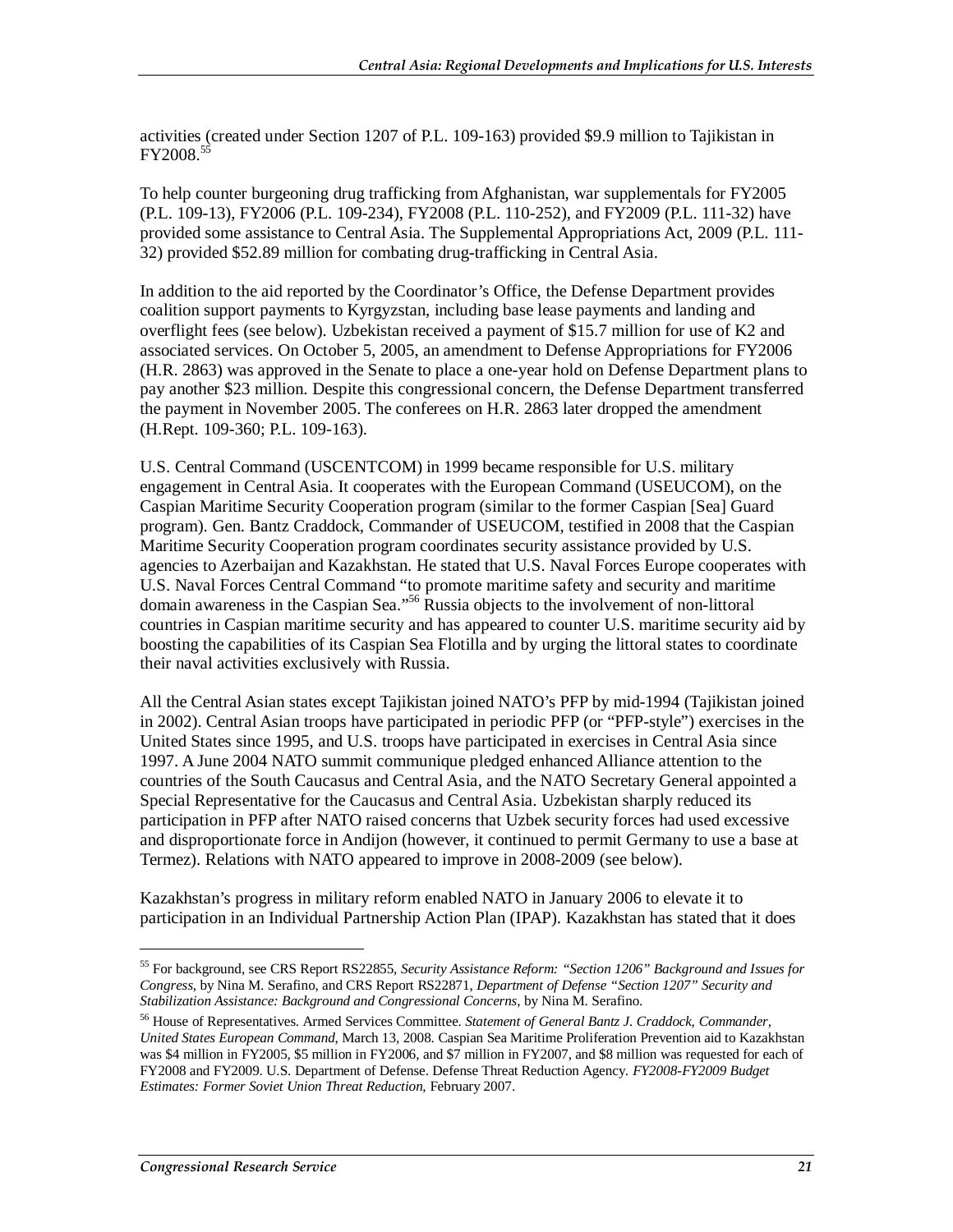not plan to join NATO but wants to modernize its armed forces. According to analyst Roger McDermott, despite Kazakhstan's cooperation with NATO, "the defense relationship between Kazakhstan and Russia has, in fact, substantially deepened."57 The Kazakh defense ministry has reported, for instance, that "1,259 Kazakh servicemen are now studying at Russian military educational establishments," constituting a substantial boost over previous years.<sup>58</sup>

According to some reports, during the former Bush Administration the Defense Department was considering possibly setting up long-term military facilities in Central Asia termed Cooperative Security Locations (CSLs; they contain pre-positioned equipment and are managed by private contractors, and few if any U.S. military personnel are present). The Overseas Basing Commission in 2005 acknowledged that U.S. national security might be enhanced by future CSLs in Central Asia but urged Congress to seek inter-agency answers to "what constitutes vital U.S. interests in the area that would require long-term U.S. presence."59 According to former USCENTCOM Commander Admiral William Fallon, the Bagram airbase in Afghanistan is the Forward Operating Site (basing intended for rotational use by operating forces with limited U.S. military support presence and possibly pre-positioned equipment) for access to and operations in Central Asia. USCENTCOM's FY2008 Master Plan for infrastructure requirements at its U.S. overseas military facilities reportedly placed a high priority on sustaining long-term access to locations across its area of responsibility.<sup>60</sup>

#### **Closure of the Karshi-Khanabad Airbase**

On July 5, 2005, the presidents of Uzbekistan, Kyrgyzstan, and Tajikistan signed a declaration issued during a meeting of the Shanghai Cooperation Organization (SCO; see above, "Obstacles to Peace and Independence: Regional Tensions and Conflicts") that stated that "as large-scale military operations against terrorism have come to an end in Afghanistan, the SCO member states maintain that the relevant parties to the anti-terrorist coalition should set a deadline for the temporary use of ... infrastructure facilities of the SCO member states and for their military presence in these countries."<sup>61</sup> Despite this declaration, none of the Central Asian leaders immediately called for closing the coalition bases. However, after the United States and others interceded so that refugees who fled from Andijon to Kyrgyzstan could fly to Romania, Uzbekistan on July 29 demanded that the United States vacate K2 within six months. On November 21, 2005, the United States officially ceased operations to support Afghanistan at K2. Perhaps indicative of the reversal of U.S. military-to-military and other ties, former pro-U.S. defense minister Qodir Gulomov was convicted of treason and received seven years in prison, later suspended. Many K2 activities shifted to the Manas airbase in Kyrgyzstan. Some observers viewed the closure of K2 and souring U.S.-Uzbek relations as setbacks to U.S. influence in the

<sup>57</sup> Roger McDermott, *Kazakhstan's Defense Policy: An Assessment Of The Trends*, Strategic Studies Institute, U.S. Army War College, February 2009.

<sup>58</sup> *CEDR*, April 14, 2009, Doc. No. CEP-950316.

<sup>59</sup> Commission on Review of the Overseas Military Facility Structure of the United States. *Interim Report*, May 9, 2005.

<sup>60</sup> House of Representatives. Appropriations Committee. Subcommittee on Military Construction. *Statement of Admiral William J. Fallon, Commander, U.S. Central Command, on Military Construction in U.S. Central Command*, April 17, 2007; General Accountability Office. *Defense Infrastructure: Overseas Master Plans Are Improving, but DOD Needs to Provide Congress Additional Information about the Military Buildup on Guam*, GAO Report No. GAO-07-1015, September 12, 2007.

<sup>61</sup> *CEDR*, July 5, 2005, Doc. No. CPP-249.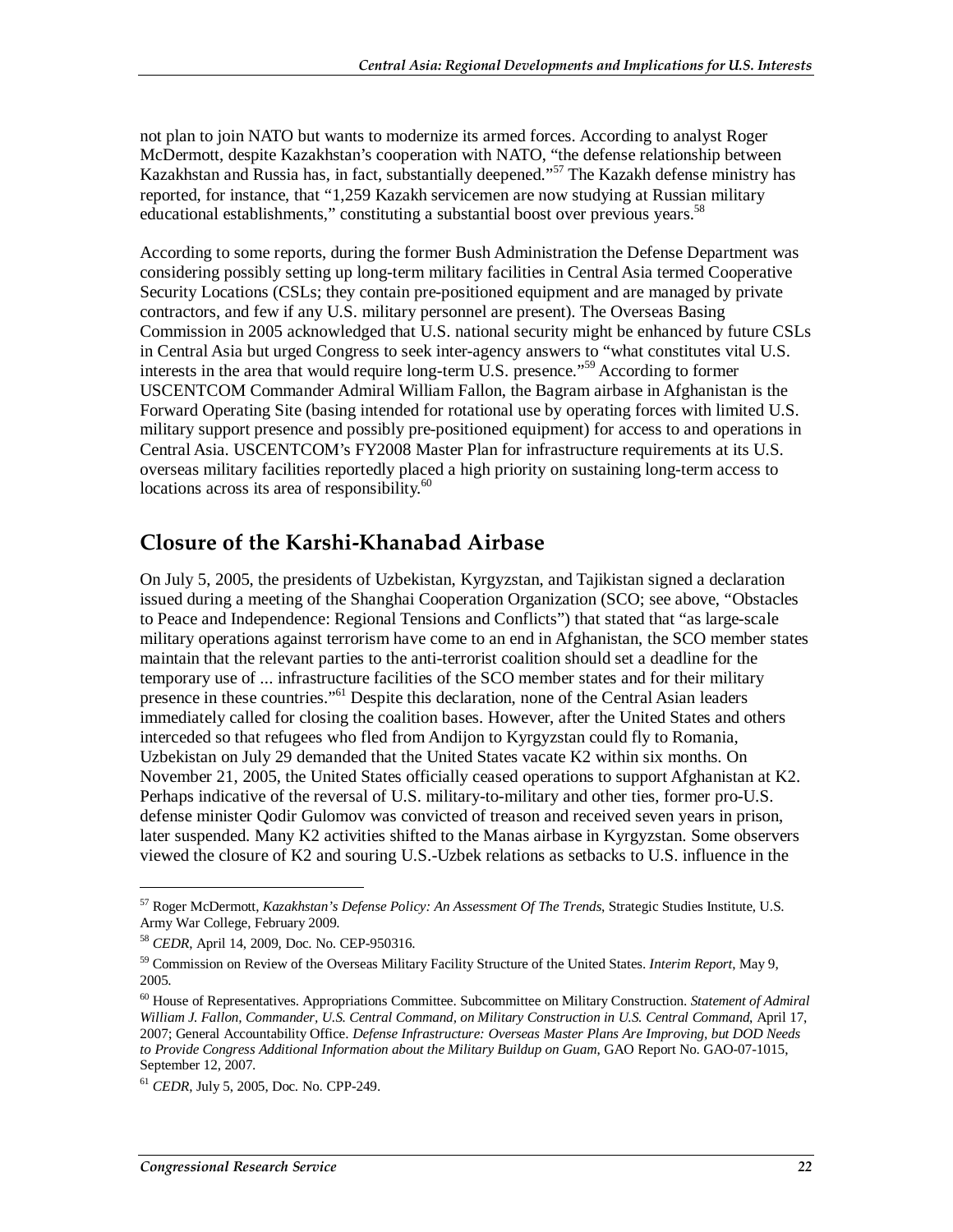region and as gains for Russian and Chinese influence. Others suggested that U.S. ties with other regional states provided continuing influence and that U.S. criticism of human rights abuses might pay future dividends among regional populations. $62$ 

Appearing to signal improving U.S.-Uzbek relations, in early 2008 Uzbekistan permitted U.S. military personnel under NATO command, on a case-by-case basis, to transit through an airbase near the town of Termez that it has permitted Germany to operate.<sup>63</sup> President Karimov attended the NATO Summit in Bucharest, Romania, in early April 2008 and stated that Uzbekistan was ready to discuss the transit of non-lethal goods and equipment by NATO through Uzbekistan to Afghanistan. He announced in May 2009 that the United States and NATO had been permitted to use the Navoi airport (located between Samarkand and Bukhara in east-central Uzbekistan) for transporting non-lethal supplies to Afghanistan.

Representing the Obama Administration, Under Secretary of State William Burns visited Uzbekistan in early July 2009, and President Karimov assessed his talks with Burns as "positive." In August 2009, Gen. Petraus traveled to Uzbekistan and signed an accord on boosting military educational exchanges and training. Reportedly, these visits also resulted in permission by Uzbekistan for military air overflights of weapons to Afghanistan. Assistant Secretary Blake visited Uzbekistan in November 2009 and stated that his meetings there were "a reflection of the determination of President Obama and Secretary Clinton to strengthen ties between the United States and Uzbekistan." He proposed that the two countries set up high-level annual consultations to "build our partnership across a wide range of areas. These include trade and development, border security, cooperation on narcotics, the development of civil society, and individual rights."64 The first Bilateral Consultation meeting took place in late December 2009 with a U.S. visit by an Uzbek delegation led by Foreign Minister Vladimir Norov. The two sides drew up a plan for cooperation for 2010. According to the published Uzbek text, the plan calls for a visit by Secretary Clinton by mid-2010; a visit by the Congressional Central Asia Caucus; Uzbekistan's support for the United States to participate as an observer at the SCO Summit in Ashkhabad; a visit by State and Defense Department officials to evaluate Uzbekistan's military equipment and supply needs under the FMF and Excess Defense Articles programs; an expanded IMET program for Uzbekistan (see "Legislation," below); the seconding of an Uzbek military emissary to CENTCOM in Tampa, FL, and the convocation of an investment conference in Washington, among other measures.<sup>65</sup>

 $62$  On growing Chinese regional influence, see Michael Mihalka, "Counter-insurgency, Counter-terrorism, State-Building and Security Cooperation in Central Asia," *The China and Eurasia Forum Quarterly*, May 2006.

<sup>63 &</sup>quot;U.S. Military Returns to Ex-Soviet Uzbekistan," *Agence France Presse*, March 6, 2008; "Only Germany Can Use Uzbek Bases Now," *United Press International*, December 13, 2005.

<sup>64</sup> U.S. Embassy in Tashkent, Uzbekistan. *Press Conference of Assistant Secretary for South and Central Asian Affairs Robert Blake*, October 14, 2009.

<sup>&</sup>lt;sup>65</sup> *CEDR*, January 29, 2010, Doc. No. CEP-4019. The Defense Security Cooperation Agency (DSCA) defines Expanded IMET as a group of courses aimed at "educating U.S. friends and allies in the proper management of their defense resources, improving their systems of military justice ... and fostering a greater respect for, and understanding of, the principle of civilian control of the military. The program is based upon the premise that active promotion of democratic values is one of the most effective means available for achieving U.S. national security and foreign policy objectives.... For a country whose international military training program is very politically sensitive, the entire IMET program may consist of Expanded IMET training only." See DSCA. *What is Expanded IMET?* At http://www.dsca.osd.mil/programs/eimet/eimet\_default.htm.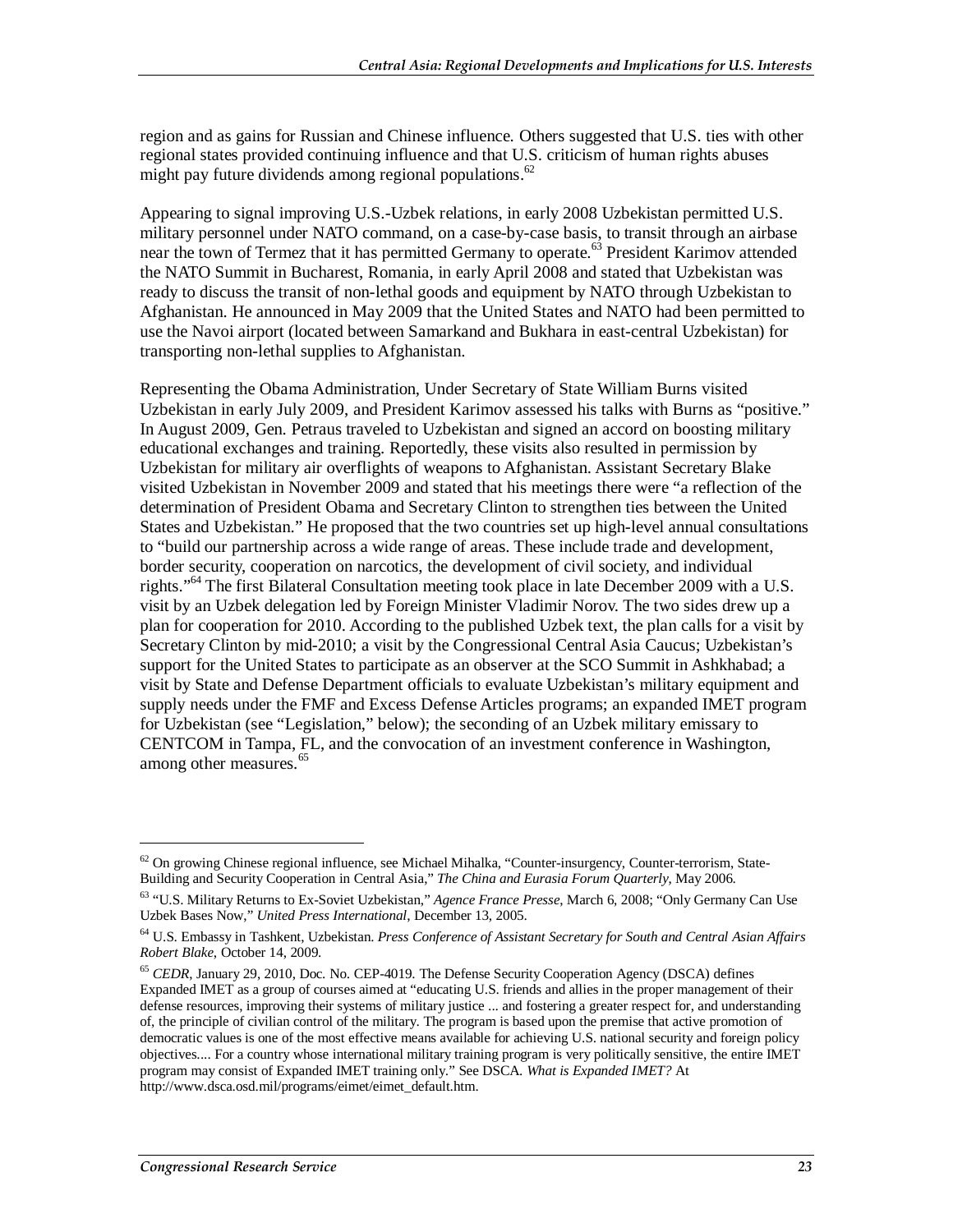#### **The Manas Airbase**

The Manas airbase became operational in December 2001 and uses some facilities of the international airport near Bishkek, the capital of Kyrgyzstan. According to a fact sheet prepared in early 2009 by the 376<sup>th</sup> Air Expeditionary Wing of the U.S. Air Force, the Manas airbase serves as the "premier air mobility hub" for operations in Afghanistan. Missions include support for personnel and cargo transiting in and out of the theater, aerial refueling, airlift and airdrop, and medical evacuation. In March 2010, about 50,000 troops passed through Manas, en route to or out of Afghanistan, according to the Air Force, a substantial increase over the average number of troops transiting per month in 2009.<sup>66</sup>

In early 2006, Kyrgyz President Bakiyev reportedly requested that lease payments for use of the Manas airbase be increased to more than \$200 million per year but at the same time re-affirmed Russia's free use of its nearby base.<sup>67</sup> By mid-July 2006, however, the United States and Kyrgyzstan announced that they had reached a settlement for the continued U.S. use of the airbase. Although not specifically mentioning U.S. basing payments, it was announced that the United States would provide \$150 million in "total assistance and compensation over the next year," subject to congressional approval.

In September 2007, a U.S. military officer stated that the Manas airbase was moving toward "a sustainment posture," with the replacement of most tents and the building of aircraft maintenance, medical, and other facilities.<sup>68</sup>

On February 3, 2009, President Bakiyev announced during a visit to Moscow that he intended to close the Manas airbase. Many observers speculated that the decision was spurred by Russia, which offered Bakiyev a \$300 million loan for economic development and a \$150 million grant for budget stabilization in the wake of the world economic downturn. Russia also stated that it would write off most of a \$180 million debt. The United States was notified on February 19, 2009, that under the terms of the status of forces agreement it had 180 days to vacate the airbase.

#### **The "Transit Center" Agreement**

The Defense Department announced on June 24, 2009, that an agreement of "mutual benefit" had been concluded with the Kyrgyz government "to continu[e] to work, with them, to supply our troops in Afghanistan, so that we can help with the overall security situation in the region."<sup>69</sup> The agreement was approved by the legislature and signed into law by President Bakiyev, to take effect on July 14, 2009. According to Kyrgyz Foreign Minister Kadyrbek Sarbayev, the government decided to conclude the annually renewable "intergovernmental agreement with the United States on cooperation and the formation of a transit center at Manas airport," because of

<sup>66</sup> Staff Sgt. Carolyn Viss, "LRS breaks 2 of their own records," *376th Air Expeditionary Wing Public Affairs*, April 5, 2010.

<sup>67</sup> For background, see CRS Report RS22295, *Uzbekistan's Closure of the Airbase at Karshi-Khanabad: Context and Implications*, by Jim Nichol. Perhaps indicating Kyrgyz pressure on Russia to compensate for use of the base, Russia in October 2006 pledged grant military assistance to Kyrgyzstan.

 $^{68}$  Lt. Col. Michael Borgert, "Liberandos: Thank You for a Job Well Done,"  $376^{\text{th}}$  Expeditionary Services Squadron Public Affairs, September 9, 2007.

<sup>69</sup> U.S. Department of Defense. *DoD News Briefing*, June 24, 2009. See also U.S. Department of State. *Daily Press Briefing*, June 25, 2009.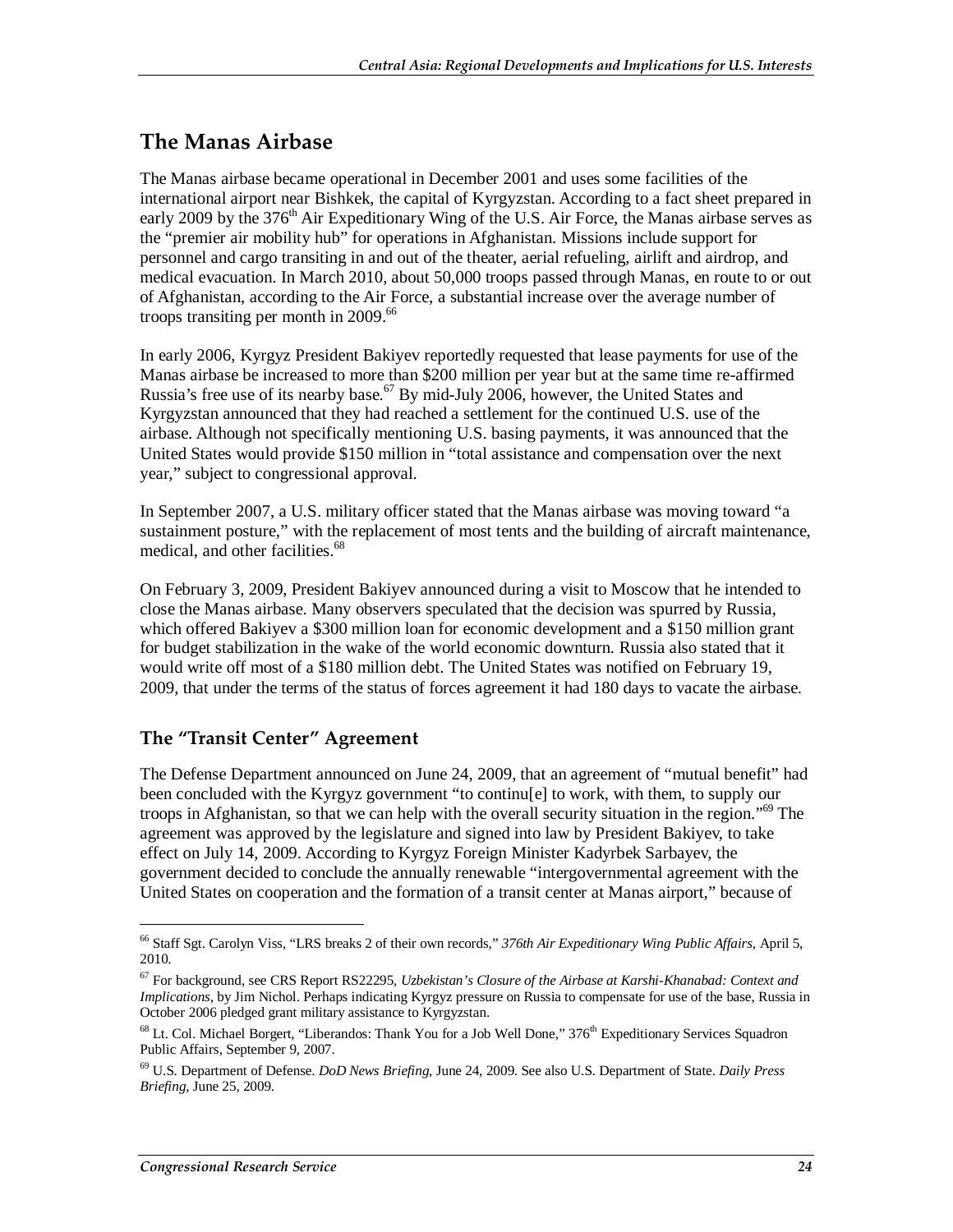growing alarm about "the worrying situation in Afghanistan and Pakistan." A yearly rent payment for use of land and facilities at the Manas airport would be increased from \$17.4 million to \$60 million per year and the United States had pledged more than \$36 million for infrastructure improvements and \$30 million for air traffic control system upgrades for the airport. Sarbayev also stated that the United States had pledged \$20 million dollars for a U.S.-Kyrgyz Joint Development Fund for economic projects, \$21 million for counter-narcotics efforts, and \$10 million for counter-terrorism efforts.<sup>70</sup> All except the increased rent had already been appropriated or requested. The agreement also reportedly includes stricter host-country conditions on U.S. military personnel. One Kyrgyz legislator claimed that the agreement was not a *volte-face* for Kyrgyzstan because Russia and other Central Asian states had signed agreements with NATO to permit the transit of supplies to Afghanistan (see below).<sup>71</sup>

Under Secretary William Burns visited Kyrgyzstan in early July 2009 and reportedly stated that "we welcome a new decision of President Bakiyev regarding the set up of a transport and logistics hub in Manas Airport.... [The agreement] is an important contribution into our common goals in Afghanistan." He also stated that "the new administration believes that we should expand and deepen the level and scope of our bilateral relations" with Kyrgyzstan, and he announced that a U.S.-Kyrgyzstan bilateral commission on trade and investment would be set up.<sup>72</sup>

Kyrgyzstan had also requested that French and Spanish troops who were deployed at Manas had to leave, and they had pulled out by October 2009. The French detachment (reportedly 35 troops and a tanker aircraft) moved temporarily to Dushanbe. The Spanish unit (reportedly 60 troops and two transport aircraft) moved temporarily to Herat, west Afghanistan, and Dushanbe was used temporarily as a stopover for troop relief flights. France and Spain have since reached accords with Kyrgyzstan and have returned to Manas.

#### **The Status of the "Transit Center" After the April 2010 Coup**

Initially after the April 2010 ouster of then-President Bakiyev, some officials in the interim government stated or implied that the conditions of the lease would be examined. Interim acting Prime Minister Roza Otunbayeva warned on April 8 that questions of corruption involving commercial supplies for the "transit center" would be one matter of investigation. On April 12, she stated that she realized that 2010 was a seminal year for U.S. operations in Afghanistan and that President Obama planned on drawing down troops thereafter, and implied that ultimately she hoped there were no bases in the country.<sup>73</sup> On April 13, Otunbayeva announced that the lease on the "transit center" would be "automatically" renewed for one year.

Some observers warn that the status of the "transit center" is likely to become a campaign issue in the run-up to the planned October 10, 2010, presidential and legislative elections. For instance, the chairman of the Kyrgyz Communist Party, Ishak Masaliev, and the head of the Zharyk Kyrgyzstan Party, Rasul Umbetaliyev, likely would campaign on an anti-base platform if they run for president. In congressional testimony in April 2010, analyst Eugene Huskey warned that a

<sup>70</sup> Tolkun Namatbayeva, "Kyrgyzstan Allows U.S. to Keep Using Base," *Agence France Presse*, June 23, 2009.

<sup>71</sup> See also CRS Report R40564, *Kyrgyzstan and the Status of the U.S. Manas Airbase: Context and Implications*, by Jim Nichol.

<sup>72 &</sup>quot;U.S. Welcomes Decision of Kyrgyzstan to Set Up Transport and Logistics Hub," *AKIpress News Agency*, July 13, 2009.

<sup>73</sup> *CEDR*, April 12, 2010, Doc. No. CEP-600.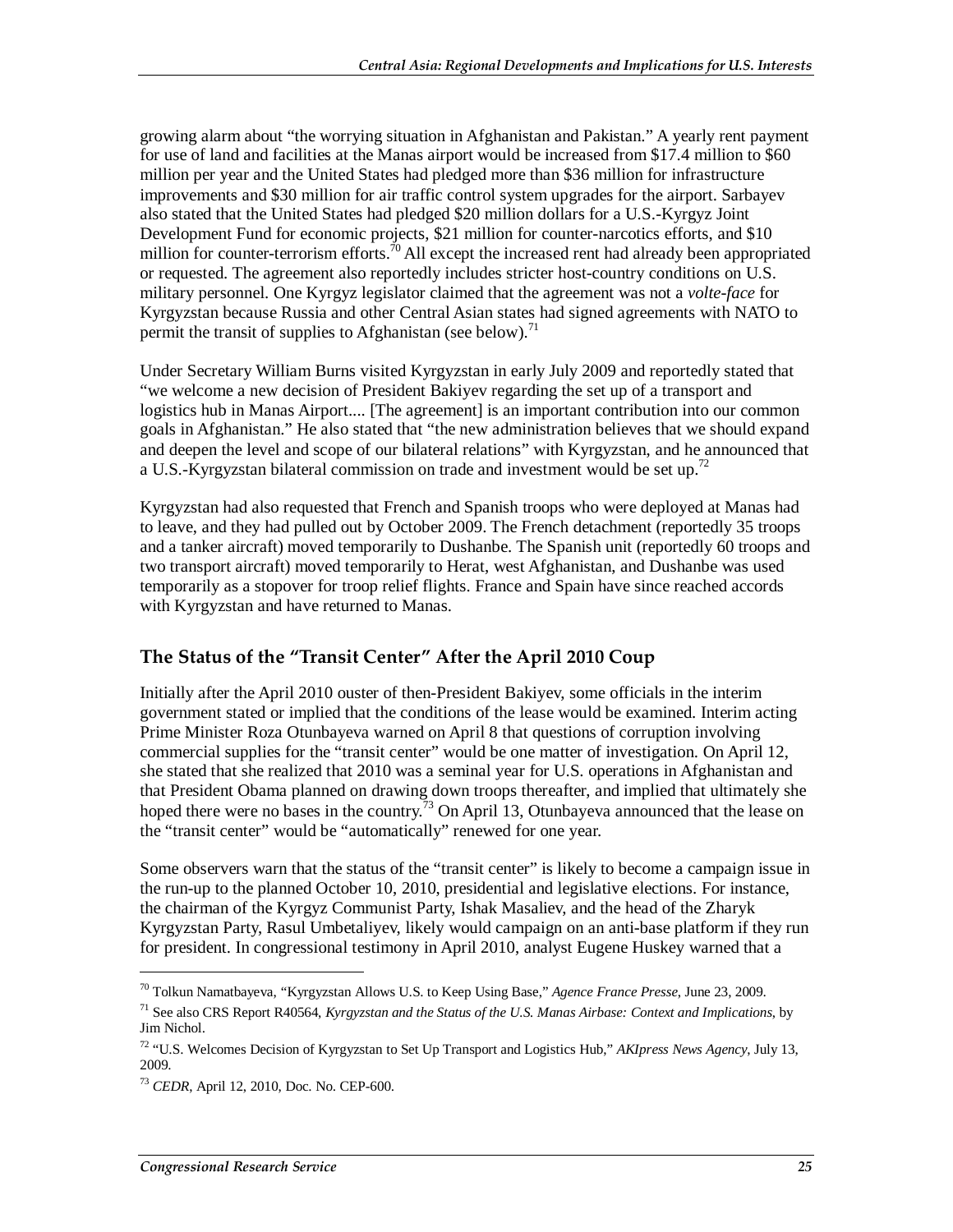party bloc might emerge before the presidential election that would campaign on anti-corruption and opposition to the continued operation of the "transit center." At the same hearing, diplomat Baktybek Abdrisaev argued that Kyrgyz policymakers would not demand the closure of the "transit center" as long as terrorism continues to threaten Afghanistan, since the operations of the "transit center" benefit Kyrgyzstan's national security.<sup>74</sup>

## **The Northern Distribution Network (NDN) to Afghanistan**

Because supplies transiting Pakistan to Afghanistan frequently were subject to attacks, Gen. David Petraeus, the Commander of the U.S. Central Command, visited Kazakhstan and Tajikistan in late January 2009 to negotiate alternative air, rail, road, and water routes for the commercial shipping of supplies to support NATO and U.S. operations in Afghanistan (he also visited Kyrgyzstan to discuss airbase issues; see below). To encourage a positive response, the U.S. embassies in the region announced that the United States hoped to purchase many non-military goods locally to transport to the troops in Afghanistan. Kazakhstan and Tajikistan permitted such transit in February 2009, Uzbekistan permitted it in April 2009, and Kyrgyzstan permitted it in July 2009 (Georgia had given such permission in 2005, Russia in 2008, and Azerbaijan in March 2009). A first rail shipment of non-lethal supplies entered Afghanistan in late March 2009 after transiting Russia, Kazakhstan, and Uzbekistan.<sup>75</sup> Uzbekistan's Navoi airport also reportedly is being used to transport supplies to Afghanistan. Besides this commercial shipping, U.S. military aircraft have been given overflight privileges for the transport of weapons to Afghanistan. At the July 2009 U.S.-Russia summit, Russia agreed to permit such military overflights. Some observers suggested that the commitment was linked to the assertion of some Russian officials that such transport could substitute for U.S. and NATO use of Manas and other Central Asian airbases. Kazakhstan provided for such military-related overflights in xxxx. U.S. officials have reported that two military flights per day are now transiting Russia and Central Asia to Afghanistan.

In testimony on December 15, 2009, Deputy Assistant Secretary of Defense David Sedney reported that 4,769 containers had been moved through Central Asia to Afghanistan as of the end of November. Most of the containers had entered Afghanistan from Uzbekistan, with a fewer number entering from Tajikistan. Some containers transited the Caucasus countries, the Caspian Sea, Kazakhstan, and Uzbekistan, while others transited Russia and Kazakhstan, and thence either through Uzbekistan or (far less frequently) through Kyrgyzstan and Tajikistan. He also stated that the United States supported the building of a railroad to run from Uzbekistan's border town of Hairaton across the Friendship Bridge over the Amu Darya to Mazar-i-Sharif in Afghanistan.<sup>76</sup>

Some observers warn that Taliban insurgency may increase along the NDN. In early September 2009, two tanker trucks from Tajikistan that were delivering fuel to NATO forces were hijacked

<sup>74</sup> U.S. House of Representatives. Committee on Oversight and Government Reform. Subcommittee on National Security and Foreign Affairs. *Hearing on the Crisis in Kyrgyzstan: Fuel, Contracts, and Revolution along the Afghan Supply Chain*, April 22, 2010.

<sup>75</sup> *ITAR-TASS*, February 10, 2009; *CEDR*, April 16, 2009, Doc. No. CEP-950025.

<sup>76</sup> U.S. Senate. Committee on Foreign Relations. Subcommittee on Near Eastern and South and Central Asian Affairs. *Hearing on Re-evaluating U.S. Policy in Central Asia*, December 15, 2009. At the same hearing, analyst Stephen Blank called for building "upon the NDN to invest in further large-scale infrastructural projects.... Neither Russia nor China could compete with a truly serious investment of U.S. resources and time" in Central Asia.... We cannot pretend that a geopolitical struggle is not occurring in this increasingly critical region of the world." *Testimony on Problems in Central Asian Security*.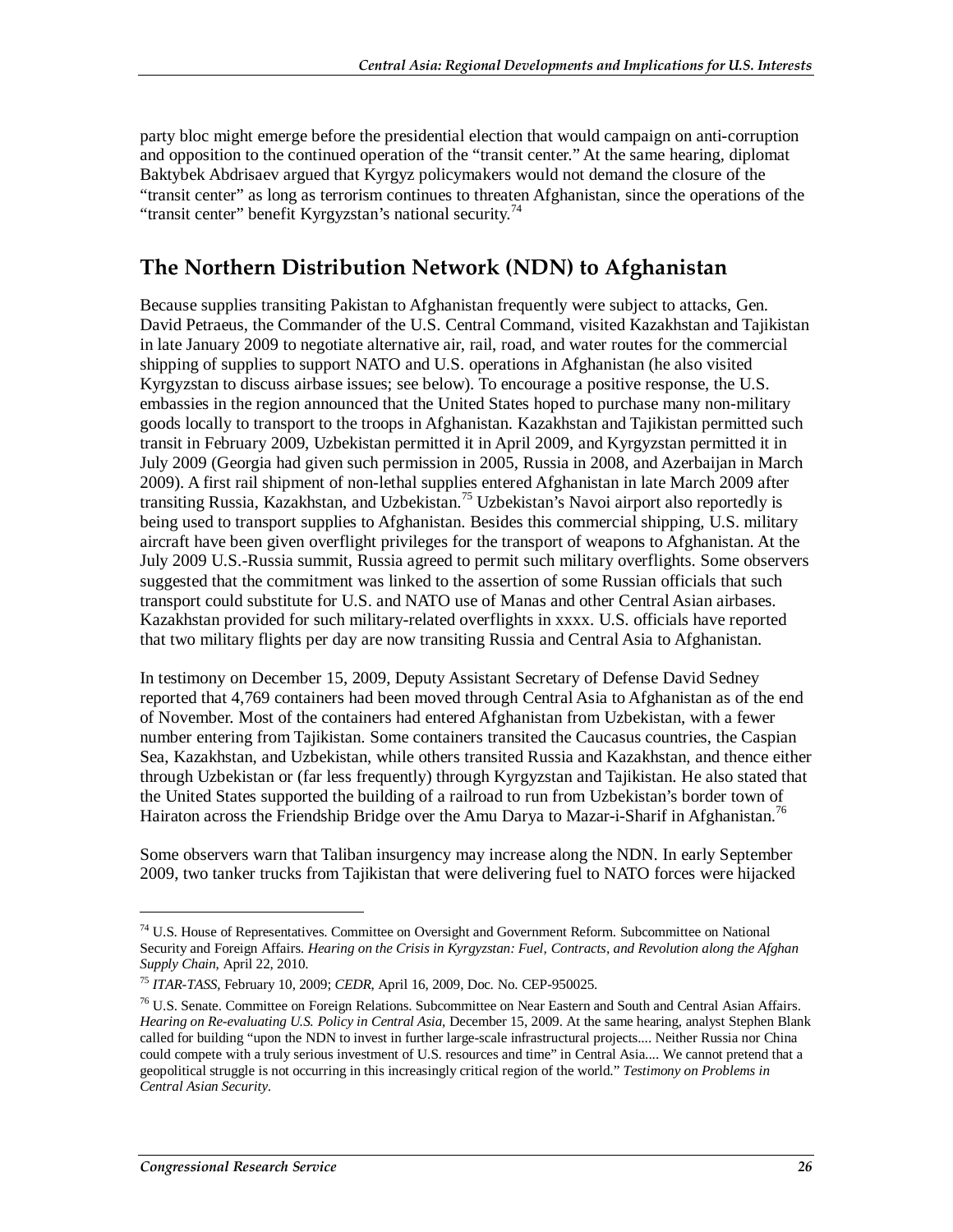by Taliban insurgents in Kunduz Province in Afghanistan. After the hijacked trucks had stalled while crossing the Kunduz River, German forces called in a U.S. airstrike, which reportedly resulted in dozens of civilian and insurgent casualties. German media reported in April 2010 that the killers of three Busdeswehr soldiers in Kunduz Province were IMU members from Uzbekistan, Tajikistan, and Chechnya.<sup>77</sup> Dozens of IMU and other foreign mujahidin reportedly have entered Kunduz in recent months.

#### **Weapons of Mass Destruction**

Major U.S. security interests have included elimination of nuclear weapons remaining in Kazakhstan after the breakup of the Soviet Union and other efforts to control nuclear proliferation in Central Asia. The United States has tendered aid aimed at bolstering their export and physical controls over nuclear technology and materials, in part because of concerns that Iran is targeting these countries.<sup>78</sup>

After the Soviet breakup, Kazakhstan was on paper a major nuclear weapons power (in reality Russia controlled these weapons). In December 1993, the United States and Kazakhstan signed a Cooperative Threat Reduction (CTR) umbrella agreement for the "safe and secure" dismantling of 104 SS-18s, the destruction of silos, and related purposes. All bombers and their air-launched cruise missiles were removed by late February 1994 (except seven bombers destroyed with U.S. aid in 1998). The SS-18s were eliminated by late 1994. On April 21, 1995, the last of about 1,040 nuclear warheads had been removed from SS-18 missiles and transferred to Russia, and Kazakhstan announced that it was nuclear weapons-free. The United States reported that 147 silos had been destroyed by September 1999. A U.S.-Kazakh Nuclear Risk Reduction Center in Almaty was set up to facilitate verification and compliance with arms control agreements to prevent the proliferation of WMD.

Besides the Kazakh nuclear weapons, there are active research reactors, uranium mines, milling facilities, and dozens of radioactive tailing and waste dumps in Kazakhstan, Kyrgyzstan, Tajikistan, and Uzbekistan. Many of these reportedly remain inadequately protected against theft. Kazakhstan is reported to possess one-fourth of the world's uranium reserves, and Kazakhstan and Uzbekistan have been among the world's top producers of low-enriched uranium.

Kazakhstan had a fast breeder reactor at Aktau that was the world's only nuclear desalinization facility. In 1997 and 1999, U.S.-Kazakh accords were signed on decommissioning the Aktau reactor. Shut down in 1999, it had nearly 300 metric tons of uranium (some highly enriched) and plutonium (some weapons-grade) spent fuel in storage pools. CTR aid was used to facilitate transporting 600 kg of highly enriched uranium (HEU) from Kazakhstan to the United States in 1994, 2,900 kg of up to 26% enriched nuclear fuel from Aktau to Kazakhstan's Ulba facility in 2001 (which Ulba converted into less-enriched fuel), eleven kg of uranium in fuel rods from Uzbekistan to Russia in 2004, and 63 kg of uranium from Uzbekistan to Russia in April 2006. In May 2009, the U.S. National Nuclear Security Administration announced that CTR funds had been used to remove and transport 162.5 lb. of HEU spent fuel from Aktau to Russia. The

<sup>77</sup> Open Source Center. *EDR*, April 18, 2010, Doc. No. EUP-36006.

 $78$  A Treaty on the Central Asian Nuclear Weapons Free Zone entered into force in January 2009. All five Central Asian states are signatories. The Treaty prohibits the development, manufacture, stockpiling, acquisition, or possession of nuclear explosive devices within the zone. See CRS Report RL31559, *Proliferation Control Regimes: Background and Status*, coordinated by Mary Beth Nikitin.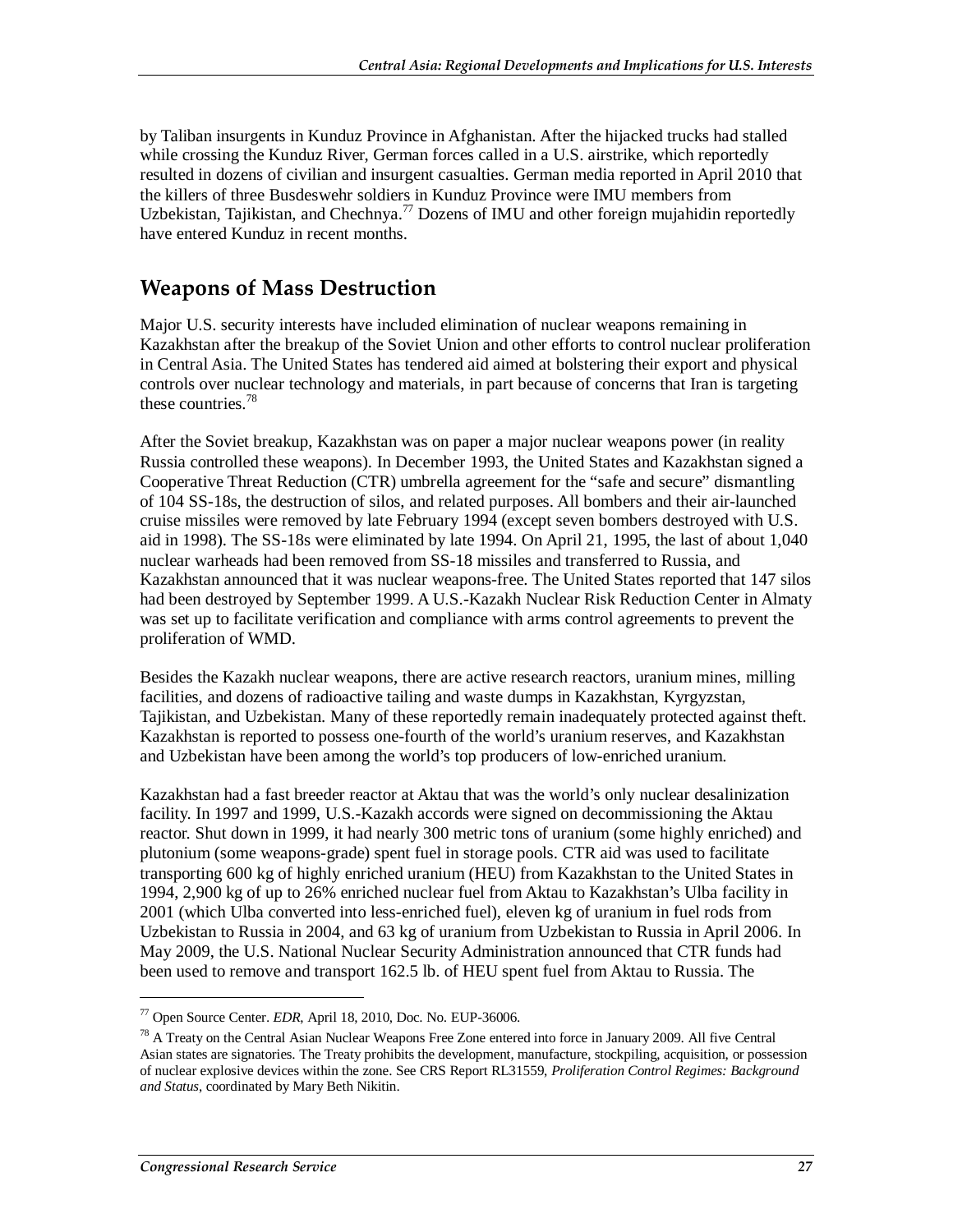material originally had been provided by Russia to Kazakhstan, and was returned to Russia by rail for storage in a series of four shipments between December 2008 and May 2009. Other spent fuel from Aktau is still being moved to a storage site at the former Semipalatinsk Test Site in East Kazakhstan Region. Although the United States and Kazakhstan agreed in 2006 to use CTR funds to remove approximately 21 kg of HEU from Kazakhstan's Institute of Nuclear Physics (INP) for down-blending at the at Ulba Metallurgical Plant, and to convert a research reactor at the Institute to use low-enriched uranium fuel, implementation remains slow.

Kazakhstan and Uzbekistan hosted major chemical and biological warfare (CBW) facilities during the Soviet era. CTR and Energy Department (DOE) funds have been used in Kazakhstan to dismantle a former anthrax production facility in Stepnogorsk, to remove some strains to the United States, to secure two other BW sites, and to retrain scientists. CTR funding was used to dismantle Uzbekistan's Nukus chemical weapons research facility. CTR aid also was used to eliminate active anthrax spores at a former CBW test site on an island in the Aral Sea. These latter two projects were completed in 2002. Other CTR aid helps keep former Uzbek CBW scientists employed in peaceful research. Uzbekistan has continued to cooperate with DOD and DOE even after it restricted other ties with the United States in 2005—to receive portal and hand-held radiation monitoring equipment and training.

# **Trade and Investment**

Successive U.S. administrations have endorsed free market reforms in Central Asia, since these directly serve U.S. national interests by opening new markets for U.S. goods and services and sources of energy and minerals. U.S. private investment committed to Central Asia has greatly exceeded that provided to Russia or most other Eurasian states except Azerbaijan. U.S. trade agreements have been signed and entered into force with all the Central Asian states, but bilateral investment treaties are in force only with Kazakhstan and Kyrgyzstan. In line with Kyrgyzstan's accession to the World Trade Organization, the United States established permanent normal trade relations with Kyrgyzstan by law in June 2000, so that "Jackson-Vanik" trade provisions no longer apply that call for presidential reports and waivers concerning freedom of emigration.

In June 2004, The U.S. Trade Representative signed a Trade and Investment Framework Agreement (TIFA) with ambassadors of the regional states to establish a U.S.-Central Asia Council on Trade and Investment. The Council has met yearly to address intellectual property, labor, environmental protection, and other issues that impede trade and private investment flows between the United States and Central Asia. The United States also has called for greater intraregional cooperation on trade and encouraged the development of regional trade and transport ties with Afghanistan and South Asia. The reorganization of the State Department in 2006 to create the Bureau of South and Central Asian Affairs facilitated this emphasis.<sup>79</sup> At the fifth annual meeting of the Council on Trade and Investment in October 2009 in Washington, DC, U.S. Trade Representative Ron Kirk and Commerce Secretary Gary Locke stressed that the Obama Administration was making a "broad-based commitment ... to deepen U.S. relationships in the region." Kirk announced that mid-year meetings of a TIFA working group would be initiated "to

<sup>79</sup> *Remarks at Eurasian National University,* October 13, 2005; and U.S. Congress. House International Relations Committee. Subcommittee on the Middle East and Central Asia. *Testimony by Steven R. Mann, Principal Deputy Assistant Secretary*, July 25, 2006. See also U.S. Embassy Kazakhstan. *Kazakhstan and the United States in a Changed World*, August 23, 2006.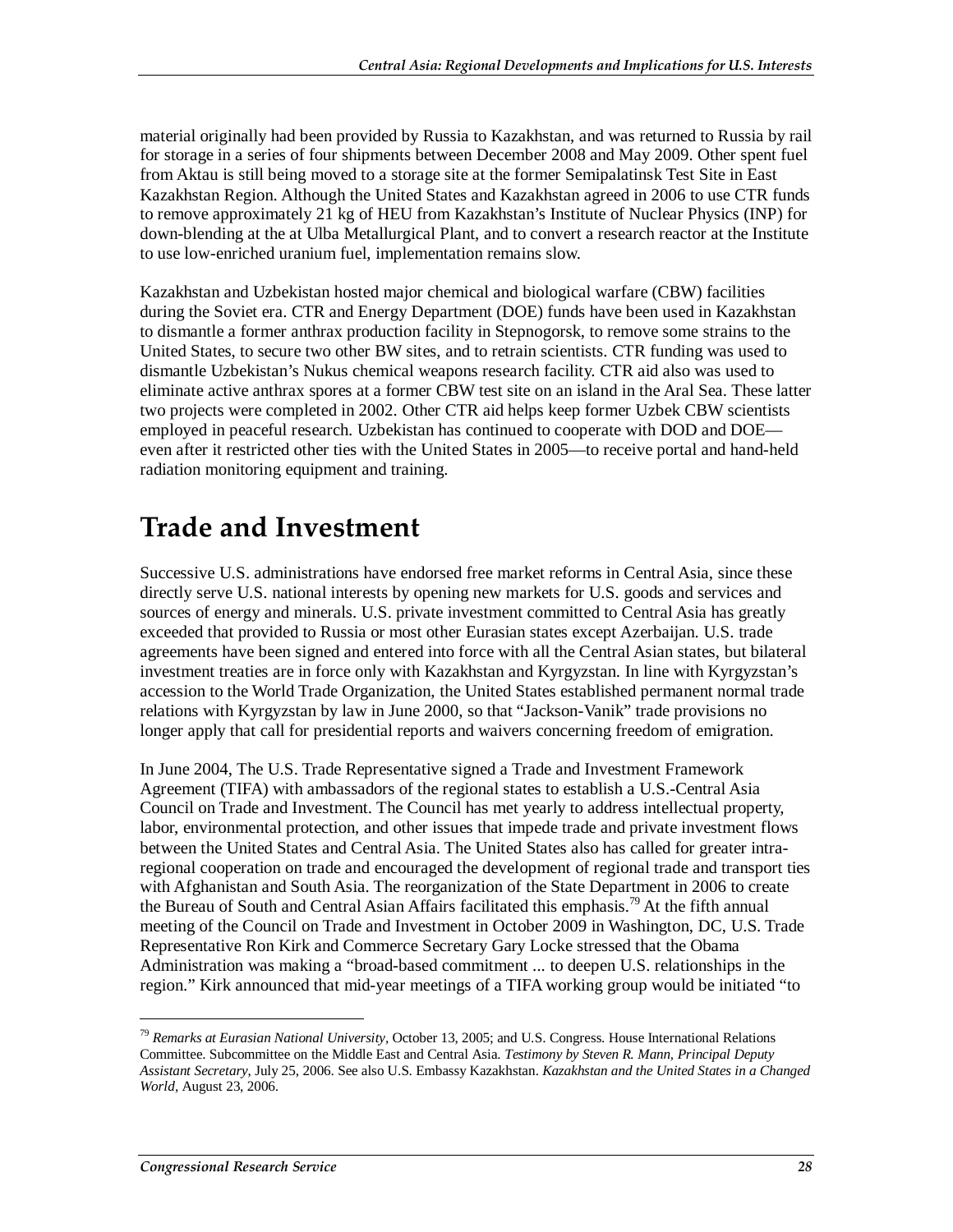maintain consistent dialogue on TIFA issues," and that bilateral meetings would be held on the sidelines of the TIFA session to deal with country-specific issues. Officials from the U.S. Defense Department and other agencies participated in the TIFA session to discuss how the Central Asian states might provide goods and services for U.S. stabilization operations in Afghanistan.<sup>80</sup> xxxx

All the states of the region possess large-scale resources that could contribute to the region becoming a "new silk road" of trade and commerce. The Kazakh and Turkmen economies are mostly geared to energy exports but need added foreign investment for production and transport. Tajikistan, Turkmenistan, and Uzbekistan are major cotton producers, a legacy of central economic planning during the Soviet period. Uzbekistan's cotton and gold production rank among the highest in the world and much is exported. It has moderate gas reserves but needs investment to upgrade infrastructure. Kyrgyzstan has major gold mines and strategic mineral reserves, is a major wool producer, and could benefit from tourism. Tajikistan has one of the world's largest aluminum processing plants. Kyrgyzstan and Tajikistan possess the bulk of the region's water resources, but in recent years both countries have suffered from droughts.

Despite the region's development potential, the challenges of corruption, inadequate transport infrastructure, punitive tariffs, border tensions, and uncertain respect for contracts discourage major foreign investment (except for some investment in the energy sector). Cotton-growing has contributed to environmental pollution and water shortages, leading some observers to argue that cotton-growing is not suited to the largely arid region.

The global economic downturn has depressed prices for Tajik commodity exports (mainly aluminum and cotton) and reduced worker remittances. The Tajik currency, the somoni, has lost over one-quarter of its value against the dollar, which has greatly increased the costs of imported food and other goods. The NGO International Crisis Group (ICG) has warned that increasingly serious economic problems will condemn the "desperately poor population ... to yet more deprivation.... To address the situation, the international community ... should ensure any assistance reaches those who truly need it, place issues of governance and corruption at the centre of all contacts with the Tajik government, and initiate an energetic dialogue with President Rahmon on democratization."<sup>81</sup>

Other regional states also reported economic setbacks as a result of the world economic downturn. Kazakhstan announced that it was withdrawing \$10 billion from its sovereign wealth fund for welfare and other needs and was setting up a Toxic Assets Fund. In early 2009, Russia contributed nearly \$300 million to Kyrgyzstan's Development Fund (formed in 2007) as part of aid and investment reportedly aimed to encourage Kyrgyzstan to close the Manas airbase. The Fund aims to support the construction and repair of energy infrastructure, agricultural reform, and tourism growth. In September 2009, former President Bakiyev appointed his son to oversee the Central Agency for Development, Investment and Innovation, under which the Fund operates, raising concerns among many observers about transparency and accountability issues. Appearances of nepotism and corruption were factors in Bakiyev's ouster in April 2010.

<sup>80</sup> U.S. Chamber of Commerce. *United States Trade Representative Kirk Hosts Meeting of US-Central Asia Trade & Investment Framework Council*, October 7, 2009; *Remarks by Ambassador Demetrios Marantis at the U.S. Chamber of Commerce*, October 7, 2009.

<sup>81</sup> ICG. *Tajikistan: On the Road to Failure*, February 12, 2009.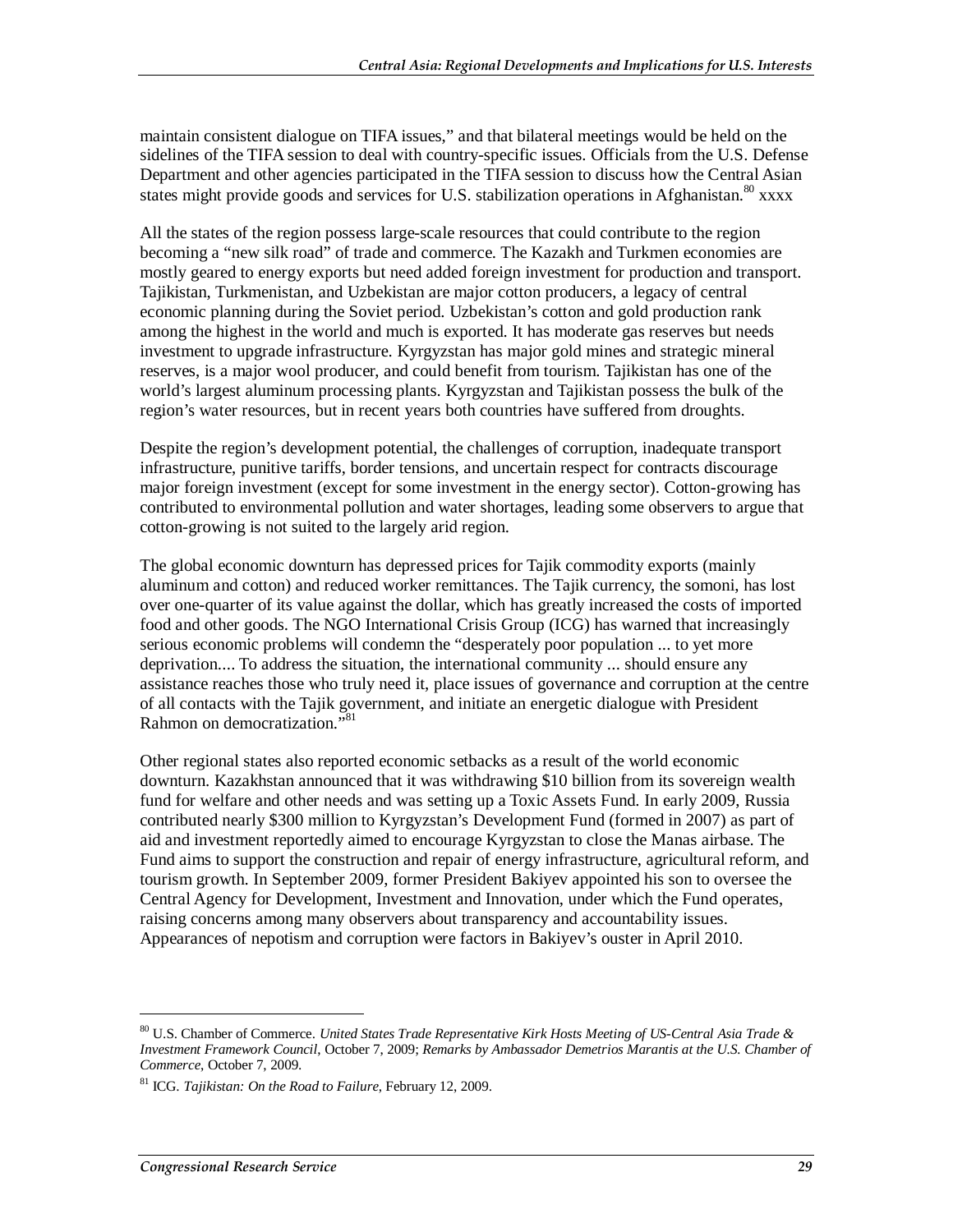Kazakhstan and Uzbekistan have reported that their economies have begun to recover in recent months from the global financial crisis.

Uzbekistan began to restrict railway transport to and from Tajikistan in February 2010, perhaps to pressure Tajikistan not to build a dam that might limit water flows to Uzbekistan. Reportedly, 2,000 or more railcars have been delayed, including construction materials bound for Afghanistan to support ISAF, materials from Iran for completing the Sangtuda hydropower project, fuel and seeds for Tajik farmers, and materials for road construction in Tajikistan.<sup>82</sup> Uzbekistan has rejected Tajik assertions that the restrictions are political and has claimed that they are caused by increased ISAF rail traffic to Afghanistan, a backup of railcars headed to Turkmenistan, and track repairs. After the April 2010 coup in Kyrgyzstan, Uzbekistan signaled its displeasure with the interim leadership—most of whom are civil and human rights advocates—by tightening trade restrictions.

## **Energy Resources**

U.S. policy goals regarding energy resources in the Central Asian and South Caucasian states have included supporting their sovereignty and ties to the West, supporting U.S. private investment, promoting Western energy security through diversified suppliers, assisting ally Turkey, and opposing the building of pipelines that transit "energy competitor" Iran or otherwise give it undue influence over the region. The encouragement of regional electricity, oil, and gas exports to South Asia and security for Caspian region pipelines and energy resources also have been recent interests.

Until 2004, the Bush Administration retained a Clinton-era position, Special Advisor on Caspian Energy Diplomacy, to help further U.S. policy and counter the efforts of Russia's Viktor Kaluzhny, deputy foreign minister and Special Presidential Representative for Energy Matters in the Caspian. After the Administration abolished this post as no longer necessary, its responsibilities were shifted at least in part to a Deputy Assistant Secretary of State (responsibilities of a former Special Negotiator for Nagorno-Karabakh and Eurasian Conflicts also were shifted to the Deputy Assistant Secretary). Some critics juxtaposed Russia's close interest in securing Caspian energy resources to what they termed halting U.S. efforts.<sup>83</sup> A post of Special Envoy for Eurasian Energy issues was (re-)created in March 2008, with the former Bush Administration stating that there were "new opportunities" for the export of Caspian oil and gas. In April 2009, Secretary of State Clinton appointed Richard Morningstar as Special Envoy for Eurasian Energy.

The Caspian region is emerging as a notable source of oil and gas for world markets, although many experts emphasize that regional exports will constitute only a small fraction of world supplies. According to the U.S. Department of Energy (DOE) and BP (for Turkmenistan), the region's proven natural gas reserves are estimated at over 400 trillion cubic feet (tcf), among the largest in the world.<sup>84</sup> The region's proven oil reserves are estimated to be between 17-49 billion barrels, comparable to Qatar on the low end and Libya on the high end. Kazakhstan possesses the

 $82$  Konstantin Parshin, "Tajikistan: Repercussions of Tajik-Uzbek Feud May Be Felt All the Way to Afghanistan,"<br>Eurasianet, April 1, 2010.

<sup>&</sup>lt;sup>83</sup> Eurasia Daily Monitor, May 31, 2007.

<sup>84</sup> Including the countries of Azerbaijan, Iran, Kazakhstan, Russia, Turkmenistan, and Uzbekistan.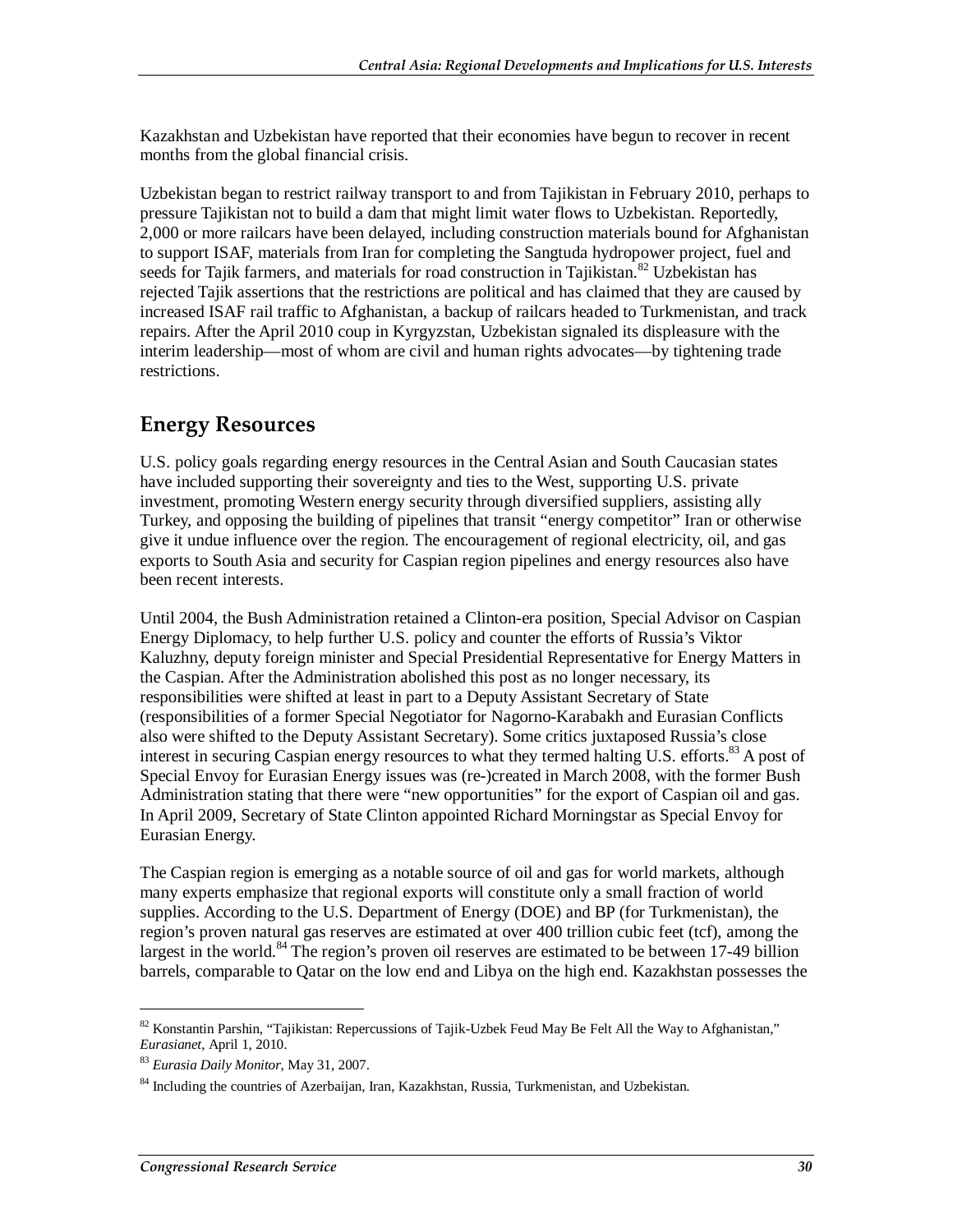region's largest proven oil reserves at 9-40 billion barrels, according to DOE, and also possesses 100tcf of natural gas. Kazakhstan's oil exports are about 1.2 million barrels per day (bpd).<sup>85</sup> Some U.S. energy firms and other private foreign investors have become discouraged in recent months by harsher Kazakh government terms, taxes, and fines that some allege reflect corruption within the ruling elite.<sup>86</sup> Turkmenistan possesses about 283tcf and Uzbekistan about 65tcf of proven gas reserves.<sup>87</sup>

Russia's temporary cutoffs of gas to Ukraine in January 2006 and January 2009 and a brief slowdown of oil shipments to Belarus in January 2010 (Belarus and Ukraine are transit states for oil and gas pipelines to other European states) have highlighted Europe's energy insecurity. The United States has supported EU efforts to reduce its overall reliance on Russian oil and gas by increasing the number of possible alternative suppliers. Part of this policy has involved encouraging Central Asian countries to transport their energy exports to Europe through pipelines that cross the Caspian Sea, thereby bypassing Russian (and Iranian) territory, although these amounts are expected at most to satisfy only a small fraction of EU needs.<sup>8</sup>

The Central Asian states long were pressured by Russia to yield large portions of their energy wealth to Russia, in part because Russia controlled most existing export pipelines.<sup>89</sup> Russia attempted to strengthen this control over export routes for Central Asian energy in May 2007 when visiting former President Putin reached agreement in Kazakhstan on supplying more Kazakh oil to Russia. Putin also reached agreement with the presidents of Turkmenistan and Kazakhstan on the construction of a new pipeline to transport Turkmen and Kazakh gas to Russia. The first agreement appeared to compete with U.S. and Turkish efforts to foster more oil exports through the BTC. The latter agreement appeared to compete with U.S. and EU efforts to foster building a trans-Caspian gas pipeline to link to the SCP to Turkey. The latter also appeared to compete with U.S. and EU efforts to foster building a pipeline from Turkey through Greece, Bulgaria, Romania, and Hungary to Austria (the so-called Nabucco pipeline).

Seeming to indicate a direct challenge to these plans by Russia and the West, China signed an agreement in August 2007 with Kazakhstan on completing the last section of an oil pipeline from the Caspian seacoast to China, and signed an agreement with Turkmenistan on building a gas pipeline to China (see also below).<sup>90</sup> In March 2008, the heads of the national gas companies of Kazakhstan, Uzbekistan and Turkmenistan announced that their countries would raise the gas

<sup>85</sup> U.S. Department of Energy. Energy Information Administration. *Kazakhstan Country Analysis Brief*, February 2008.

 $86$  The Economist Intelligence Unit (EIU) warned in late 2009 that Kazakhstan has prosecuted myriad foreign investors for evading taxes and customs duties, for environmental pollution, and for other reasons, and can "demand changes in the terms of contracts with private investors [such as Kashagan and Karachaganak oilfield investors] on the grounds of national security." Nonetheless, the EIU argued that "most foreign investors are maintaining or increasing their involvement in the country, despite unattractive aspects of the business environment—albeit with delays or reservations in some cases." "Kazakhstan Economy: Investors Beware, the Rules Are Changing," November 13, 2009.

<sup>87</sup> U.S. Department of Energy. Energy Information Administration. *Central Asia Country Analysis Brief*, February 2008.

<sup>88</sup> For details, see CRS Report RL33636, *The European Union's Energy Security Challenges*, by Paul Belkin. See also International Crisis Group. *Central Asia's Energy Risks*, May 24, 2007.

<sup>&</sup>lt;sup>89</sup> According to a plan published by Russia's Institute of Energy Strategy covering the period 2007-2030, "Russian control over a large share of Central Asian gas needs to be maintained." See Minpromenergo (Ministry of Industry and Energy), Institut energeticheskoi strategii, *Kontseptsiya energeticheskoi strategii Rossii na period do 2030g.,* 2007. As reported by Philip Hanson, "How Sustainable Is Russia's Energy Power?" *Russian Analytical Digest*, No. 38 (2008).

<sup>&</sup>lt;sup>90</sup> An oil and gas conference involving Kazakh, Chinese, and Russian energy ministries and firms has met annually since 2004 to "exchange views" on possible regional cooperation. *ITAR-TASS*, December 5, 2007.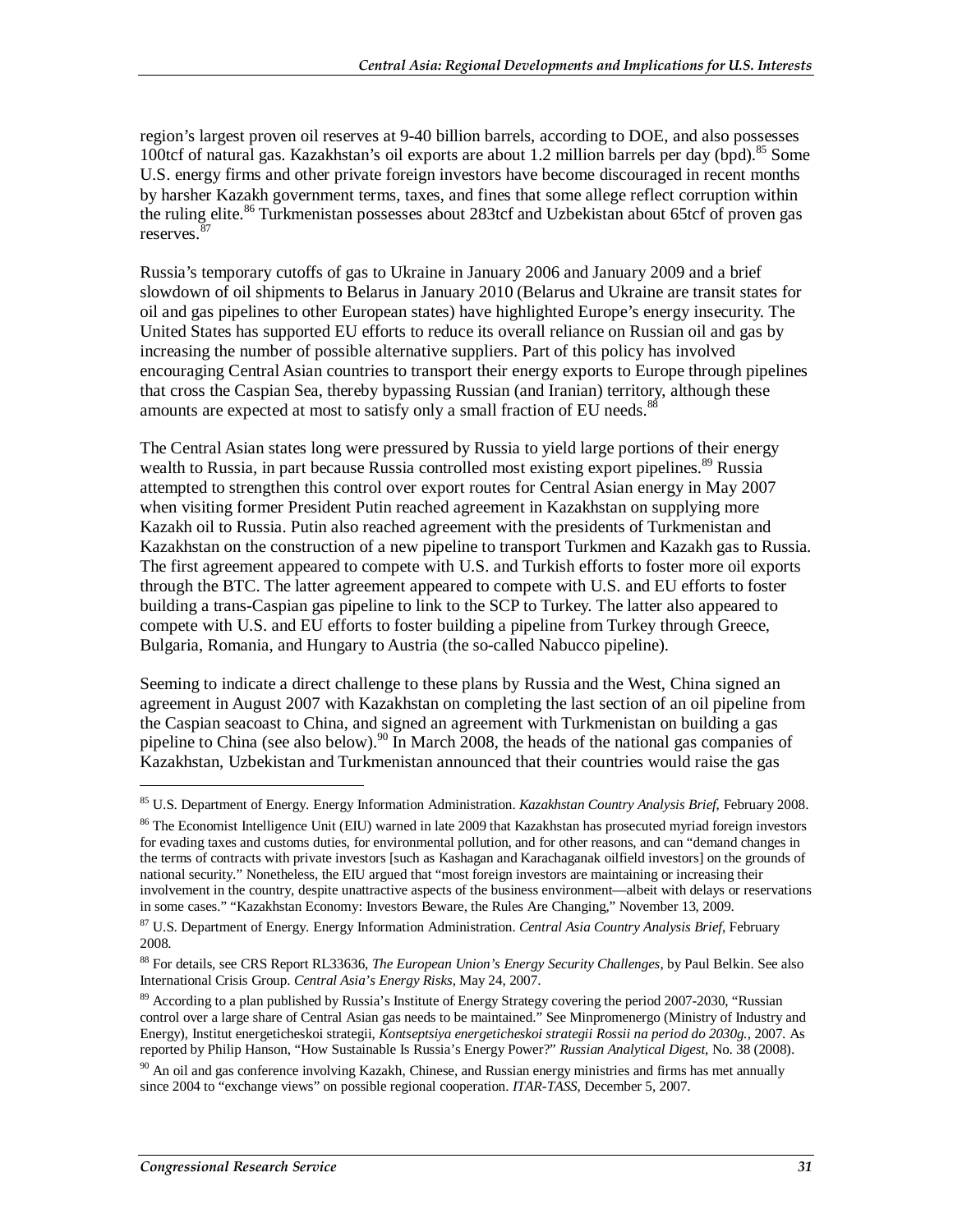export price to the European level in future years. They signed a memorandum of understanding on the price with Russia's Gazprom state-controlled gas firm, which controls most export pipelines. According to analyst Martha Olcott, "the increased bargaining power of the Central Asian states owes more to the entry of China into the market than to the opening of [the BTC pipeline and the SCP]. Russia's offer to pay higher purchase prices for Central Asian gas in 2008 and 2009 came only after China signed a long-term purchase agreement for Turkmen gas at a base price that was higher than what Moscow was offering."<sup>91</sup>

Tajikistan, Turkmenistan, Uzbekistan, and Iran export electricity to Afghanistan. Major foci of the U.S. Trade and Development Agency's (TDA's) Central Asian Infrastructure Integration Initiative (launched in 2005) and USAID's Regional Energy Market Assistance Program (launched in 2006) include encouraging energy, transportation, and communications projects, including the development of electrical power infrastructure and power sharing between Central Asia, Afghanistan, and eventually Pakistan and India.<sup>92</sup> The Asian Development Bank (ADB) launched a Central Asia-South Asia Regional Electricity Market (CASAREM) project in 2006 and approved \$3 million for feasibility and project design studies of the potential for Pakistan to import electricity from Kyrgyzstan and Tajikistan.

Under the aegis of CASAREM, Afghanistan, Pakistan, Tajikistan, and Kyrgyzstan formed an inter-governmental council in 2007. The four countries signed an agreement in August 2008 to launch the Central Asia-South Asia Transmission Project (CASA 1000 Project) to build a 220 kilovolt transmission link between Kyrgyzstan and Tajikistan by-passing Uzbekistan and a 750 km, 500-kilovolt, transmission link from the Nurek hydropower plant in Tajikistan to Afghanistan and Pakistan, which will facilitate export of 1,300 MWs electricity by 2012. About two-thirds of the electricity would be provided to Pakistan and one-third to Afghanistan. The project cost is estimated to be \$935 million. ADB pulled out of CASA 1000 in 2009, but the World Bank, the Islamic Development Bank, and the International Finance Corporation remain committed. Reportedly, the Pakistani and Tajik governments reiterated intentions to go forward with the project in April 2010. Also part of the CASAREM project, a 220-kilovolt twin-circuit power transmission line is being built from the Sangtuda hydropower plant on the River Vakhsh in Tajikistan to the Afghan border town of Sher Khan Bandar. Construction of this line reportedly began in July 2009. It was due to be finished in May 2010 but progress has been delayed. Outside of CASAREM, Uzbekistan inaugurated a 220-kilovolt transmission line to Kabul, Afghanistan in May 2009.

While the Central Asian states have cooperated on some electric power projects, they have failed to cooperate on others.<sup>93</sup> For instance, Kazakhstan and Uzbekistan have accused Tajikistan of illicitly siphoning electricity from the Soviet-era Central Asian Unified Energy System grid. Kazakhstan twice cut off energy flows to the regional grid in 2009 in retaliation, but at the end of the year stated that it had not yet decided to withdraw completely from the grid. Tajik officials have denied the Uzbek charges and accused Uzbekistan of illicitly siphoning electricity. Uzbekistan cut itself off from the regional grid on December 1, 2009. The cutoff severed the

 $91$  Martha Olcott, "A New Direction for U.S. Policy in the Caspian Region."

<sup>92</sup> U.S. Trade and Development Agency. *Press Release: USTDA Launches Central Asian Infrastructure Integration Initiative*, October 14, 2005; Joshua Kucera, "Washington Seeks to Steer Central Asian States Toward South Asian Allies," *Eurasia Insight*, April 28, 2006; Joshua Kucera, "USAID Official Outlines Plan to Build Central-South Asian Electricity Links," *Eurasia Insight*, May 4, 2006.

<sup>93</sup> Diana Bayzakova, "Gauging Integration Of Electricity Markets In Central Asia," *Central Asia-Caucasus Analyst*, January 28, 2009.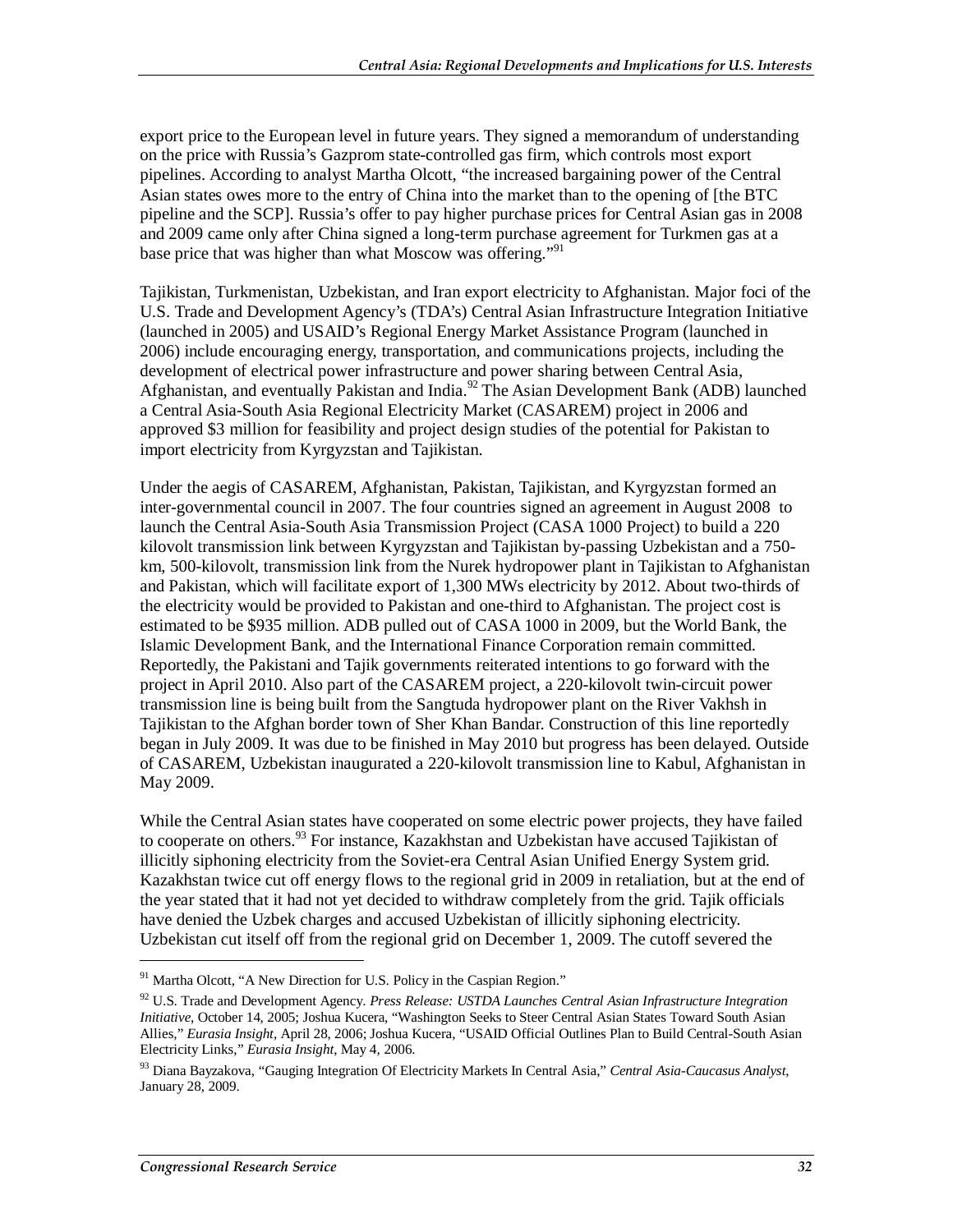supply of electricity to Kyrgyzstan's southern regions (since the lines cross Uzbekistan) and to some parts of Tajikistan, and prevented Tajikistan from importing electricity from Turkmenistan to address winter weather. The cutoff also has prevented Tajikistan from selling excess electricity to Kazakhstan and Russia during the summer of 2010, further harming its economy. An alternative purchaser, Afghanistan, cannot receive the electricity until the 500 kw line is built.

Another related issue clouding relations between Uzbekistan and Tajikistan is the latter's construction of the Roghun hydro-electric power dam on a tributary of the Amu Darya River. Uzbekistan claims that the dam will limit water flows downstream to its territory, while Tajikistan is spurred to complete the power plant by Uzbekistan's energy policies. In a state-of-the nation address on January 5, 2009, President Rahmon stated that the nation's future prosperity and pride depended on completing the power plant. He called for citizens to cut their living expenses in order to buy shares in the plant and urged all Tajiks and Persian-speakers worldwide to contribute funds. Uzbekistan has received the support of Russia in calling for an international expert commission to examine proposed water and hydropower projects in the region. In January 2010, Kyrgyzstan agreed that its proposal to build the Kambarata dam could be examined by such a commission. In early March 2010, the World Bank announced that it would help fund a consortium to build the Roghun project if the results of a financial and environmental feasibility study were positive. A few days later, Presidents Karimov and Nazarbayev endorsed carrying out such an assessment. During his April 2010 visit to Central Asia, U.N. Secretary General Ban Kimoon likewise called for construction on Roghun to await the completion of the World Bank assessment. The World Bank study could take up to two years, delaying construction.

#### **Kazakhstan**

Kazakhstan's main oil export route has been a 930-mile pipeline completed in 2001—owned by the Caspian Pipeline Consortium (CPC), in which Russian shareholders have a controlling interest—that carries 234.56 million barrels per year of oil from Kazakhstan to Russia's Black Sea port of Novorossiysk. Lengthy Russian resistance to increasing the pumping capacity of the pipeline and demands for higher transit and other fees, along with the necessity of offloading the oil into tankers at Novorossiysk to transit the clogged Turkish Straits, spurred Kazakh President Nazarbayev to sign a treaty with visiting Azerbaijani President Aliyev in June 2006 to barge Kazakh oil across the Caspian Sea to Baku to the BTC pipeline. Kazakhstan began shipping about 70,000 bpd of oil through the BTC pipeline at the end of October 2008. Another accord resulted from a visit by President Nazarbayev to Azerbaijan in September 2009 that provides that up to 500,000 bpd of oil will be barged across the Caspian to enter the BTC or the Baku-Supsa pipeline. When the volumes exceed 500,000 bpd, a trans-Caspian pipeline may be built.

Apparently to counter Kazakh's export plans via Azerbaijan, then-President Putin's May 2007 agreement with Nazarbayev (see above) envisaged boosting the capacity of the CPC pipeline. Despite this Russian pledge to increase the capacity of the CPC, Kazakhstan has proceeded to upgrade its Caspian Sea port facilities and in May 2008, the Kazakh legislature ratified the 2006 treaty. Kazakhstan also barges some oil to Baku to ship by rail to Georgia's Black Sea oil terminal at Batumi, of which Kazakhstan became the sole owner in early 2008. Kazakhstan began barging oil from Batumi to the Romanian port of Constantsa in late 2008 for processing at two refineries it purchased. Some Kazakh oil arriving in Baku also could be transported through small pipelines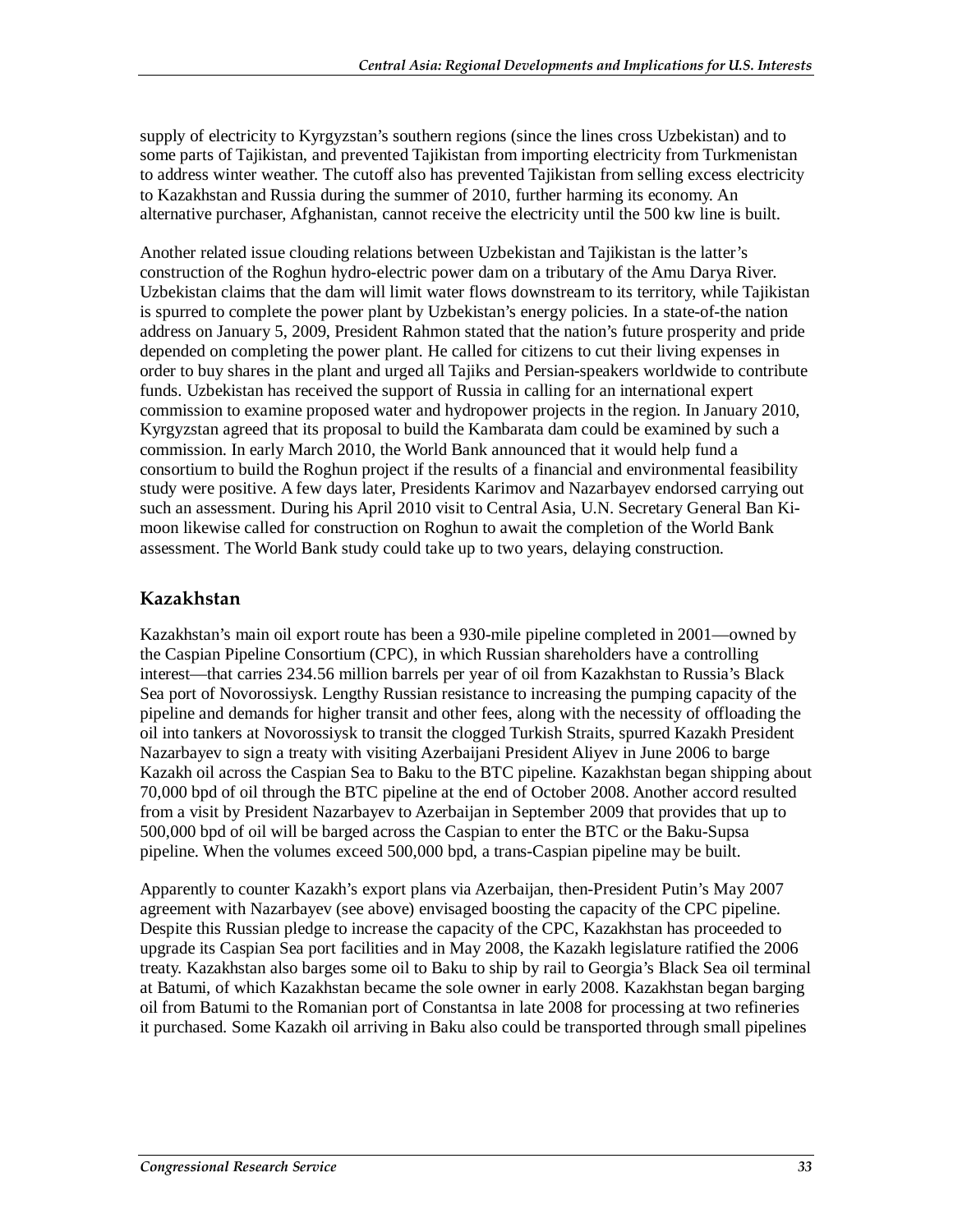to Georgia's Black Sea port of Supsa or to Russia's Black Sea port of Novorossiisk, although in the latter case Kazakhstan might be faced with high transit charges by Russia.<sup>94</sup>

In addition to these oil export routes to Europe not controlled by Russia, Kazakhstan and China have completed an oil pipeline from Atasu in central Kazakhstan to the Xinjiang region of China (a distance of about 597 miles). Kazakhstan began delivering oil through the pipeline in mid-2006. As of the end of 2008, the pipeline reportedly had delivered about 92 million barrels (well below initial capacity of 146.6 million barrels per year). At Atasu, it links to another pipeline from the town of Kumkol, also in central Kazakhstan. On Kazakhstan's Caspian Sea border, China has finished construction of an oil pipeline from the port city of Atyrau eastward to the town of Kerkiyak. The last section of the route from the Caspian Sea to China, a link between the towns of Kerkiyak and Kumkol, was completed in October 2009. Now that all sections of the pipeline have been completed, it is expected to carry 200,000 bpd to China.

In November 2007, Russia and Kazakhstan signed an agreement permitting Russia to export 10.6 million barrels of oil per year from Atasu through the pipeline to China. According to Chinese sources, Russia had exported about 5.5 million barrels of oil through this pipeline in 2008. This is the first Russian oil to be transported by pipeline to China.

At the end of October 2008, China and Kazakhstan signed a framework agreement on constructing a gas pipeline from western Kazakhstan (near the Caspian Sea) to China that is planned initially to supply 176.6 bcf to southern Kazakhstan and 176.6 bcf to China. Plans call for pipeline construction to begin in 2010 and to be completed by 2015.

Kazakh officials have appeared to make contradictory statements about providing gas for the prospective Nabucco pipeline. Kazakhstan's Deputy Energy and Mineral Resources Minister Aset Magaulov stated at a Euro-Atlantic Partnership Council Security Forum in June 2009 that Kazakhstan would not have a surplus of gas that it could send through the Nabucco pipeline.<sup>95</sup> President Nazarbayev appeared to support the possible transit of Kazakh gas through Turkey when he stated on October 22, 2009, during a visit to Turkey, that "Turkey ... will become a transit country. And if Kazakhstan's oil and gas are transported via this corridor then this will be advantageous to both Turkey and Kazakhstan."<sup>96</sup> In late October 2009, however, the Kazakh Ministry of Energy reiterated that "the main problem for our country [regarding the supply of natural gas to Nabucco] is the limited availability of gas" because of existing contracts for projected gas production. It suggested that Kazakhstan might be a potential supplier for Nabucco if gas production exceeds expectations, but that Kazakhstan could not transport any gas via Nabucco until the legal status of the Caspian Sea was resolved, which would permit building a connection to Nabucco.<sup>97</sup>

#### **Turkmenistan**

1

The late President Niyazov signed a 25-year accord with then-President Putin in 2003 on supplying Russia up to 211.9 billion cubic feet (bcf) of gas in 2004 (about 12% of production),

<sup>94</sup> *ITAR-TASS*, May 29, 2008; *CEDR*, December 11, 2007, Doc. No. CEP-950096; April 26, 2008, Doc. No. CEP-950045.

<sup>95</sup> *ITAR-TASS*, June 25, 2009.

<sup>96</sup> *CEDR*, October 22, 2009, Doc. No. CEP-950337.

<sup>97</sup> *ITAR-TASS*, October 31, 2009.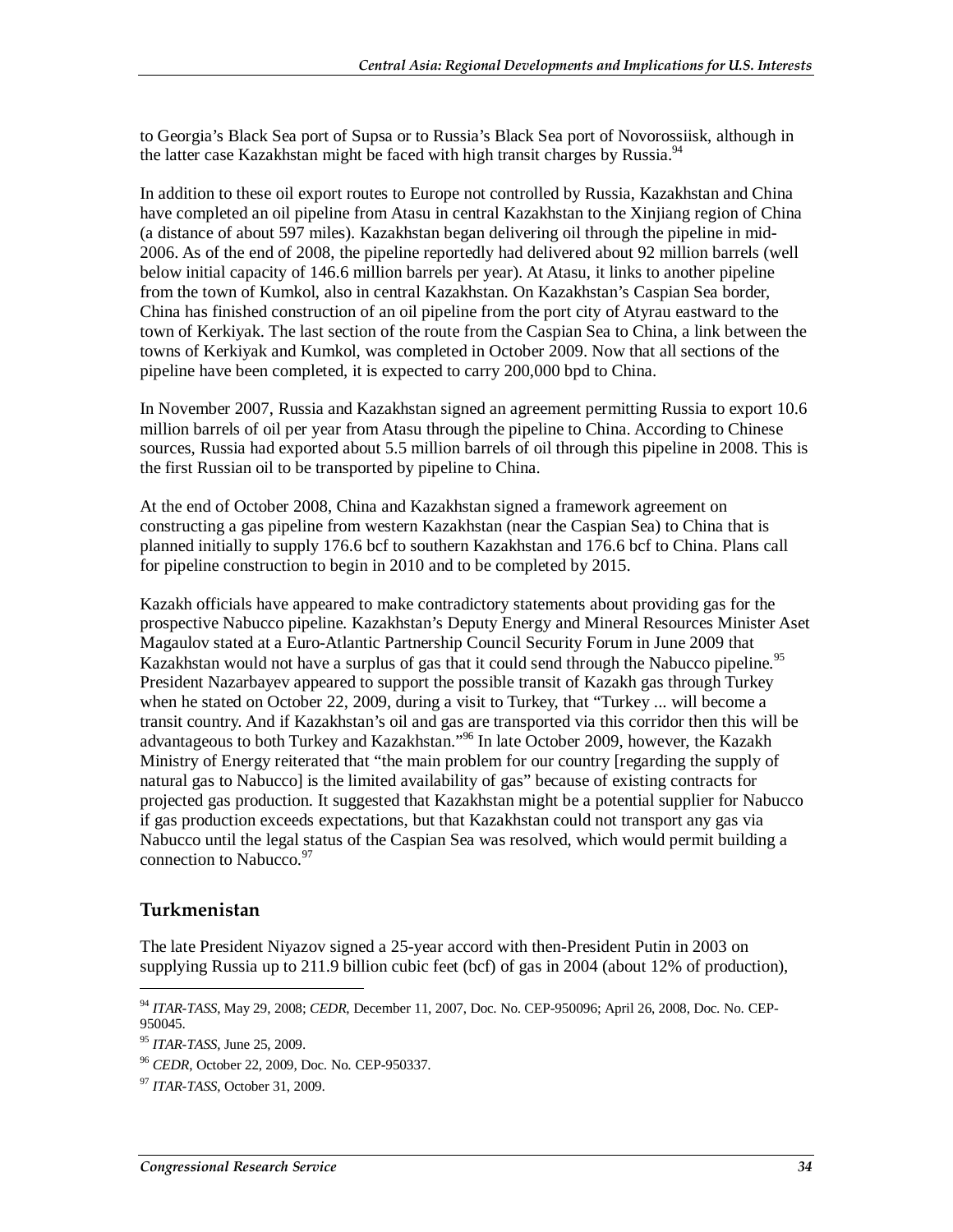rising up to 2.83 trillion cubic feet (tcf) in 2009-2028 (perhaps then constituting an even larger percentage of production). Turkmenistan halted gas shipments to Russia at the end of 2004 in an attempt to get a higher gas price but settled for all-cash rather than partial barter payments. Turkmenistan and Russia continued to clash in subsequent years over gas prices and finally agreed in late 2007 that gas prices based on "market principles" would be established in 2009. Turkmenistan, Kazakhstan, and Russia signed accords in May and December 2007 on building a new gas pipeline that was planned to carry 353 bcf of Turkmen and 353 bcf of Kazakh gas to Russia. However, the Turkmen government appeared to have reservations about building another pipeline to Russia. In late 2009, however, it indicated greater willingness to build this pipeline during negotiations on the renewal of Turkmen gas exports to Russia (see below).

Seeking alternatives to pipeline routes through Russia, in December 1997 Turkmenistan opened the first pipeline from Central Asia to the outside world beyond Russia, a 125-mile gas pipeline linkage to Iran. Turkmenistan provided 282.5 bcf of gas to Iran in 2006 and reportedly a larger amount in 2007. At the end of 2007, however, Turkmenistan suddenly suspended gas shipments, causing hardship in northern Iran. Turkmen demands for higher payments were the main reason for the cut-off. Gas shipments resumed in late April 2008 after Iran agreed to a price boost. In mid-2009, Turkmenistan reportedly agreed to increase gas supplies to up to 706 bcf per year.<sup>98</sup> At the end of 2009, a second gas pipeline to Iran was completed—from a field that until April 2009 had supplied gas to Russia (see below)—to more than double Turkmenistan's export capacity to Iran.

As another alternative to pipelines through Russia, in April 2006, Turkmenistan and China signed a framework agreement calling for Chinese investment in developing gas fields in Turkmenistan and in building a gas pipeline with a capacity of about 1.0 tcf per year through Uzbekistan and Kazakhstan to China. All three Central Asian states plan to send gas through this pipeline to China. Construction of the pipeline began in August 2007 and gas began to be delivered through the pipeline to Xinjiang and beyond in December 2009.

Perhaps an additional attempt to diversify gas export routes, Berdimuhammedow first signaled in 2007 that Turkmenistan was interested in building a trans-Caspian gas pipeline. Turkmenistan signed a memorandum of understanding in April 2008 with the EU to supply 353.1 bcf of gas per year starting in 2009, presumably through a trans-Caspian pipeline that might at first link to the SCP and later to the proposed Nabucco pipeline. Berdimuhammedow also revived Niyazov's proposal to build a gas pipeline through Afghanistan to Pakistan and India, but investment remains elusive.

On the night of April 8-9, 2009, a section of a gas pipeline from Turkmenistan to Russia exploded, halting Turkmen gas shipments. Russia claimed that it had notified Turkmenistan that it was reducing its gas imports because European demand for gas had declined, but Turkmenistan denied that it had been properly informed.<sup>99</sup> After extended talks, visiting President Medvedev and President Berdimuhamedow agreed on December 22, 2009, that Turkmen gas exports to Russia would be resumed, and that the existing supply contract had been altered to reduce Turkmen gas exports to up to 1 tcf per year and to increase the price paid for the gas.

<sup>98</sup> *Iran: Daily Report*, January 21, 2008, Doc. No. IAP-11017; January 24, 2008, Doc. No. IAP-950014; April 26, 2008, Doc. No. IAP-950049; and May 6, 2008, Doc. No. IAP-950052.; *CEDR*, July 12, 2009, Doc. No. CEP-950097.

<sup>99</sup> Open Source Center. *OSC Feature*, April 14, 2009, Doc. No. FEA-844966; *CEDR*, April 14, 2009, Doc. No. CEP-950339; *ITAR-TASS*, April 3, 2009; Sergey Blagov, "Turkmenistan: Ashgabat Wonders Whether Russia Still Has Deep Pockets," *Eurasia Insight*, March 26, 2009.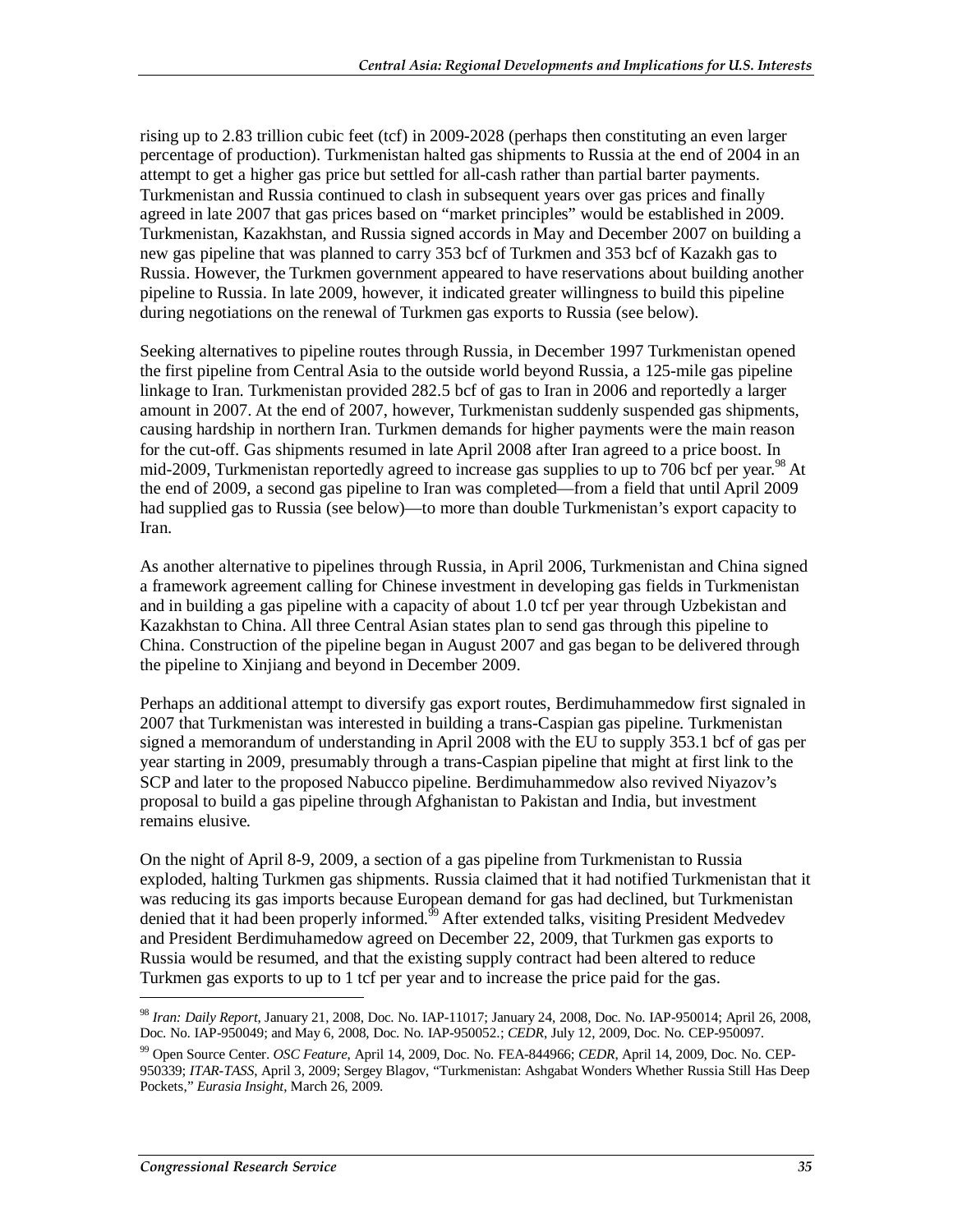Turkmenistan announced on January 9, 2010, that its gas exports to Russia had resumed. The incident appeared to further validate Turkmenistan's policy of diversifying its gas export routes.

At a late April 2009 Turkmen energy conference, U.S. Deputy Assistant Secretary of State George Krol reportedly stressed that Turkmenistan and other states should continue to diversify their energy export routes.<sup>100</sup> Turkmen President Berdimuhamedow pledged to continue such diversification. At an EU energy summit in Prague in early May 2009, U.S. Special Envoy for Eurasian Energy Richard Morningstar endorsed further development of the "southern corridor" for the shipment of gas and oil to Western markets. However, Kazakhstan, Turkmenistan, and Uzbekistan balked at signing a communique pledging the states to back the Nabucco pipeline. Despite this move, Berdimuhamedow asserted on July 10, 2009, that there are "immense volumes of natural gas in Turkmenistan [that] make it possible for us to carry out certain work related to the implementation of various [gas export] projects, including the Nabucco project."<sup>101</sup> In September 2009, he further suggested that Turkmenistan could provide even more gas than previously mentioned in 2008 for Nabucco—1.1 tcf per year—because an audit indicated that the South Yoloten-Osman and Yaslar offshore gas fields held vast reserves.<sup>102</sup> Russia and Iran remain opposed to trans-Caspian pipelines, ostensibly on the grounds that they could pose environmental hazards to the littoral states. In May 2010, Morningstar suggested that "some might question whether gas exports from Turkmenistan to China come at the expense of Nabucco or other Southern Corridor projects meant to supply Europe.… It is not yet clear where Turkmen gas for European energy projects might come from, but given the economics, they are much more likely to be supplied with gas from Turkmenistan's offshore blocks."<sup>103</sup>

Some observers argue that Turkmenistan's construction of gas pipelines to Iran and China indicate that it does not envisage a trans-Caspian pipeline to supply gas to Nabucco. Even in the event that Iran eventually becomes a supplier to Nabucco, these observers maintain, it might resist permitting Turkmenistan to have direct access to European customers via its pipelines.<sup>104</sup>

# **U.S. Aid Overview**

For much of the 1990s and until September 11, 2001, the United States provided much more aid each year to Russia and Ukraine than to any Central Asian state (most such aid was funded from the FSA account in Foreign Operations Appropriations, but some derived from other program and agency budgets). Cumulative foreign aid budgeted to Central Asia for FY1992 through FY2008 amounted to \$4.7 billion, about 14% of the amount budgeted to all the Eurasian states, reflecting the lesser priority given to these states prior to September 11.<sup>105</sup> Budgeted spending for FY2002

<sup>100</sup> Alexander Vershinin, "U.S. Urges Central Asia to Boost Gas Export Routes," *Associated Press*, April 24, 2009.

<sup>101</sup> *CEDR*, July 11, 2009, Doc. No. CEP-950124.

<sup>&</sup>lt;sup>102</sup> The latest estimate based on drilling control wells indicates reserves of 16 tcf in the South Yoloten-Osman field. *Trend News*, May 12, 2010.

<sup>103</sup> U.S. Department of State. Office of the Special Envoy for Eurasian Energy. *Pipeline Politics in Asia: The Intersection of Demand, Energy Markets, and Supply Routes*, Richard Morningstar, Special Envoy for Eurasian Energy, May 4, 2010.

<sup>104</sup> Igor Naumov, "Turkmenistan No Longer Sees Russia as Reliable Partner," *Bizekon-Russica Izvestia*, November 16, 2009; "Energy Agreement between Turkey and Iran Changes Essence of Nabucco Project: Chairman of CSS of Turkey," *Trend News Agency* (Azerbaijan), November 13, 2009.

 $105$  In comparison, the EU has reported that it has provided approximately 1.39 billion euros (\$2.13 billion at current exchange rates) in assistance to the region since 1991. Its planned aid of about \$1 billion in 2007-2013 may prove to be (continued...)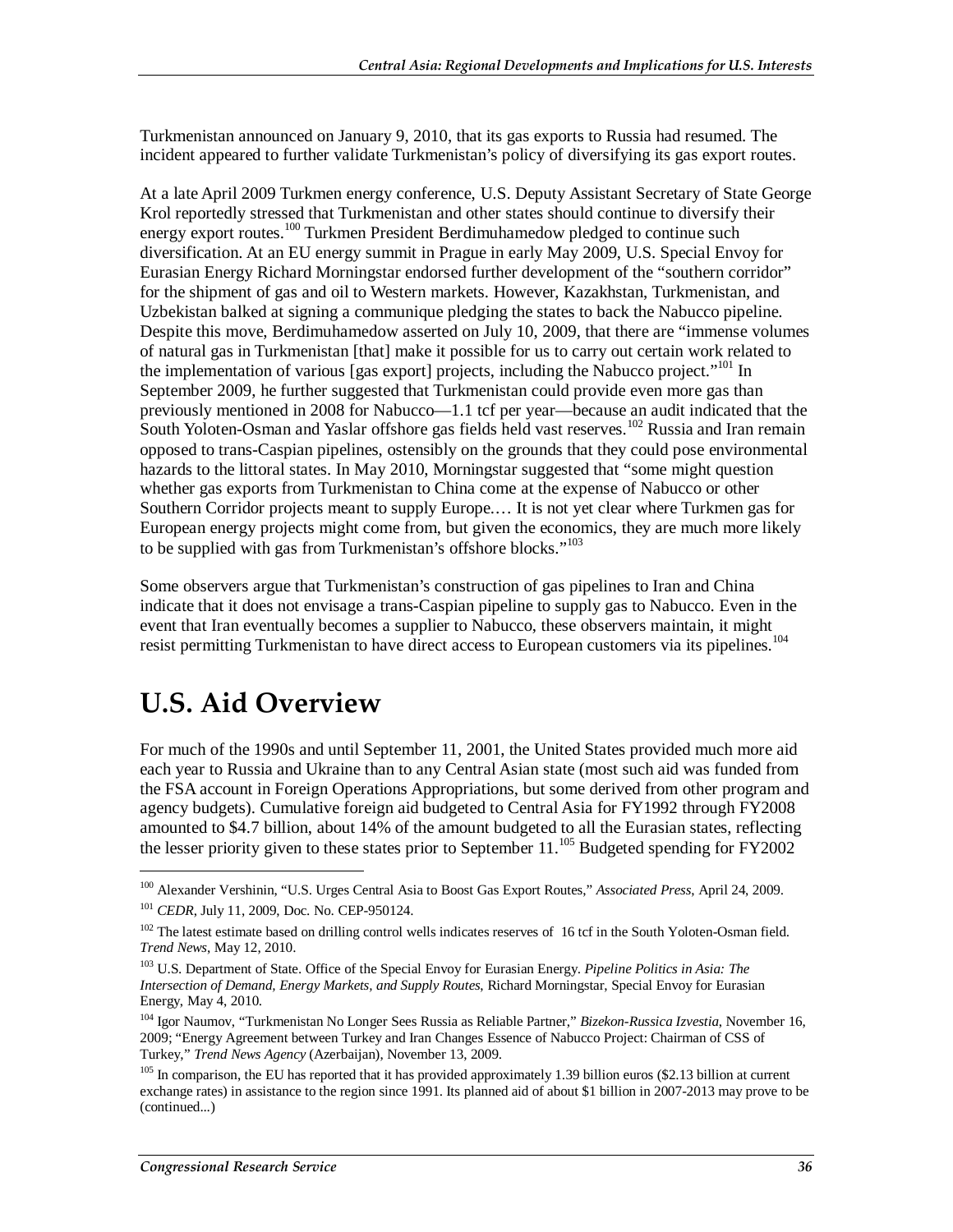for Central Asia, during OEF, was greatly boosted in absolute amounts (\$584 million) and as a share of total aid to Eurasia (about one-quarter of such aid). The former Bush Administration since then requested smaller amounts of aid, although the Administration continued to stress that there were important U.S. interests in the region. The former Bush Administration highlighted the phase-out of economic aid to Kazakhstan and the Congressionally imposed restrictions on aid to Uzbekistan (see below) as among the reasons for declining aid requests. In April 2008, then-Assistant Secretary of State Richard Boucher stated that another reason for declining U.S. aid to the region was a more constrained U.S. budgetary situation. Aid to Central Asia in recent years has been about the same or less in absolute and percentage terms than that provided to the South Caucasian region.

The Obama Administration boosted aid to Central Asia in FY2010 (See **Table 1**). The Administration stated in FY2010 and FY2011 that it was prioritizing foreign assistance to Tajikistan and Kyrgyzstan (although foreign aid to Kyrgyzstan has appeared to decline, security and other funding has increased). The Administration stated in FY2010 and FY2011 that such aid "will help increase the stability of Tajikistan, situated on the frontline of our ongoing military stabilization efforts in Afghanistan." In the case of Kyrgyzstan, the Administration stated that aid would improve security, combat drug-trafficking, reform the economy, and address food insecurity.<sup>106</sup>

The Millennium Challenge Corporation (MCC), created in 2004 to provide U.S. aid to countries with promising development records, announced in late 2005 that Kyrgyzstan was eligible to apply for assistance as a country on the "threshold" of meeting the criteria for full-scale development aid. In March 2008, the MCC signed an agreement with Kyrgyzstan to provide \$16 million over the next two years to help the country combat corruption and bolster the rule of law. The funds have not yet been expended.<sup>107</sup>

#### **Congressional Conditions on Kazakh and Uzbek Aid**

In Congress, Omnibus Appropriations for FY2003 (P.L. 108-7) forbade FREEDOM Support Act (FSA) assistance to the government of Uzbekistan unless the Secretary of State determined and reported that it was making substantial progress in meeting commitments under the Strategic Partnership Declaration to democratize and respect human rights. The conference report (H.Rept. 108-10) also introduced language that forbade assistance to the Kazakh government unless the Secretary of State determined and reported that it significantly had improved its human rights record during the preceding six months. However, the legislation permitted the Secretary to waive the requirement on national security grounds.<sup>108</sup> The Secretary reported in mid-2003 that

<sup>(...</sup>continued)

more than projected U.S. aid to the region. European Community. *Regional Strategy Paper for Assistance to Central Asia for the period 2007-2013*, June 2007; Council of the European Union. *Presidency Conclusions*, 11177/07, June 23, 2007, p. 12.

<sup>106</sup> U.S. Department of State. *Congressional Budget Justification for Foreign Operations for FY2010*, May 2009, p. 44; *Congressional Budget Justification for Foreign Operations for FY2011*, Volume II, March 2010, p. 85.

<sup>107</sup> Millennium Challenge Corporation. *Quarterly Threshold Status Report: Kyrgyzstan*, October 2009 (latest report).

<sup>&</sup>lt;sup>108</sup> The language calling for "substantial progress" in respecting human rights differs from the grounds of ineligibility for assistance under Section 498(b) of Part I of the Foreign Assistance Act of 1961 (P.L. 87-195), which includes as grounds a presidential determination that a Soviet successor state has "engaged in a consistent pattern of gross violations of internationally recognized human rights." The Administration has stated annually that the president has not determined that Kazakhstan and Uzbekistan have engaged in "gross violations" of human rights.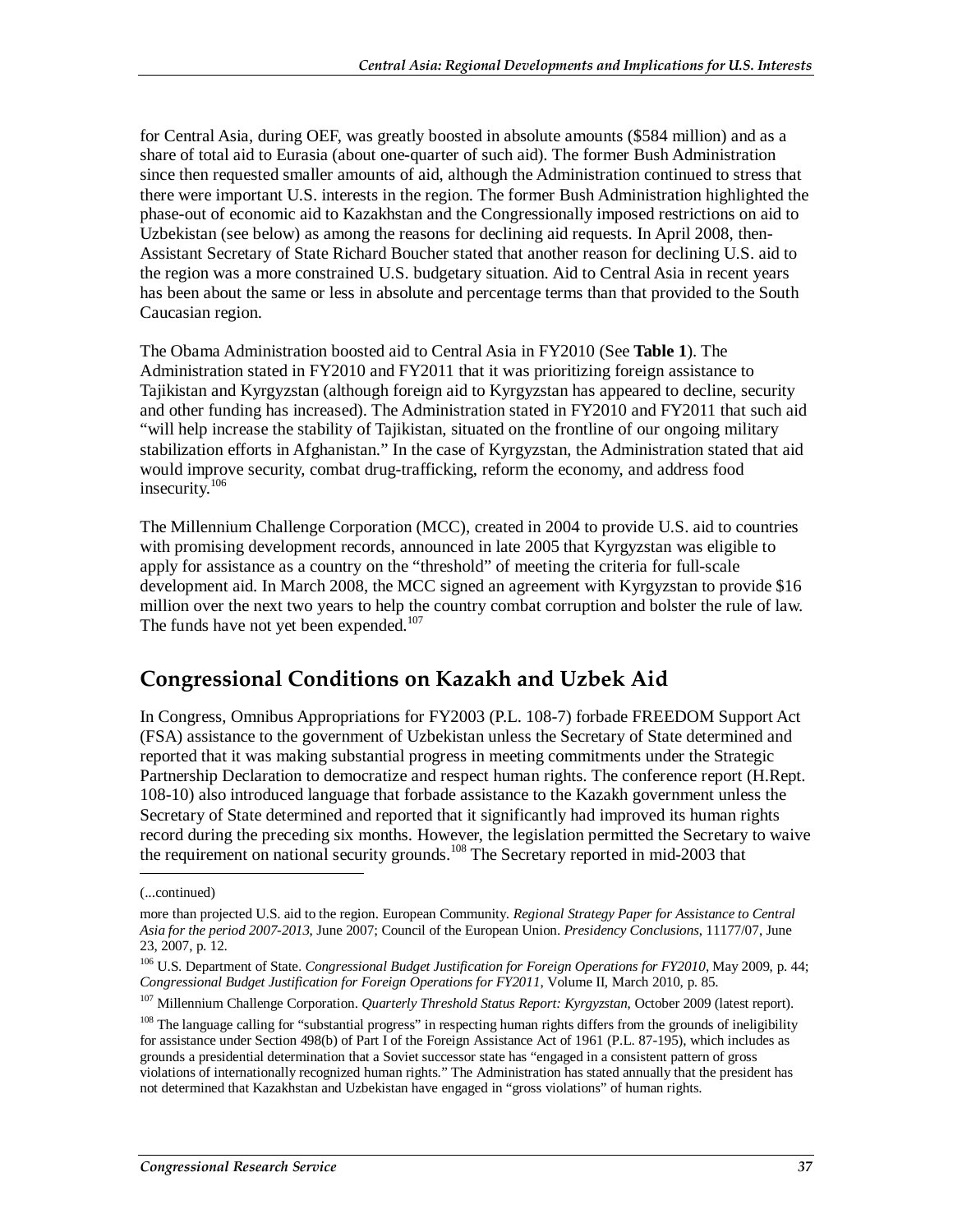Kazakhstan and Uzbekistan were making such progress. Some in Congress were critical of these findings. By late 2003, the former Bush Administration had decided that progress was inadequate in Uzbekistan.

Consolidated Appropriations for FY2004, including foreign operations (P.L. 108-199) and for FY2005 (P.L. 108-447), and Foreign Operations Appropriations for FY2006 (P.L. 109-102) retained these conditions, while clarifying that the prohibition on aid to Uzbekistan pertained to the *central* government and that conditions included respecting human rights, establishing a "genuine" multi-party system, and ensuring free and fair elections and freedom of expression and media. These conditions remained in place under the continuing resolution for FY2007 (P.L. 109- 289, as amended). In appropriations for FY2008 (Consolidated Appropriations; P.L. 110-161), another condition was added blocking the admission of Uzbek officials to the United States if the Secretary of State determines that they were involved in abuses in Andijon. Omnibus Appropriations for FY2009 (P.L. 111-8, Secs. 7075 [Kazakhstan] and 7076 [Uzbekistan]) reiterated these conditions on assistance to Kazakhstan and Uzbekistan. Consolidated Appropriations for FY2010 (P.L. 111-117) referenced Secs. 7075 and 7076, but added that Uzbekistan would be eligible for expanded IMET.

Among recent determinations and reports:

- Then-Deputy Secretary of State John Negroponte reported to Congress in February 2008 that Kazakhstan had failed to significantly improve its human rights record but that he had waived aid restrictions on national security grounds. He did not determine and report to Congress that Uzbekistan was making significant progress in respecting human rights, so aid restrictions remained in place (IMET and FMF programs were among the affected programs that did not receive funding).
- Deputy Secretary of State James Steinberg reported to Congress in February 2009 that Kazakhstan had taken steps forward, but had fallen short in meeting reform commitments agreed to at the OSCE Ministerial Council meeting in Madrid in November 2007 on media, political parties, and elections, and on the preservation of the OSCE's Office for Democratic Institutions and Human Rights (ODIHR). A national security waiver was issued. He did not determine and report to Congress that Uzbekistan was making significant progress in respecting human rights, so aid restrictions remained in place (IMET and FMF programs were among the affected programs that did not receive funding).
- A waiver was issued for Kazakhstan in early 2010.

Besides bilateral and regional aid, the United States contributes to international financial institutions that aid Central Asia. Recurrent policy issues regarding U.S. aid include what it should be used for, who should receive it, and whether it is effective.

# **Legislation**

#### **P.L. 111-117 (H.R. 3288) (FY2010)**

Consolidated Appropriations Act, 2010. Introduced on July 22, 2009. Signed into law on December 16, 2009. The conference report (H.Rept. 111-366) calls for \$10.4 million in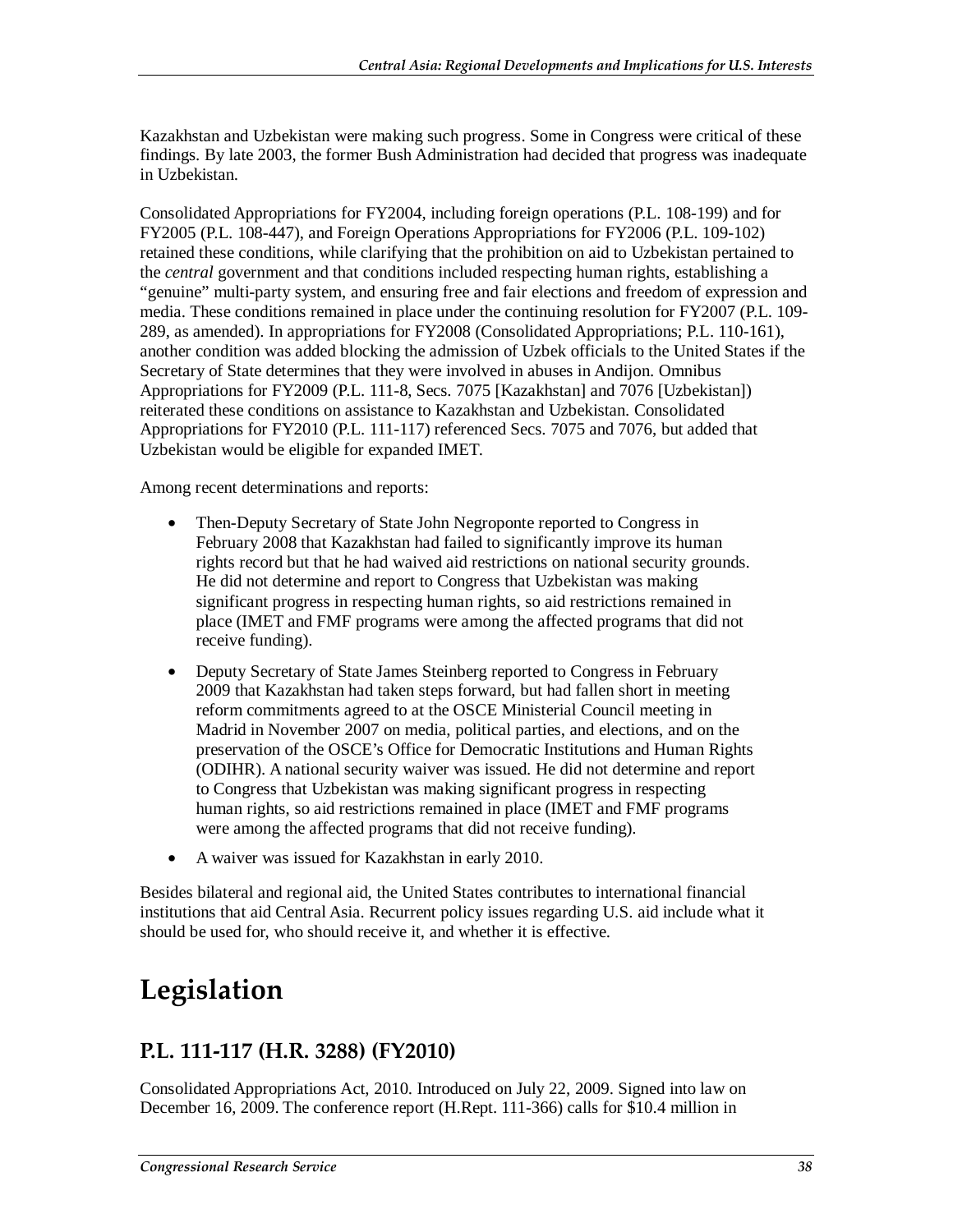FREEDOM Support Act aid to Kazakhstan, \$46 million to Kyrgyzstan, \$42.5 million to Tajikistan, \$12.5 million to Turkmenistan, \$8.25 million to Uzbekistan, and \$11 million for Central Asia regional programs. Of the assistance provided to Kyrgyzstan, the conferees call for \$11.5 million to go to the U.S.-Kyrgyz Joint Development Fund. They also call for \$3 million in Foreign Military Financing aid for Kazakhstan, \$3.5 million for Kyrgyzstan, \$1.5 million for Tajikistan, and \$2 million for Turkmenistan. The conference agreement includes a provision which carries forward by reference the terms and conditions of P.L. 111-8 conditioning aid to the governments of Kazakhstan and Uzbekistan. The House had proposed a limitation only on assistance for Uzbekistan. Aid to Kazakhstan is conditioned on progress in democratization and respect for human rights, including obligations to the OSCE to implement reforms in elections, media freedom, freedom of assembly, and minority rights, and in meeting the commitments it made in connection with its assumption of the chairmanship of the OSCE in 2010. The Secretary of State is permitted a waiver on national security grounds. Aid to the government of Uzbekistan is conditioned on its meeting commitments put forth in the U.S.-Uzbek Declaration on Strategic Partnership and on prosecuting the individuals responsible for killings of civilians in Andijon. If the Secretary of State has evidence of persons responsible for the killings of civilians in Andijon, that person is to be deemed ineligible for admission to the United States. The condition may be lifted if the Secretary reports that Uzbekistan has taken concrete and measureable steps to respect human rights. The Secretary may permit such a person to enter for U.N. activities or to further law enforcement. A new provision in FY2010 permits expanded International Military Education and Training (IMET) assistance for Uzbekistan. The conferees call for the Secretary of State to submit a report detailing actions by the Kazakh government to implement the Extractive Industries Transparency Initiative and other efforts to achieve transparency and accountability in managing revenues from oil, gas, and mining. They also call for a report describing defense articles, defense services, and financial aid provided to Central Asian states and their use by the security forces.

| (millions of dollars)           |                                                              |                                             |                                               |                                              |  |  |
|---------------------------------|--------------------------------------------------------------|---------------------------------------------|-----------------------------------------------|----------------------------------------------|--|--|
| <b>Central Asian</b><br>Country | FY1992 thru<br><b>FY2008</b><br><b>Budgeted</b> <sup>a</sup> | <b>FY2009</b><br><b>Actual</b> <sup>b</sup> | <b>FY2010</b><br><b>Estimate</b> <sup>b</sup> | <b>FY2011</b><br><b>Request</b> <sup>b</sup> |  |  |
| Kazakhstan                      | 1,665.55                                                     | 22.422                                      | 18.885                                        | 18.3                                         |  |  |
| Kyrgyzstan                      | 953.5                                                        | 58.932                                      | 53.765                                        | 46.925                                       |  |  |
| Tajikistan                      | 819.48                                                       | 35.765                                      | 48.299                                        | 47.089                                       |  |  |
| Turkmenistan                    | 298.5                                                        | 8.851                                       | 16.35                                         | 13.325                                       |  |  |
| Uzbekistan                      | 885.31                                                       | 8.555                                       | 12.04                                         | 12.14                                        |  |  |
| Regional                        | 89.18                                                        | 15.0 <sub>c</sub>                           | 23.4c                                         | 19.1c                                        |  |  |
| Total                           | 4,711.52                                                     | 149.525                                     | 172.739                                       | 156.879                                      |  |  |
| Percent                         | 4                                                            | 19                                          | 28                                            | 26                                           |  |  |

#### **Table 1. U.S. Foreign Assistance to Central Asia, FY1992 to FY2010, and the FY2011 Request**

**Sources:** State Department, *Office of the Coordinator of U.S. Assistance to Europe and Eurasia*; *Congressional Budget Justification for Foreign Operations, FY2011*.

a. Includes funds from the Aid for Europe, Eurasia, and Central Asia (AEECA) account and Agency budgets. Excludes some classified coalition support funding.